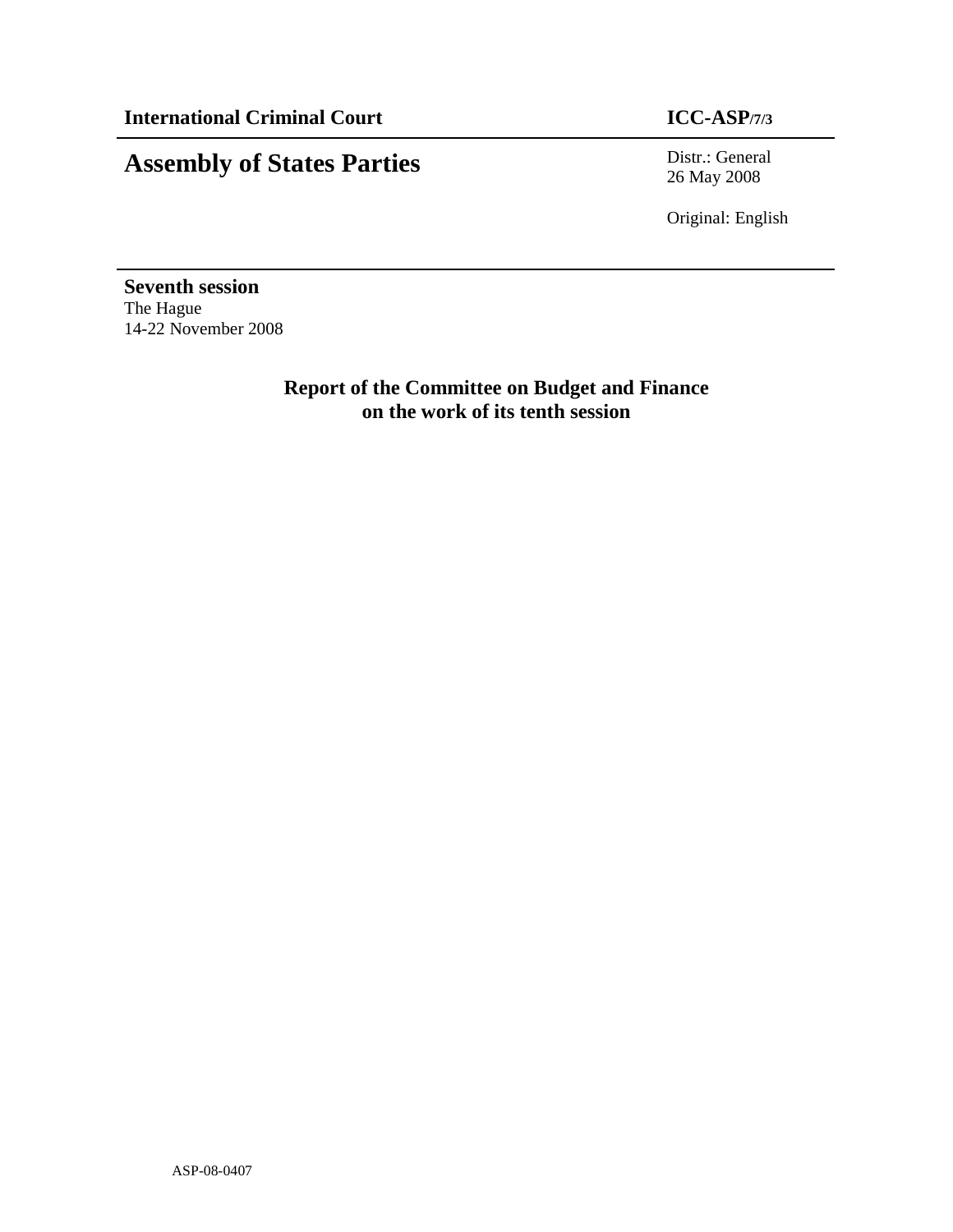# **Contents**

|    |                                                                             | Paragraphs | Page |
|----|-----------------------------------------------------------------------------|------------|------|
| I. |                                                                             | $1-10$     | 4    |
|    | A. Opening of the session, election of officers and adoption of the agenda  | $1-6$      | 4    |
|    | В.                                                                          | 7          | 5    |
|    | C.                                                                          | 8          | 8    |
|    |                                                                             | $9-10$     | 5    |
| П. | Consideration of issues on the agenda of the Committee at its tenth session | 11-84      | 6    |
|    |                                                                             | $11 - 14$  | 6    |
|    | $1_{-}$                                                                     | 11         | 6    |
|    | 2.                                                                          | $12 - 14$  | 6    |
|    | $\mathbf{B}$ .                                                              | $15 - 22$  | 6    |
|    | C.                                                                          | 23-40      | 8    |
|    | 1.                                                                          | 23-28      | 8    |
|    | 2.                                                                          | 29-32      | 9    |
|    | Programme structure and budget presentation for 2009<br>3.                  | 33-40      | 10   |
|    |                                                                             | 33-38      | 10   |
|    | (b)                                                                         | 39         | 11   |
|    | (c)                                                                         | 40         | 12   |
|    |                                                                             | 41-57      | 12   |
|    | Е.                                                                          | 58         | 14   |
|    | $F_{\cdot}$                                                                 | 59-83      | 15   |
|    | 1.                                                                          | 59-83      | 15   |
|    | (a) Host State loan and/or other financing options                          | 62-65      | 15   |
|    |                                                                             | 66-75      | 16   |
|    |                                                                             | 76-82      | 18   |
|    |                                                                             | 83         | 18   |
|    | G.                                                                          | 84         | 19   |
|    | 1.                                                                          | 84         | 19   |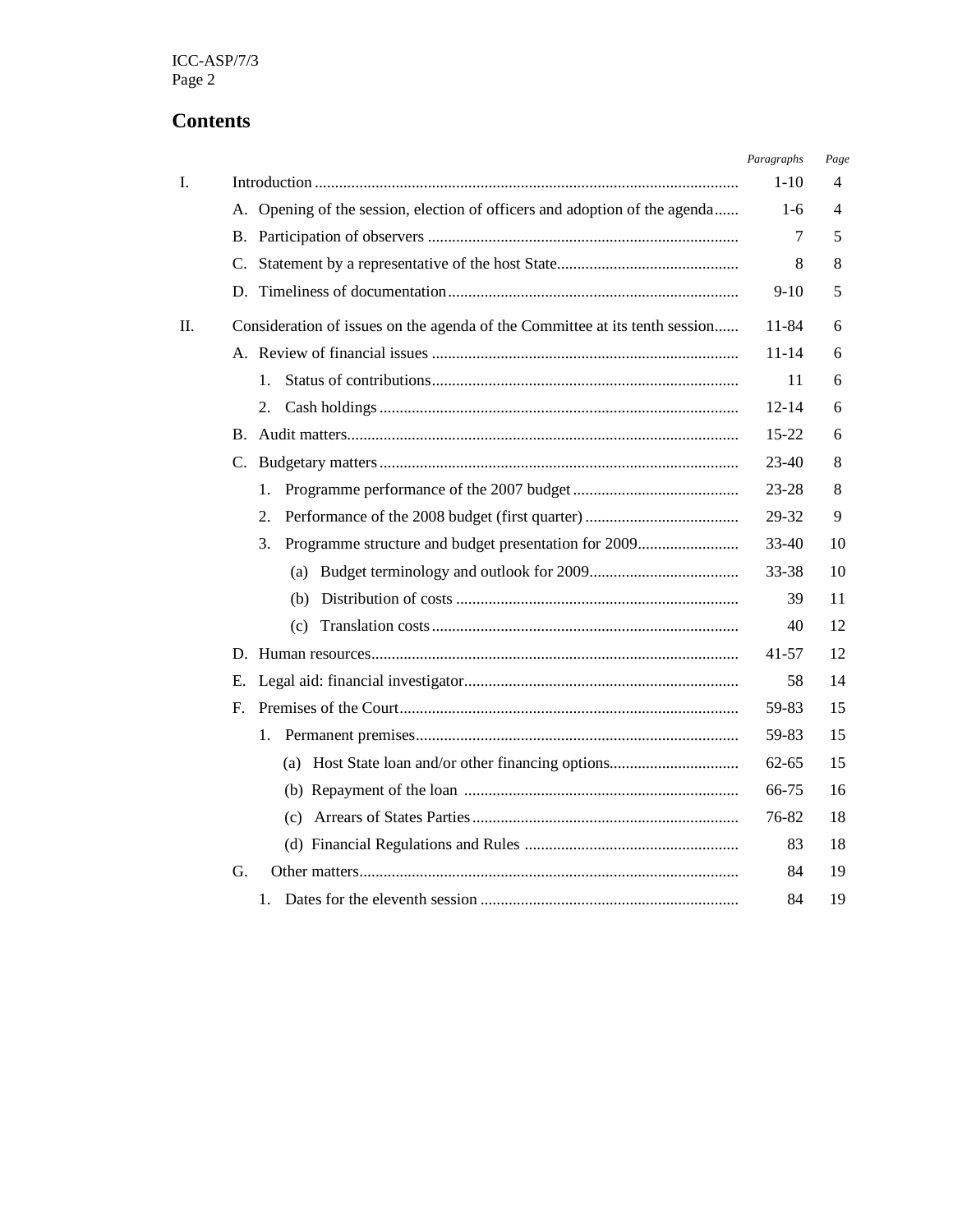|      |                                                                                                                                | Page |
|------|--------------------------------------------------------------------------------------------------------------------------------|------|
|      |                                                                                                                                | 20   |
| L.   |                                                                                                                                | 20   |
|      |                                                                                                                                | 22   |
|      |                                                                                                                                | 22   |
|      | Table 2. Geographical representation of Professional staff per post, per                                                       | 24   |
|      | Table 3. Geographical representation of Professional staff<br>Desirable and weighted distribution of staff in posts subject to | 33   |
|      | Table 4. Gender balance of Professional staff by grade per organ                                                               | 36   |
|      |                                                                                                                                | 38   |
|      |                                                                                                                                | 39   |
|      |                                                                                                                                | 40   |
| III. |                                                                                                                                | 42   |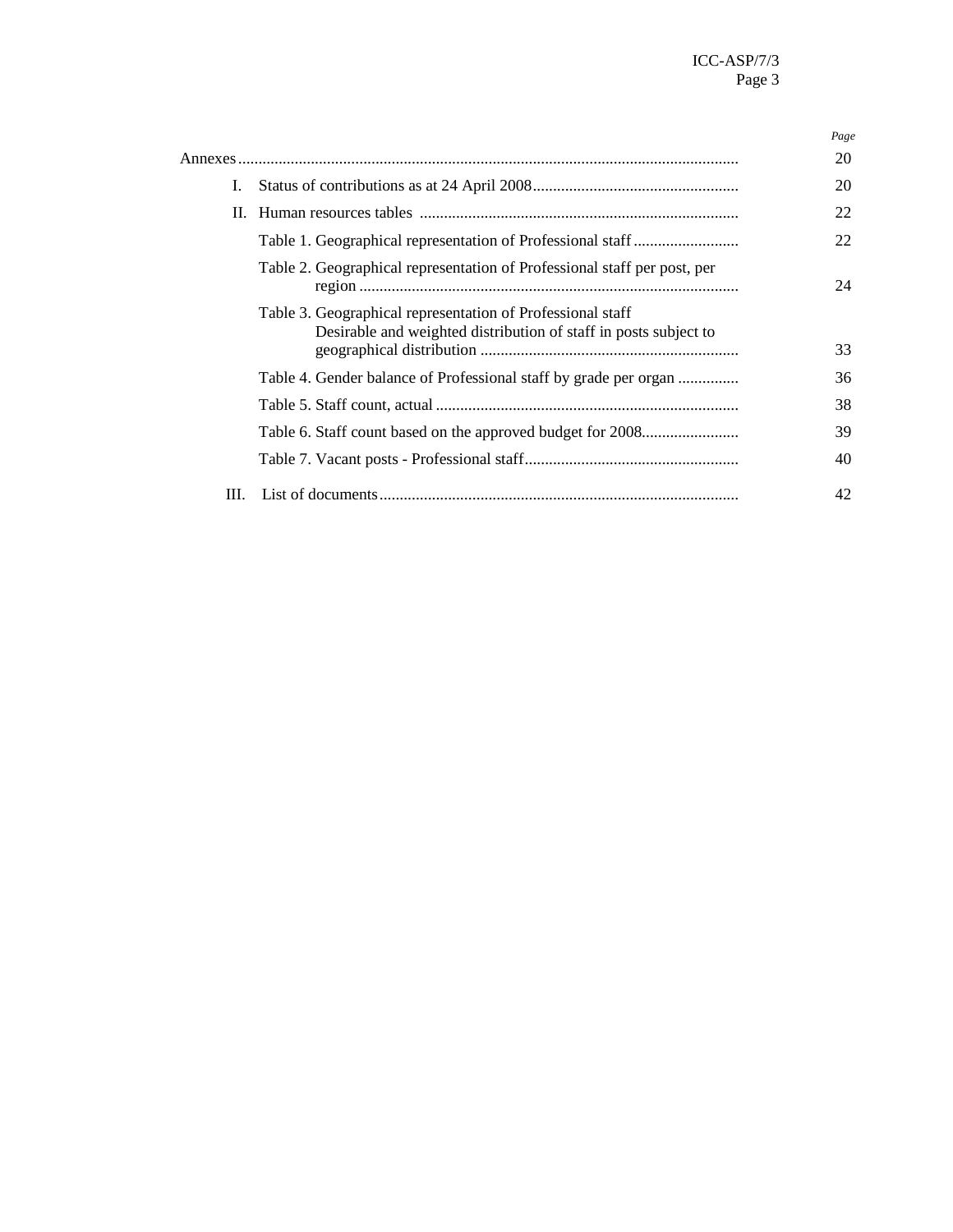## **I. Introduction**

### **A. Opening of the session, election of officers and adoption of the agenda**

1. The tenth session of the Committee on Budget and Finance ("the Committee") was convened in accordance with a decision of the Assembly of States Parties ("the Assembly") taken at the 7th plenary meeting of its sixth session on 14 December 2007. The Committee held its tenth session, comprising eight meetings, at the seat of the Court in The Hague, from 21 to 25 April 2008. The President of the Court, Mr. Philippe Kirsch, delivered welcoming remarks at the opening of the session.

2. For the tenth session, the Committee elected by consensus Mr. David Dutton (Australia) as Chairperson and Mr. Santiago Wins (Uruguay) as Vice-Chairperson.

3. The Secretariat of the Assembly of States Parties ("the Secretariat") provided the substantive servicing for the Committee, and its Director*,* Mr. Renan Villacis, acted as Secretary of the Committee.

4. At its 1st meeting, the Committee adopted the following agenda (ICC-ASP/7/CBF.1/L.1):

- 1. Opening of the session
- 2. Election of officers
- 3. Adoption of the agenda
- 4. Participation of observers<br>5. Organization of work
- 5. Organization of work
- 6. Programme performance of the 2007 budget
- 7. Programme performance of the 2008 budget: first quarter
- 8. Audit matters
- 9. Distribution of costs in the proposed programme budget
- 10. Human resources
- 11. Translation costs
- 12. Legal aid: financial investigator
- 13. Premises of the Court
- 14. Contingency fund
- 15. Other matters
- 5. The following members attended the tenth session of the Committee:
	- 1. David Banyanka (Burundi)
	- 2. Lambert Dah Kindji (Benin)
	- 3. David Dutton (Australia)
	- 4. Carolina María Fernández Opazo (Mexico)
	- 5. Gilles Finkelstein (France)
	- 6. Fawzi A. Gharaibeh (Jordan)<br>7. Myung-iae Hahn (Republic of
	- 7. Myung-jae Hahn (Republic of Korea)
	- 8. Gerd Saupe (Germany)
	- 9. Ugo Sessi (Italy)
	- 10. Elena Sopková (Slovakia)
	- 11. Santiago Wins (Uruguay)

6. The following organs of the Court were invited to participate in the meetings of the Committee to introduce the reports: the Presidency, the Office of the Prosecutor and the Registry.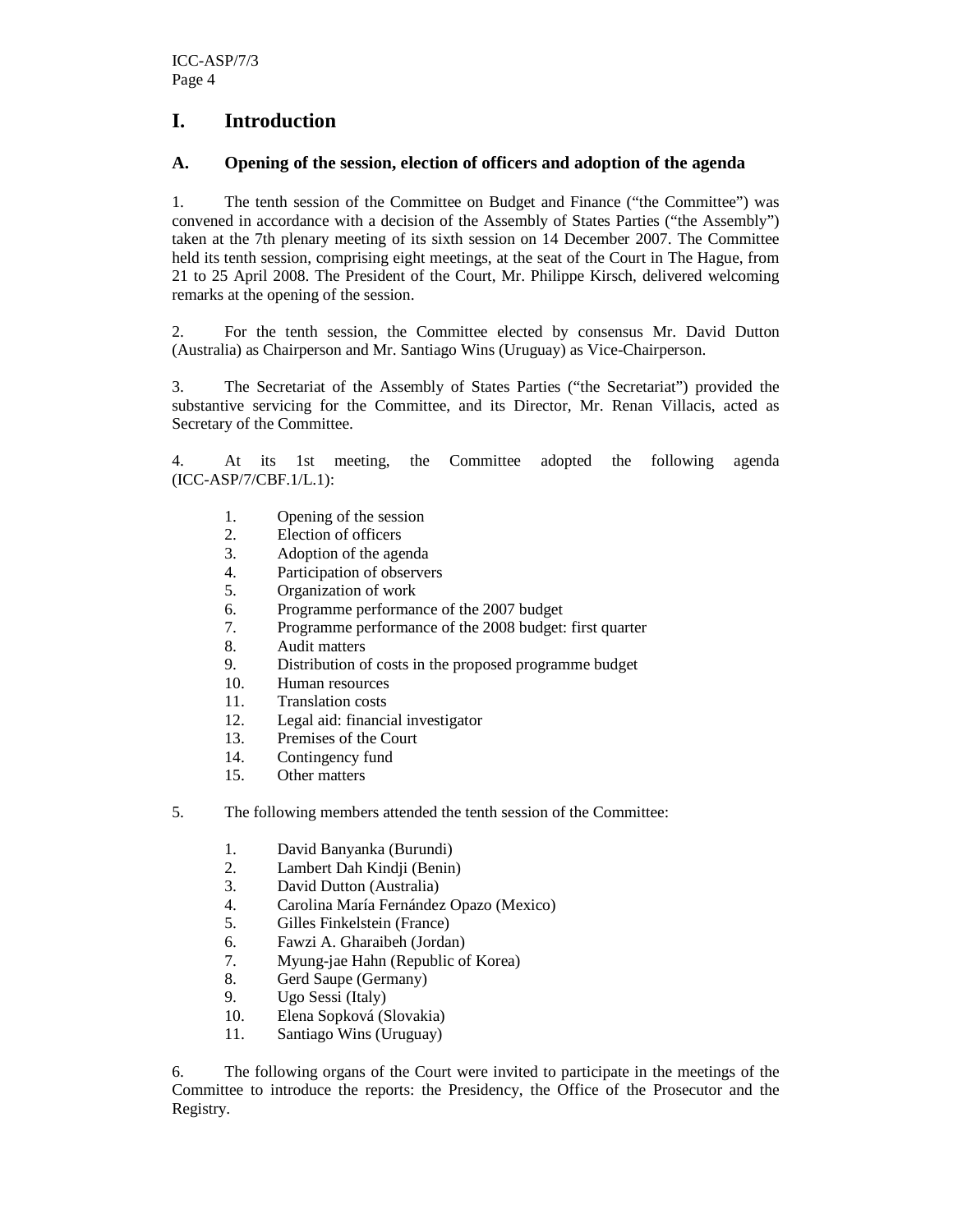#### **B. Participation of observers**

7. The Committee accepted the request of the Coalition for the International Criminal Court to make a presentation to the Committee. The Committee invited the Coalition for the International Criminal Court to make a similar presentation at its next meeting. Furthermore, the Committee decided to designate Mr. Gerd Saupe (Germany) as its contact point for nongovernmental organizations.

#### **C. Statement by a representative of the host State**

8. At the 6th meeting, on 23 April 2008, Ambassador Paul Wilke, Permanent Representative of the Netherlands to the International Criminal Court, made a statement on behalf of the host State on the issue of permanent premises.

#### **D. Timeliness of documentation**

-

9. The Committee expressed concern that its recommendations to the Court, contained in the reports on the work of its sixth, seventh, eighth and ninth sessions,<sup>1</sup> had by and large not been heeded. It wished to convey once more to the Court the importance the Committee attached to the timely and orderly submission of the Court's reports and other documents to the Secretariat of the Assembly, so as to ensure that they were distributed to the Committee at least three weeks in advance of its sessions. This would enable members of the Committee to examine the documentation in a thorough and detailed manner prior to their arrival at the session and to perform their function of providing advice to the Assembly in the most effective way.

10. **The Committee recommended that the Court adhere to the guidelines set out in the Manual of Procedures adopted by the Bureau of the Assembly of States Parties on 31 August 2006 and noted in particular the content of paragraph 4 thereof.**<sup>2</sup>

- (i) A summary of the report, which should quantify any programme budget implications;
- (ii) Consolidated conclusions, recommendations and other proposed actions;
- (iii) Relevant background information.

<sup>1</sup> *Official Records of the Assembly of States Parties to the Rome Statute of the International Criminal Court, Fifth session, The Hague, 23 November - 1 December 2006* (International Criminal Court publication, ICC-ASP/5/32), part II.D.6(a), para.72 and part II.D.6(b), para. 133.

<sup>&</sup>lt;sup>2</sup> "4. The present Manual of Procedures contains guidelines which have been developed to facilitate the preparation and submission of official documentation to the Secretariat by the organs of the Court, and to streamline all procedures related to conference services provided by the Secretariat to the Assembly and its subsidiary bodies. The main guidelines regarding submission of documents are:

<sup>(</sup>a) The Court should submit documentation to the Secretariat of the Assembly in a staggered and orderly manner, in accordance with an annual timetable to be prepared by the Secretariat, so as to ensure that documentation is submitted to the Assembly or its subsidiary bodies at least three weeks in advance of the respective session.

<sup>(</sup>b) If a report is submitted late to the Secretariat, the reasons for the delay should be included in a footnote to the document.

<sup>(</sup>c) The substantive office that submits documentation to the Secretariat should include, where appropriate, the following elements in the reports:

<sup>(</sup>d) All documents submitted to legislative organs for consideration and action should mark conclusions and recommendations in bold print."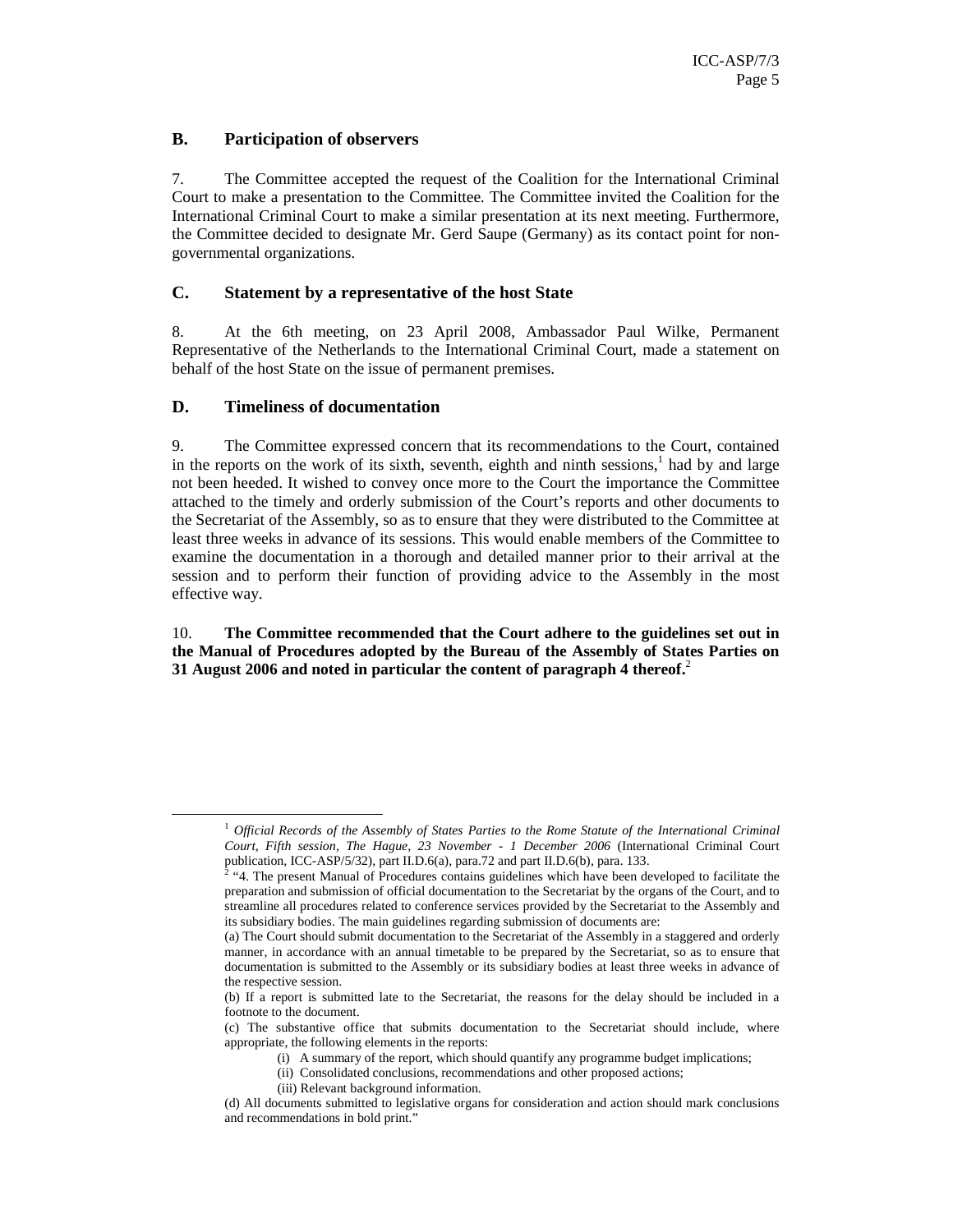## **II. Consideration of issues on the agenda of the Committee at its tenth session**

### **A. Review of financial issues**

#### **1. Status of contributions**

11. The Committee reviewed the status of contributions as at 24 April 2008 (annex I). It noted that a total of  $\epsilon$ 2.56 million was outstanding from the previous financial periods. The Committee welcomed the improvement in the rate of payment as compared to previous years. So far, 70 per cent of 2008 contributions had been paid, compared to 62 per cent in 2007. The Committee expressed concern that only 43 States had fully paid all their contributions, leaving a total of  $\epsilon$ 29.59 million outstanding for all financial periods.

### **2. Cash holdings**

12. The Committee was informed that at 31 March 2008 the Court held approximately  $€94.9$  million. This included cash for the working apital fund (€7.4 million), contingency fund ( $\epsilon$ 9.2 million), accruals for judges' costs ( $\epsilon$ 97 million), the 2006 surplus ( $\epsilon$ 22.8 million), the 2007 provisional surplus ( $\epsilon$ 7.3 million) and contributions for the 2008 financial period.

13. The Committee noted that States had only recently been advised that the 2006 surplus was available to be returned to States in accordance with regulation 4.7 of the Financial Regulations and Rules. The Committee noted that regulation 4.7 required any cash surplus in the budget to be surrendered to each State Party at 1 January of the year following the year in which the audit of the accounts of the financial period was completed. The Committee observed that States would have been able to offset their share of the 2006 surplus against their 2008 assessments if the Court had surrendered the surplus on 1 January in accordance with regulation 4.7. **The Committee encouraged the Court to seek to ensure that, as a general policy, the cash surplus was made available to States in a timely manner in January each year, in accordance with regulation 4.7, and, accordingly, that the 2007 surplus was available to States on 1 January 2009.** 

14. The Committee was informed that the Court's cash was held in three banks, at interest rates between 4.4 and 4.5 per cent. The Committee agreed to seek a further explanation of the Court's treasury function and policy at its next session.

#### **B. Audit matters**

15. The Committee had before it an interim report on governance arrangements submitted by the Court.<sup>3</sup> The Court informed the Committee that though it recognized the importance of having an effective and efficient audit and governance system, the Court was still in the process of developing the overall governance structure. The Court had been in consultation with external advisers on a model that could be developed for the Court, bearing in mind that the Court's functions were unique. Such a model should therefore be specific and tailor-made, catering for the independence of the judiciary and the Office of the Prosecutor.

#### *Risk management*

-

16. In order to update the risk assessment conducted in 2006, the Court had identified external consultants to perform the assessment. The project would be presented to the Audit

<sup>&</sup>lt;sup>3</sup> Interim report on governance arrangements (ICC-ASP/7/CBF.1/3).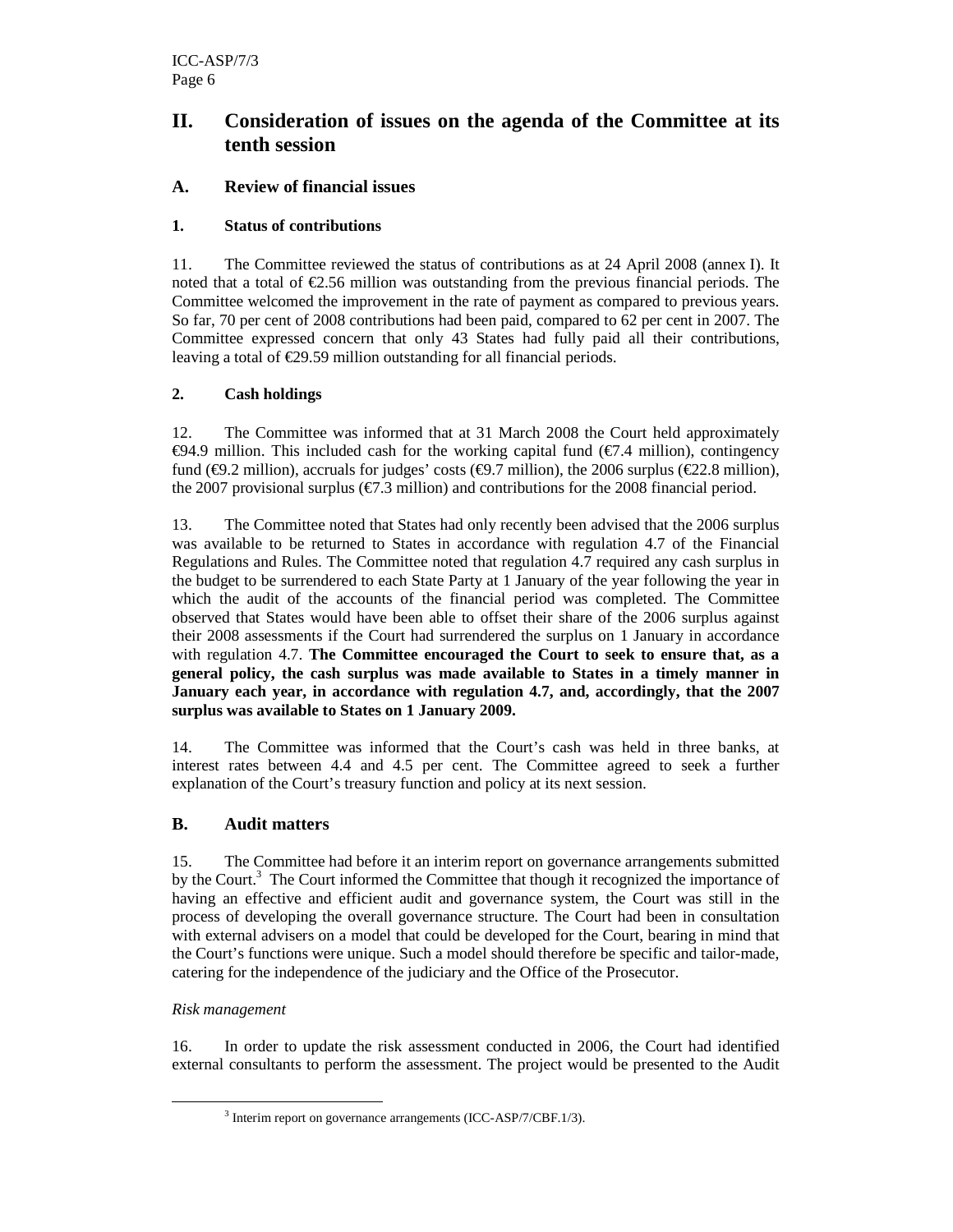#### Committee. **The Court expected the results of the project before the seventh session of the Assembly of States Parties.**

#### *Internal and External Audit*

17. The Court informed the Committee that the relationship between the External Auditor and the Office of the Internal Auditor had been strengthened and that the external peer review team had reported that the Court was in compliance with international best practices. The Committee was further informed that the Office of the Internal Auditor would soon be fully staffed and the new Director of the Office would be appointed soon. The post had been vacant since August 2007. **The Committee recognized the importance of the work of the Office of Internal Audit, took note of its work programme for 2008 and encouraged the Court to expedite the Office's work.**

18. **The Committee requested the Court to consider the possibility of having the annual financial statements finalized earlier in the year, if possible prior to the first annual session of the Committee.** 

#### *Audit Committee*

19. The Committee was informed that external members of the Audit Committee had not yet been appointed due to the undefined terms of reference of the Committee, which had prevented the Court from identifying suitable candidates. The absence of any financial remuneration for external members had also made it difficult to attract suitable candidates. To overcome this, consultations with external advisers had been conducted and the structures of other organizations analysed. Revised terms of reference of the Audit Committee had subsequently been drafted. According to the revised terms of reference, the Audit Committee would be composed of the three Court principals plus two external members appointed by the principals. Payment would be provided to external members to ensure that the Court could attract highly-qualified candidates. **In this connection, the Committee recalled the recommendation of the External Auditor and the Committee that the Audit Committee be composed of a majority of external members and be chaired by one of the external members.**<sup>4</sup>  **The Committee again called on the Court to work towards this objective and urged the Court to appoint external members to the Audit Committee as soon as possible.** 

20. The Audit Committee had met once in January 2008 and had scheduled a second meeting for May 2008.

#### *Statement of Internal Control*

-

21. The Committee was informed that the External Auditor had recommended that the Registrar, in conformity with the Financial Regulations and Rules and best governance practices, should provide an annual statement of internal control. The draft wording of the statement had been circulated to the Audit Committee and Registry's Legal Advisory Section for review.

22. The Committee noted that it had expected that the interim report would contain more detail on each of the matters requested by the Committee at its previous sessions. **Therefore it decided to return to the question of governance arrangements at its eleventh session and requested the Court to ensure that the Committee was provided in advance with the** 

<sup>4</sup> *Official Records of the Assembly of States Parties to the Rome Statute of the International Criminal Court, Fifth session, The Hague, 23 November – 1 December 2006* (International Criminal Court publication, ICC-ASP/5/32), part II.D.6(b), para. 22.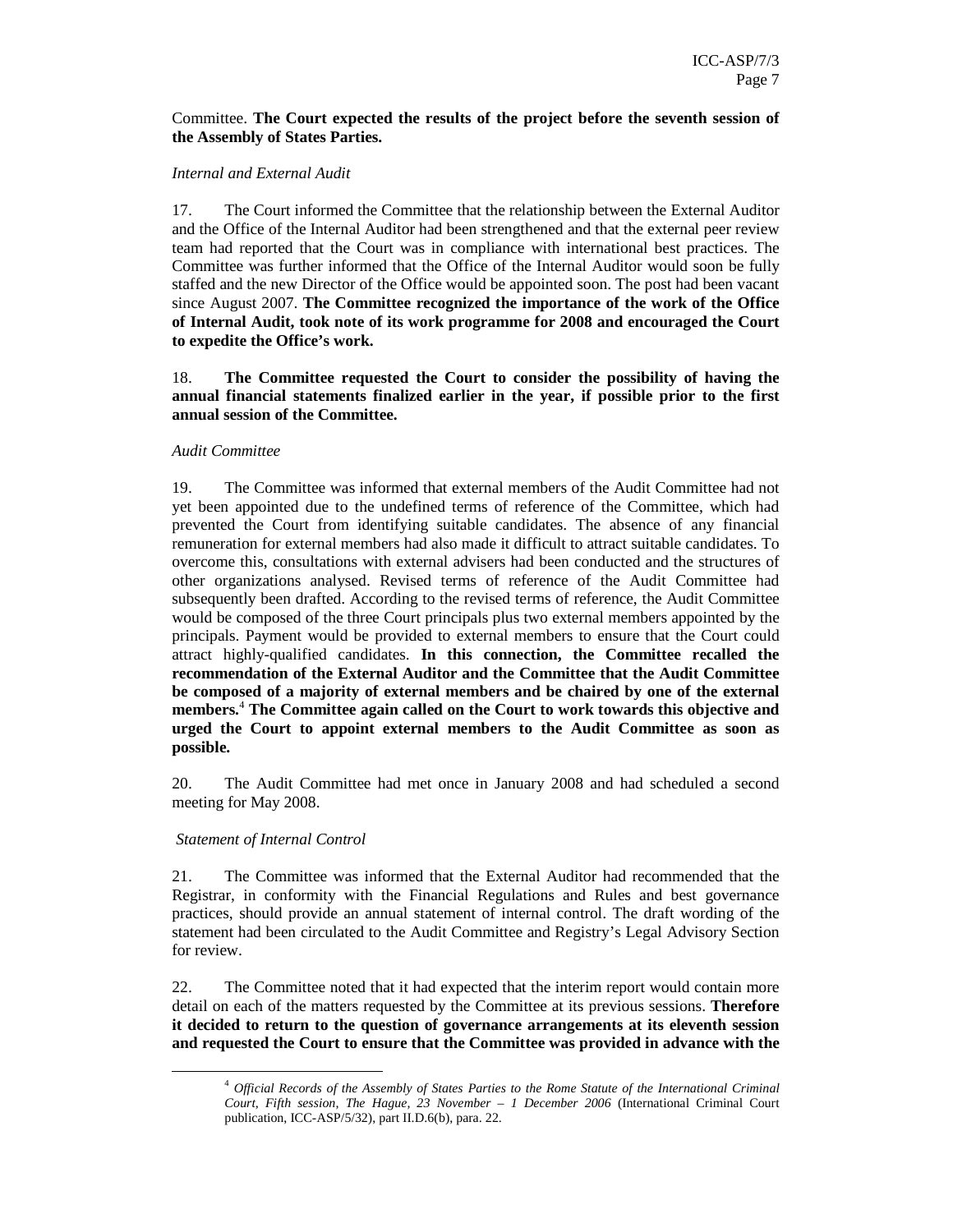-

#### **approved terms of reference of the Audit Committee, the revised Charter for Internal Oversight and any other relevant documents.**

#### **C. Budgetary matters**

#### **1. Programme performance of the 2007 budget**

23. The Committee considered the report on programme performance of the International Criminal Court for the year  $2007$ .<sup>5</sup> The Committee noted that the overall implementation rate had been 90.5 per cent, compared to 79.7 per cent in 2006, 83.4 per cent in 2005 and 81.4 per cent in 2004. **Furthermore, the basic budget had an implementation rate of 97.7 per cent, while the situation-related budget had an implementation rate of 82 per cent**. The Committee also noted that key factors that had influenced the Court's ability to implement the situation-related elements of the 2007 programme budget had included the delay in the commencement of a trial, travel restrictions due to security risks, and recruitment difficulties. Similar factors had influenced the Court's ability to fully implement the 2006 programme budget.

24. The Court advised the Committee that it had also incurred  $\epsilon$ 3,491,000 of unforeseen expenditures, including judges ( $\epsilon$ 720,000), staff ( $\epsilon$ 47,000), field operations ( $\epsilon$ 1,087,000) and the expansion of a computer room ( $\epsilon$ 950,000), necessary as a result of space limitations in the interim premises of the Court. **The Committee requested that detailed information on the unforeseen expenditures be submitted prior to its eleventh session.** 

25. The Committee welcomed the improved implementation of the 2007 programme budget. However, it noted that higher implementation in some parts of the Court had not been the result of full realization of the stated assumptions of the budget, and that overspending had occurred on general temporary assistance, consultants, contractual services, and furniture and equipment. The Committee observed that experience in 2007 still showed that there was a substantial gap between planning the budget and the Court's actual activities. While this remained understandable given that the Court was still developing rapidly and had to adapt to external factors, the Committee felt that it was important for the Court to continue to work towards more accurate budgetary planning. The Committee acknowledged that the nature of the Court's operations would probably never allow completely accurate and consistent budgeting such as might be possible in some other international organizations. Nevertheless, it was important for the governance of the Court and for the qualitative analysis of performance each year to explain and differentiate the reasons for variations from the budget. The Committee was concerned that the information provided did not equip it to assess where variations had resulted from external factors and where problems had arisen in either budgeting or implementation.

26. The Committee noted that major programme I had spent 97.69 per cent of its budget, although there had been no significant variations in the assumptions. The Committee was informed that the high implementation rate was the result of the need to accrue the unexpected costs of a disability pension, costed at  $\epsilon 1,407,170$ , due to the disability pension payable to a judge of the Court. No provision had been made in the 2007 budget for such a situation and therefore a total of  $\epsilon 1,170,448$  from the underspend of major programme I had been utilized to cover the disability pension accrual. The Court was considering the means of covering the additional €236,722. **The Committee observed that the authority of the Assembly might be required for the Court to overspend in major programme I, transfer funds from another major programme in the budget, or appropriate specific funds.** In

<sup>&</sup>lt;sup>5</sup> Report on programme performance of the International Criminal Court for the year 2007 (ICC-ASP/7/8).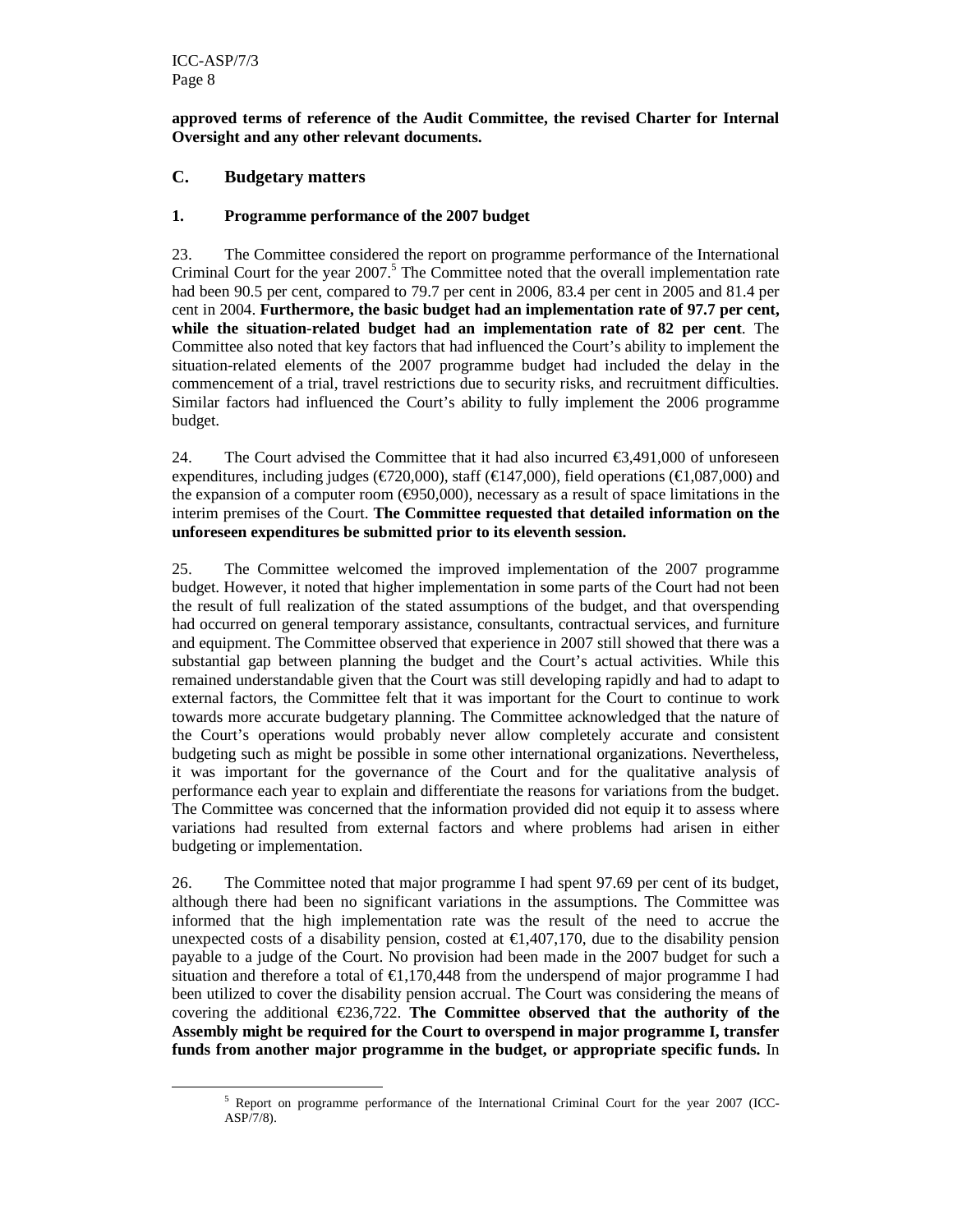that regard, the Committee suggested that the Court might wish to submit a request to the resumed sixth session of the Assembly for authorization to overspend major programme I or transfer the sum of  $\epsilon$ 236,722 from another major programme to major programme I.

27. The Committee noted that the Office of the Prosecutor had spent 79.27 per cent of its budget, despite the fact that the assumptions applicable to the Office had been almost entirely realized. The Court advised that the underspend had been due to lower staff costs and recruitment delays, and that the staffing gap had been covered by staff working excessive hours for sustained periods of time. During discussions with the Court on expenditure by the Office, the Committee noted that, while it agreed that some reasonable limits of confidentiality should apply to avoid divulging critical or confidential information on the Office's activities, it was important that the Court submit to the Committee as detailed information as possible on expenditure to ensure proper oversight and allow the Committee to perform its role effectively.

28. The Committee noted that the Secretariat of the Assembly of States Parties had spent 67.04 per cent of its budget, which was attributed to the variations in conference servicing costs resulting from the different venues at which the Assembly had held its sessions and the duration of the sessions, and from greater efficiency in documentation and the use of interpretation services. **The Committee recommended that the Secretariat review its budgetary requirements closely in the light of the continuing underspend and noted that it expected a reduction of the budget to be possible in 2009.** 

#### **2. Performance of the 2008 budget (first quarter)**

-

29. The Committee considered the report on budget performance of the International Criminal Court as at 31 March 2008.<sup>6</sup> The Court made a presentation on the budget performance for the first quarter of 2008. The total level of implementation stood at 23.7 per cent. The Committee noted that 40.8 per cent of the basic budget for general temporary assistance (GTA) and 45.9 per cent of the basic budget for general operating expenses had already been committed. As regards the latter, the Committee expressed its expectation that the figures to be presented to the Committee at its eleventh session would substantiate the Court's assertion that the high expenditure for general operating expenses had been caused by annual contracts for utilities and maintenance being obligated at the beginning of the year, and that consequently no overspend was foreseen for 2008.

30. With respect to the status of situations under investigation by the Court, the Office of the Prosecutor advised the Committee that in the Uganda situation the arrest and surrender of the suspects remained a priority, irrespective of the outcome of the peace negotiations. With regard to the situation in the Democratic Republic of the Congo, the Court indicated that the trial in the case against Thomas Lubanga was scheduled to commence on 23 June 2008. The confirmation of charges hearing in the case against Germain Katanga and Mathieu Ngudjolo Chui was scheduled for May 2008. In accordance with its strategy and as announced in previous years, the Office of the Prosecutor was in the process of selecting a third investigation, which was to commence in the course of 2008. Arrest warrants remained outstanding in the situation in Darfur and cooperation by the Government of Sudan was pending. Nonetheless, the Office of the Prosecutor had launched two additional investigations, for which an application for arrest warrants or summons to appear were expected to be issued in the course of 2008. As regards the situation in the Central African Republic, progress was being made in the investigations and an application for arrest warrants was planned for 2008.

<sup>&</sup>lt;sup>6</sup> Report on budget performance of the International Criminal Court as at 31 March 2008 (ICC-ASP/7/7).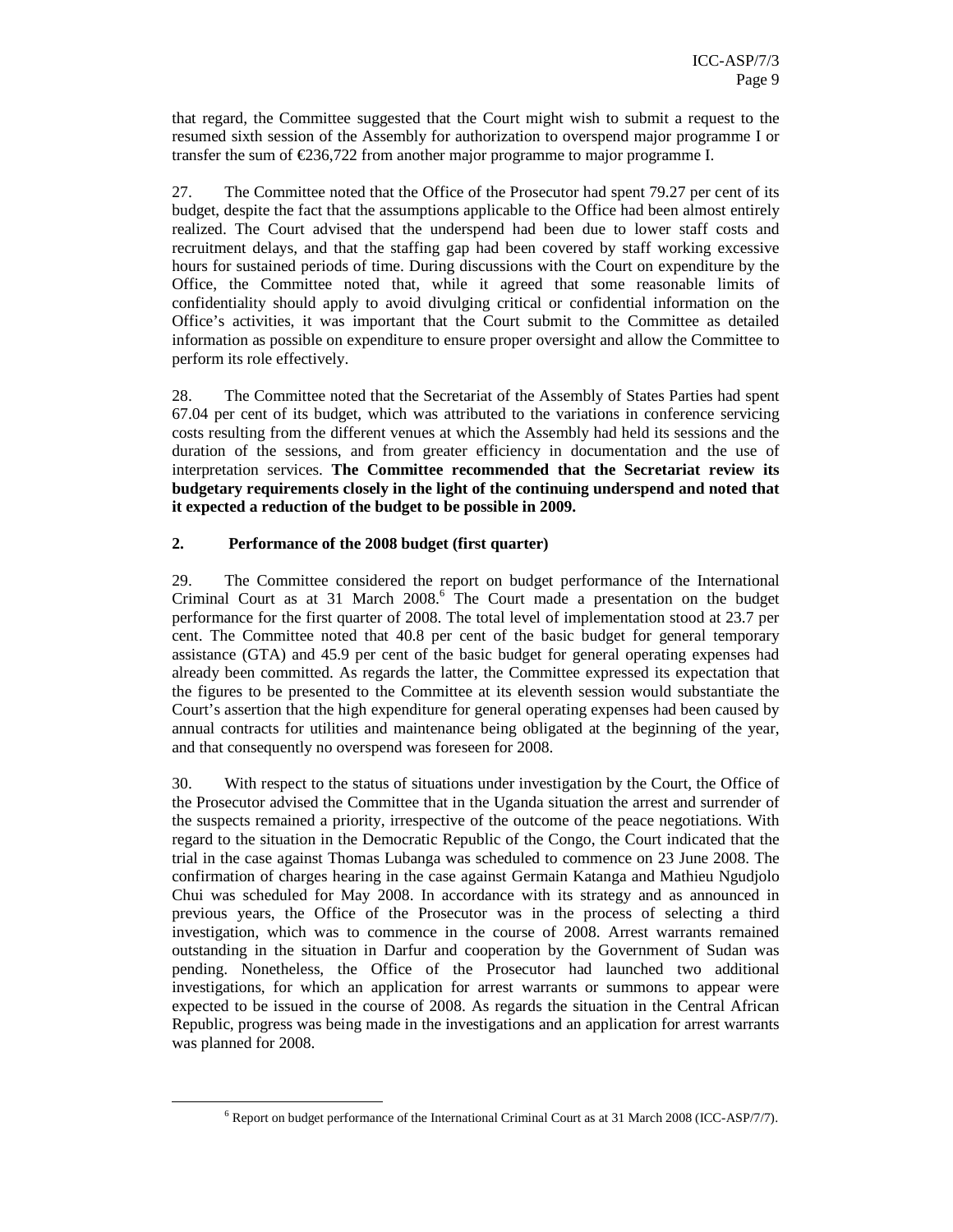31. The Committee noted that the Court was considering drawing from the contingency fund to meet the costs in 2008 related to a second trial, including pre-trial activities. It noted that the Registrar would write to the Chair of the Committee, and that the Committee would provide comments to the Court in accordance with the Financial Regulations and Rules.

32. The Committee received a briefing by the Court on the issue of family visits for detainees. It was informed that the Court was continuing to fund family visits from the budget on an interim basis pending the Assembly's decision on the policy issue. The Committee noted that the implications of a policy decision on the matter could go beyond the ambit of the Court itself and that the issue was under consideration by the Bureau of the Assembly, through one of its working groups. The Committee requested the Court to indicate the programme budget implications of the matter in its forthcoming proposed programme budget for 2009.

#### **3. Programme structure and budget presentation for 2009**

#### **(a) Budget terminology and outlook for 2009**

33. The Court informed the Committee in an informal oral report that substantial additional resources would be proposed in the 2009 budget. These would probably include approximately  $\epsilon$ 4.8 million to restore the vacancy ate to the normal level of 10 per cent following the one-off adjustment made in 2008, approximately  $\epsilon$ 1 million to fully cost new posts that were half-costed in 2008, approximately  $\epsilon$ 1.3 million in common system costs and approximately €9.1 million for a second trial. The Court also advised that additional resources might be required for victims and witnesses. The Committee noted that there might also be additional requirements for the permanent premises project, subject to the Assembly's decisions on financing the project.

34. The Committee recalled its previous comments on the desirability of measuring growth between the actual level of expenditure in one financial period (the baseline) and the proposed level of expenditure in the next. The Committee recognized that it would not be possible to make a meaningful comparison on this basis in the proposed programme budget, since the latter would be finalized before July. As such, the Committee recalled the description of the baseline in the report on the work of its eighth session, which had been agreed by the Committee and the Court.<sup>7</sup> Accordingly, the Court should prepare the **proposed programme budget for 2009 so as to include comparisons between the level of actual expenditure in 2007, the approved 2008 budget and the proposed 2009 budget. In addition, the Court should present an addendum to the budget comparing the proposed budget for 2009 with a forecast for current year (2008) actuals, and a qualitative analysis of variants for 2008. This should be based on expenditure at the latest convenient date prior to the Committee's eleventh session.** The Committee agreed that it would begin its analysis of the proposed 2009 programme budget by reviewing expenditure in 2007 and 2008 and requested the Court to ensure it was ready to provide qualitative information on recent budget performance.

35. **The Committee requested that the Court utilize in the proposed 2009 budget the terminology recommended by the Committee in the report on the work of its ninth**  session.<sup>8</sup> Accordingly, the term 'zero growth in real terms' should reflect the fact that the budget had increased only due to inflation or other price increases, the underlying factors

<sup>7</sup> *Official Records of the Assembly of States Parties to the Rome Statute of the International Criminal Court, Sixth session, New York, 30 November - 14 December 2007* (International Criminal Court publication, ICC-ASP/6/20), vol. II, part B.1.II.B.3(b), para. 26 (i).  $\frac{8 \text{ }\text{H}_{20}}{\text{ }}$  part B.2. II.C.2(c), para. 20

Ibid., part B.2, II.C.2(c), para. 39.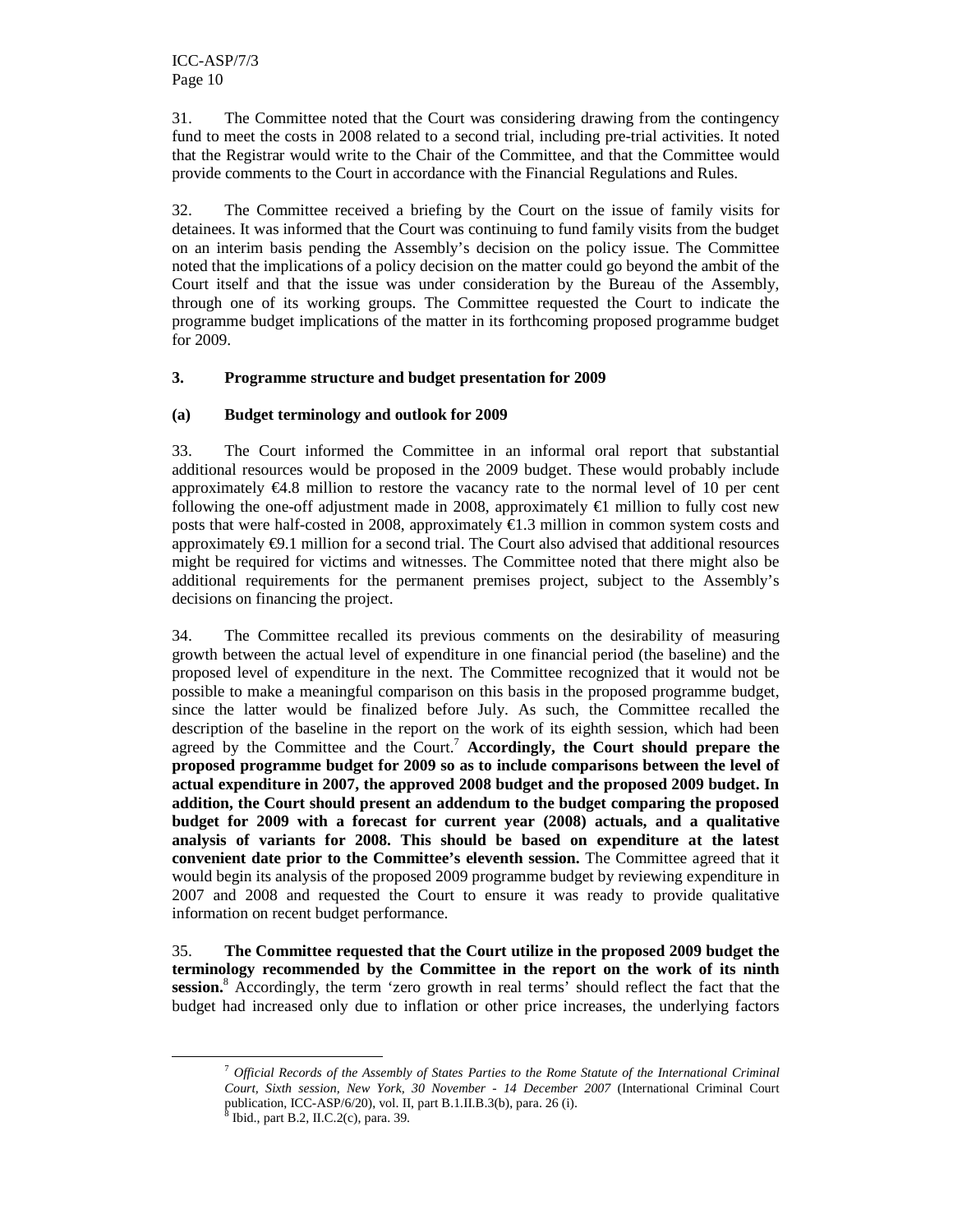having remained constant. The Committee recognized that the additional funding required to restore the vacancy rate to a normal level should be considered as 'previous commitments'.

36. The Committee noted that the vacancy rate should be set at a realistic level for 2009 and decided to look closely at this question at its eleventh session in the light of the rate of recruitment up to that point. The Committee noted that the restoration of the vacancy rate to a normal level, following the one-off adjustment in 2008, would not create any additional capacity in the Court. In that sense, the Committee recognized that, while not strictly falling within the definition of 'zero growth in real terms', the restoration of the vacancy rate did not represent any growth in staff resources.

37. The Committee noted that the Court had indicated in its presentation on the 2009 outlook that it would propose price adjustments for some non-staff resources, including contracts, utilities and travel. The Committee noted that the Court had not applied any systematic price adjustment for non-staff costs in the 2008 budget, other than for travel.<sup>9</sup> The Committee agreed that it would examine any proposals for price adjustments for additional non-staff costs on their merits. **However, the Committee emphasized that the budget proposal should provide a full explanation of the methodology employed for adjusting prices and the additional resources requested. It also emphasized the need for continual efforts by the Court to absorb budgetary increases due to inflation by finding efficiencies and prioritizing expenditure. It requested the Court to also explain its efforts to absorb any additional price adjustments within the existing budgetary provisions.**

38. Finally, the Committee recognized that there would be significant additional requirements for 2009. This situation required the Court to make more strenuous efforts to find savings and efficiencies across its work programme. **The Committee requested in particular that the Court should also examine any possibilities for reductions in GTA due to the increased staffing level in established posts and reductions in equipment, given that most of the Court's infrastructure was now in place. The Committee expected that the Court would provide detailed information on its efforts to find savings and efficiencies in the proposed budget for 2009.**

#### **(b) Distribution of costs**

39. The Committee was informed that the Court intended to make adjustments to the presentation of distributed costs in its 2009 budget proposal. Previous budget presentations had shown costs distributed from administrative sections to receiving sections as a separate line item in proposed budgets and as part of the approved appropriation. Experience had shown that this practice created operational challenges with the potential risk of a need for redeployments between major programmes. The Court informed the Committee that it now intends to follow standard practice and to distinguish between managerial and financial accounting by detaching cost distributions from the budget appropriation. This measure is intended to support the further development of the system of cost distributions by allowing the addition of new line items. The Court further informed the Committee that the proposed change would not have any influence on the information presented, as both information lines would still be presented in each major programme, programme and subprogramme summary table.

The Committee took note of this information, supported the approach indicated by the Court and decided to consider the issue further at its eleventh session in the context of its consideration of the proposed programme budget for 2009.

<sup>9</sup> Ibid., para. 45.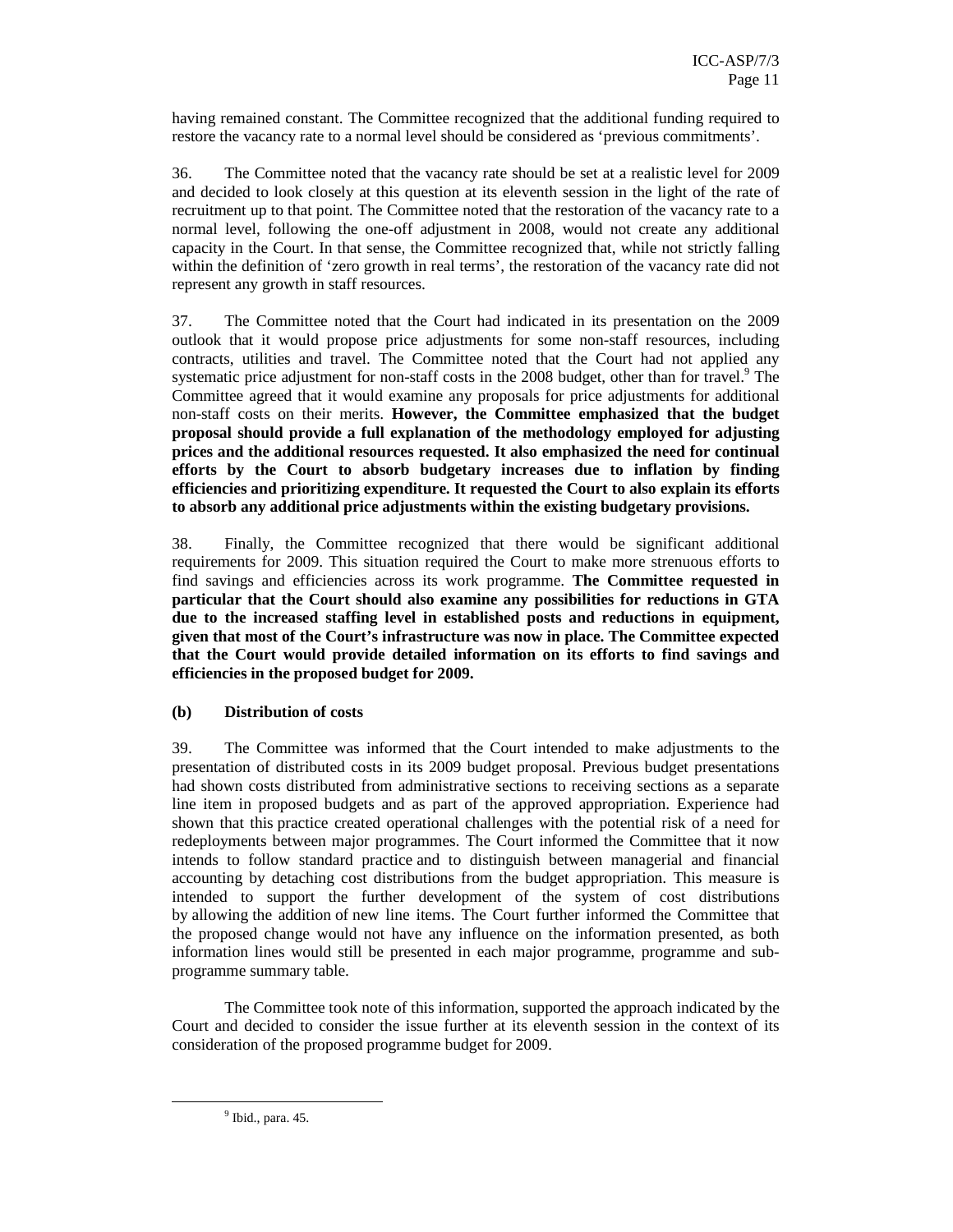#### **(c) Translation costs**

40. The Court presented a report on translation costs<sup>10</sup> as requested by the Committee at its last session. The Committee was unable to discuss the report in detail due to limitations on its time, and therefore decided to revert to the report in the context of the proposed programme budget for 2009. **It requested that the Court provide additional information in that context of further options for outsourcing translation work (given savings made by other organizations and the need to locate potential providers of good quality services) and further information on its systems of managerial control of translation costs within the Court.** 

#### **D. Human resources**

41. The Committee welcomed the progress report of the Court on recruitment<sup>11</sup> as well as on the development of a human resources strategy, $^{12}$  and supported the focus on the specific human resources objectives which were part of the Court's implementation of its Strategic Plan. The Committee noted that some of the measures would be implemented by the Court and that other proposals would subsequently be refined further and submitted for consideration by the Assembly, through the Committee, with a clear indication of any programme budget implications. In this connection, while recognizing the specific needs of the Court, the Committee stressed the desirability of remaining within the framework of the common system. Therefore, the Committee supported a gradual implementation of the objectives, which must be realistic and compatible with the resources and needs of the Court. **The Committee requested that a further comprehensive report be provided at its twelfth session and that any proposals with programme budget implications for the 2009 budget be identified for consideration at its eleventh session.**

#### *Recruitment*

42. With respect to specific human resources objective 14 (recruitment), the Committee welcomed the Court's policy to seek to recruit staff of the highest standards of efficiency, competency and integrity, having regard to equitable geographical representation, a fair representation of female and male personnel, and representation of the principal legal systems of the world, in accordance with the Rome Statute.

43. The Committee noted that there had been an improvement in the geographical representation and gender balance in the recruitment of staff of the Court, $^{13}$  and encouraged the Court to continue its efforts in this regard. **Further, the Committee invited the Court to consider further ways to improve geographical representation, such as through national competitive examinations or through advertising vacancies in national newspapers of underrepresented or non-represented countries.**

44. The Committee welcomed the progress made by the Court to increase the rate of recruitment as recommended at its ninth session.<sup>14</sup> It advised, however, that the Court **should ensure that the recruitment process did not result in the filling of posts that might not be needed, nor should the principles of competence and high-quality of staff** 

 $10$  Report of the Court on options for outsourcing translation work (ICC-ASP/7/5).

 $11$  Report of the Court on recruitment (ICC-ASP/7/CBF.1/2).

<sup>&</sup>lt;sup>12</sup> Report of the Court on Human Resources - Development of a Human Resources Strategy: Progress Report (ICC-ASP/7/6).

 $13$  Annex II, tables 1, 2 and 4.

<sup>&</sup>lt;sup>14</sup>Official Records of the Assembly of States Parties to the Rome Statute of the International Criminal *Court, Sixth session, New York, 30 November - 14 December 2007* (International Criminal Court publication, ICC-ASP/6/20), vol. II, part B.2.II.C.2(e), para. 51.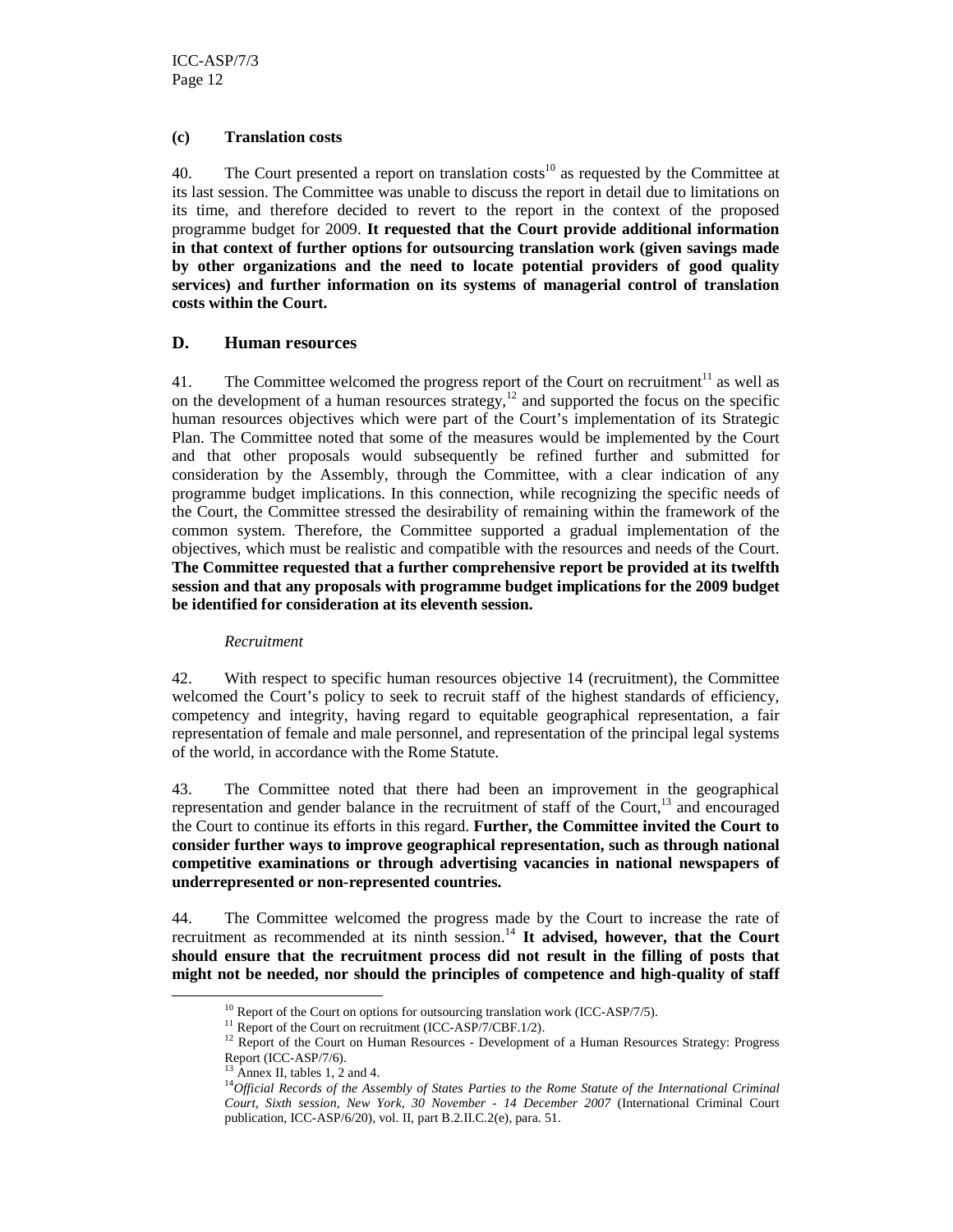#### **be sacrificed in the quest to comply with the recommendation of the Committee on increasing the rate of recruitment.**

45. The Committee noted that the current net recruitment rate of 11 staff members per month<sup>15</sup> would result in the filling of 88 of the 126 vacant posts by the end of 2008, which would mean that all posts, except for new posts approved in the 2008 budget, would have been filled. The Committee decided to keep this issue under review at its eleventh session.

46. The Committee was informed that the Court would soon launch an electronic recruitment system by implementing a module of Systems, Applications and Products (SAP).

*Strategic objective 16: Cultivate a caring environment which values the diversity of staff* 

47. The Committee welcomed the specific objectives relating to conditions of service and compensation systems, staff well-being and the internal justice system. It stressed the importance of engaging all staff in the development of the Court's objectives, and welcomed the focus on career development. The Committee requested the Court to present its proposals in due course, including their programme budget implications.

48. The Committee stressed the importance of an ethics regime in an international institution of a judicial nature. The Court informed the Committee that a code of conduct for investigators had been developed, and that a draft code of conduct for the Court as a whole was being developed and would be made available to staff shortly. **The Committee requested that the Court present an update on the draft code of conduct in its report on human resources at its twelfth session, for consideration in the context of an overview of the Court's internal justice system.** The Committee questioned the desirability of the proposed post of ombudsman, since appeals procedures were already in place to deal with issues of concern to staff.

49. The Committee underlined the importance of security of staff, in particular, of field staff. The Court informed the Committee that its security standards complied with the United Nations Security Management System, and that the conditions and levels of security established by the United Nations were implemented at all its field offices.

50. On the issue of ensuring attractive conditions of service and compensation systems for all staff at headquarters and field locations, the Committee was informed of the efforts of the Court to attract and retain qualified personnel, including a proposal to introduce the field service category for field staff. The Committee noted that the Court was comparing the Mission Subsistence Allowance (MSA) system used by the United Nations Department of Peacekeeping Operations with the Special Operations Living Allowance (SOLA) used by some funds and programmes within the United Nations system for staff working at nonfamily duty stations, as a possible means to attract and retain staff at these duty stations.

51. The Committee noted that the implementation of the SOLA regime would have programme budget implications. **In this connection, the Committee requested the Court to indicate the number of staff that would be affected by such a change and the respective programme budget implications, so that the Committee and the Assembly could make an informed decision.** 

<sup>15</sup> ICC-ASP/7/CBF.1/2, para. 25.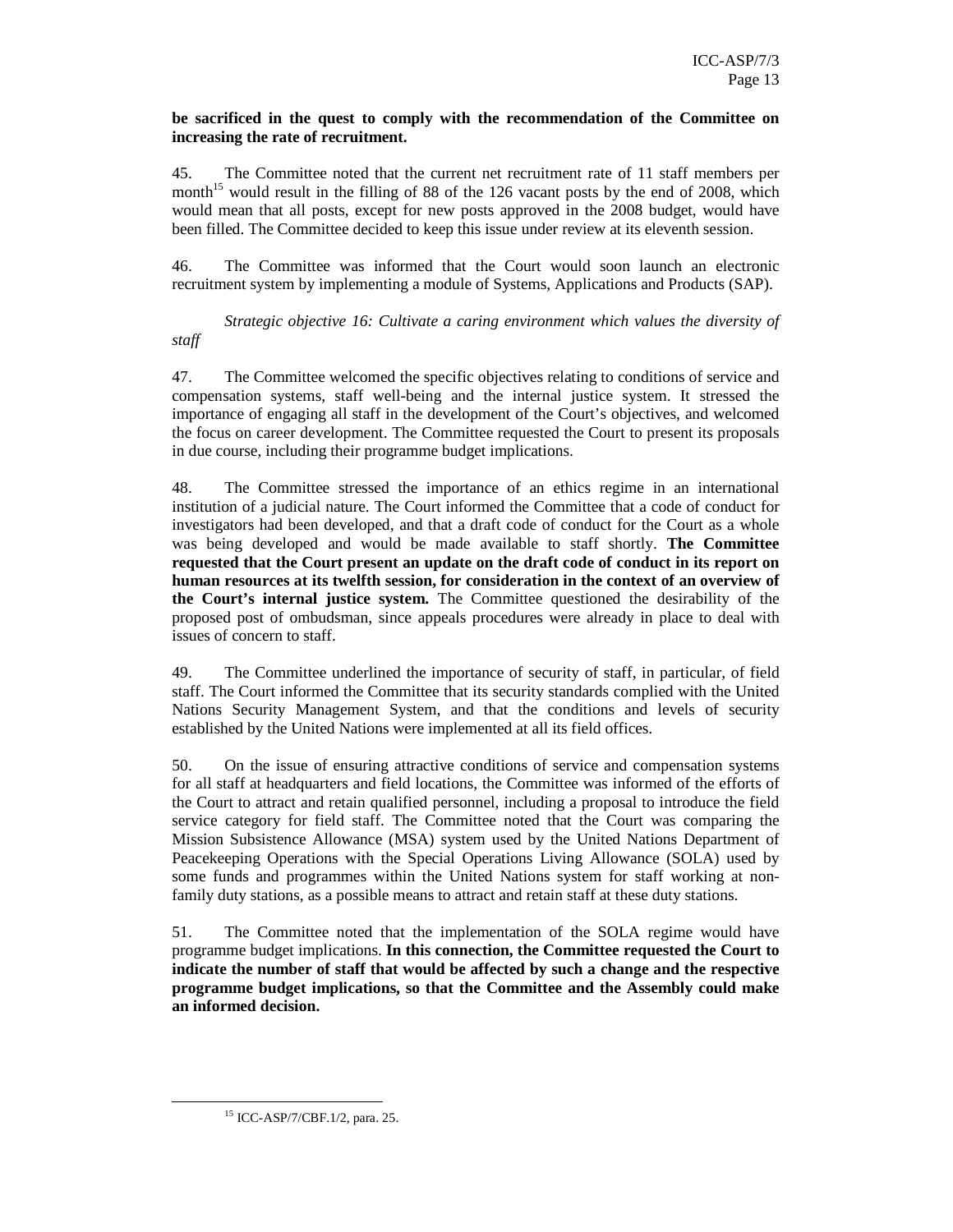#### *Employment advancement for well-performing staff*

52. The Committee welcomed the key areas identified by the Court as priorities for the implementation of this objective. It noted that the Court was putting measures in place to this end, and welcomed the focus on performance management, training and career development. **With respect to training, it encouraged the Court to continue to provide language courses, in particular, through its training programmes.** 

53. The Court stressed the importance of establishing an effective performance appraisal regime in order to ensure the advancement of staff. **The Committee supported the thrust towards staff development and in this regard requested the Court to report at its eleventh session on the programme budget implications of its training programme in the context of the budget.** 

#### *Resource-sharing*

54. The Committee considered the possibility of the pooling of staff where possible, in order to reduce costs and to provide the opportunity for staff to diversify their professional expertise.

55. The Committee suggested the possibility of a pooling of staff resources with respect to legal officers having similar competence within the Registry. At its ninth session, the Committee had noted that the revised structure for Chambers' legal support would maintain support for individual judges and Chambers, while providing additional staff for each Chamber as a whole rather than assigning staff to individual judges.<sup>16</sup>

56. **The Committee therefore recommended that the Court examine the possibility of a pooling of resources for judicial support between the Chambers and the Registry.** This step would allow for flexibility in the deployment of staff according to need. The Committee noted that the movement of legal staff from the Office of the Prosecutor to the Chambers and vice versa would not be feasible for reasons of confidentiality and to protect the independence of the organs.

57. The Committee recalled in this regard, that it had, at its eighth session, approved<sup>17</sup> the reclassification of 16 posts of Associate Legal Officer within Chambers from the P-2 level to P-3, and requested that any further changes in the structure of the staffing of Chambers should be presented to the Committee as part of a clear strategy for the Chambers.

#### **E. Legal aid: financial investigator**

58. The Court presented a report on appropriate resources for financial investigations under the Court's legal aid programme. The Committee was unable to discuss the report in detail due to limitations on its time, and therefore decided to revert at its eleventh session to the report in the context of a full report on legal aid<sup>18</sup> and the proposed 2009 budget. The Committee also noted that any reclassifications of posts should be proposed in the context of the 2009 budget. The Committee also noted the proposal to consider using gratis personnel and expected that any such use would comply with the relevant rules.

<sup>16</sup>*Official Records of the Assembly of States Parties to the Rome Statute of the International Criminal Court, Sixth session, New York, 30 November - 14 December 2007* (International Criminal Court publication, ICC-ASP/6/20), vol. II, part B.2.C.2(h), para. 56.

Ibid., vol. II, part B.1.II.E, para. 72.

<sup>&</sup>lt;sup>18</sup> Official Records of the Assembly of States Parties to the Rome Statute of the International Criminal *Court, Sixth session, New York, 30 November - 14 December 2007* (International Criminal Court publication, ICC-ASP/6/20), vol. I, part III, resolution ICC-ASP/6/Res.2, para. 13.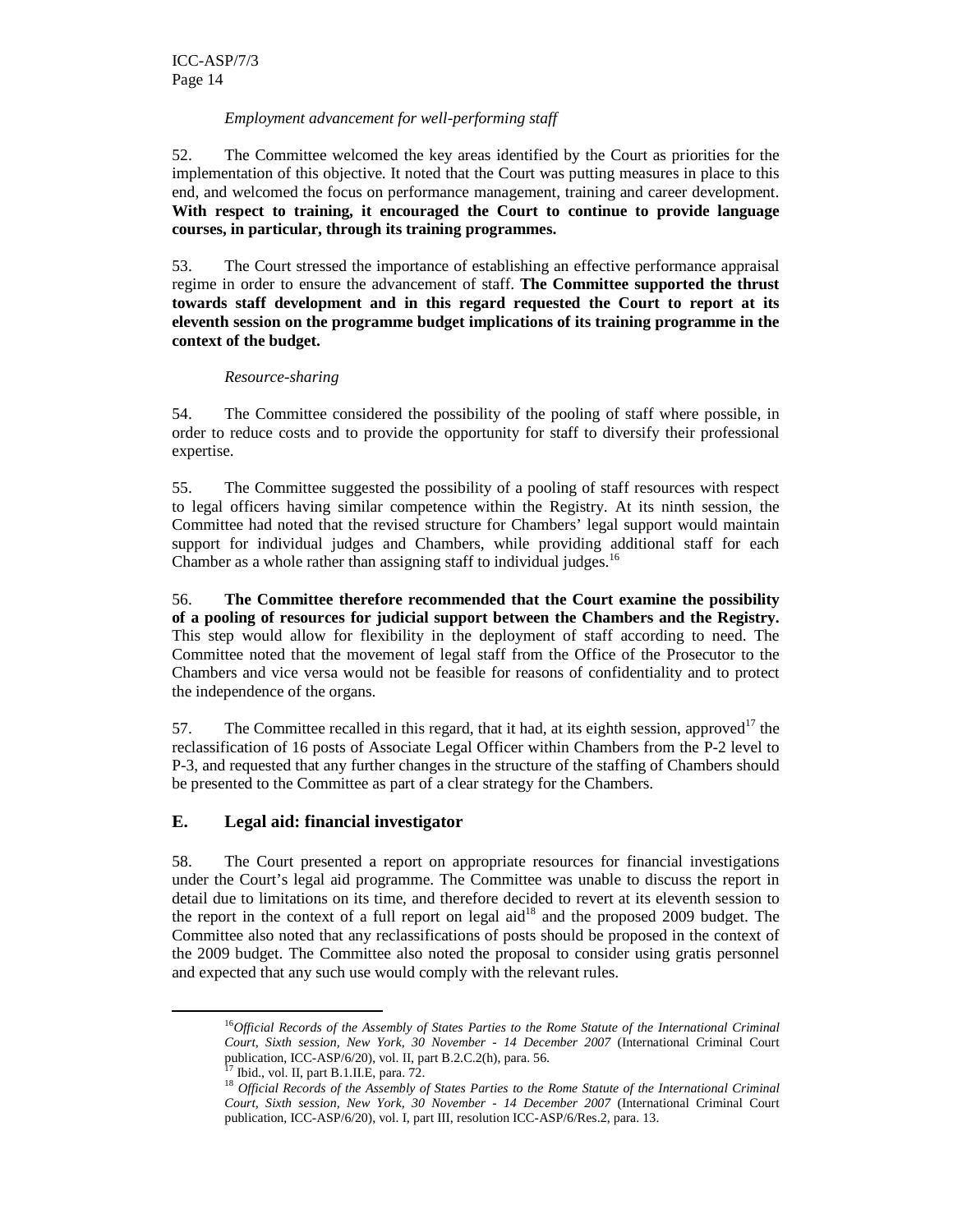#### **F. Premises of the Court**

#### **1. Permanent premises**

59. The Committee welcomed the presentation by the Chairperson of the Oversight Committee, H.E. Mr. Jorge Lomonaco (Mexico), in which he provided information on the activities of and progress made by the Oversight Committee on issues pertaining to the recruitment of the Project Director and the financing of the project. With regard to the latter, the Oversight Committee had submitted for the consideration of the Committee on Budget and Finance a series of questions focusing on financing options and, in the event of the Assembly deciding to accept the host State loan, repayment modalities.

60. The Committee noted that the questions posed by the Oversight Committee focused only on financing options and did not address the question of which costs should be financed as part of the premises project and which might be included in the regular programme budget of the Court. The Committee agreed to consider this matter at its eleventh session on the basis of the work of the Oversight Committee.

61. The Committee considered the questions posed by the Oversight Committee and agreed on the following advice.

#### **(a) Host State loan and/or other financing options**

*a. Is it recommendable to finance the project through the host State loan? Are there additional options to consider, such as financing the project directly through States Parties?* 

62. The Committee observed that there were two broad options which States should consider:

- i) Direct financing over the life of the project. This could be done on an annual basis according to cash-flow needs or funds could also be accumulated in advance of the project by assessment of States;
- ii) Use of the host State loan;
- iii) A combination of direct financing and the use of the host State loan.

63. The Committee agreed that it would not be possible, at present market rates, to obtain private financing of the project at a lower rate than the 2.5 per cent offered by the host State.

64. The Committee noted that the question of which option was to be preferred would depend on the particular circumstances of States. The 2.5 per cent offer was likely to be lower than domestic interest rates in most States and the loan might therefore be attractive since it would reduce the overall cost of the project for those States. Some States might also wish to spread out the cost of the project over a long term to reduce the annual impact on their assessments; that might be an important consideration for States which had difficulty paying their annual assessments to the Court.

65. Alternately, the Committee observed that some States might prefer to pay for the project through direct financing if that would be less costly or more convenient within their national budgetary systems. There might be potential to utilize as well the value of the host State loan in that option, to reduce the total costs to States. Direct financing would have the advantage of avoiding any payment of interest. It had the disadvantage of requiring larger assessments on States until the project was completed.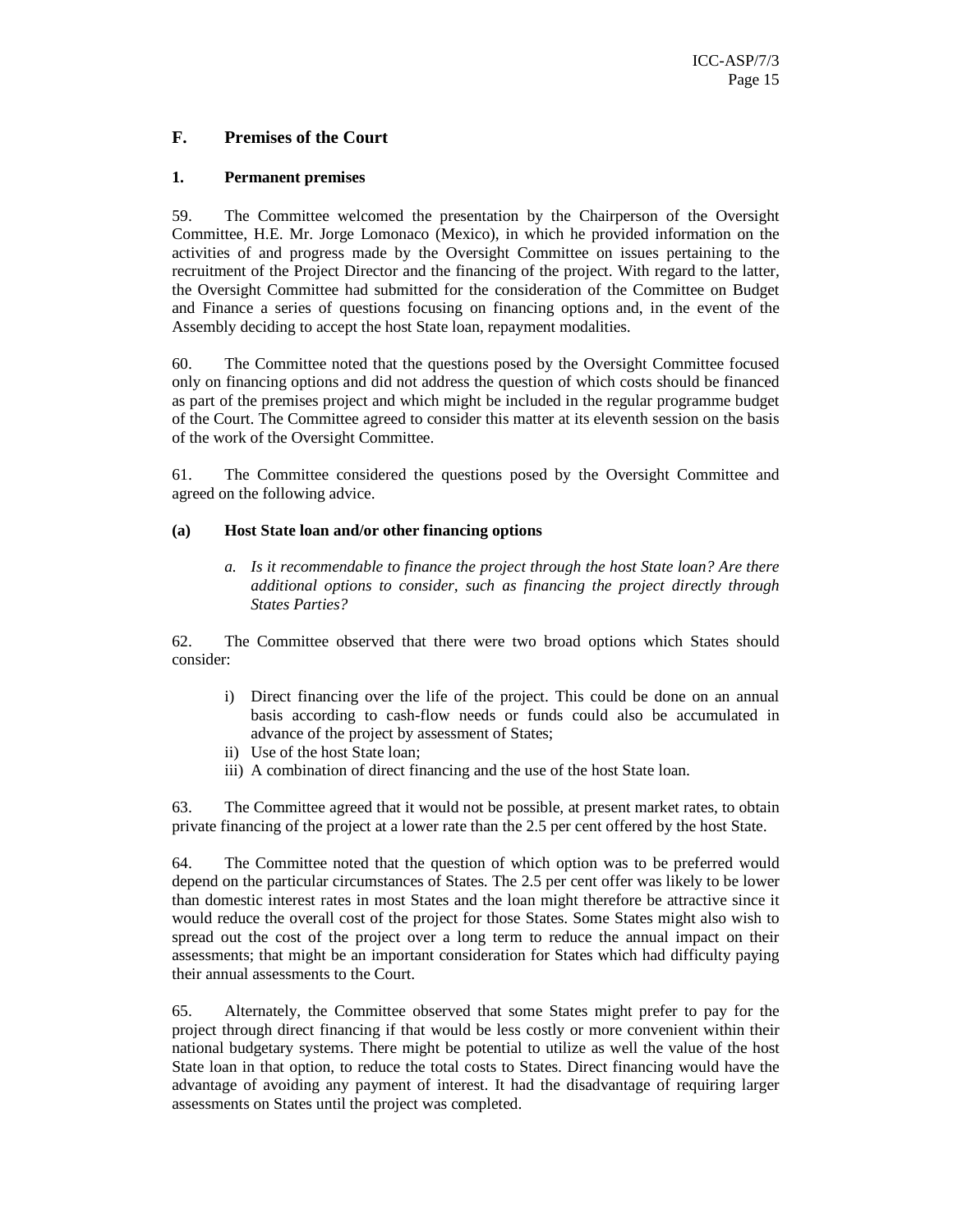#### **(b) Repayment of the loan**

*a. What would be the advantages and disadvantages of commencing repayment of the host State loan and the accrued interest in the financial period following the one when the disbursal is made?* 

66. The Committee observed that commencing repayment in the financial period following the first utilization of the loan would be less costly for States than if repayments were commenced at a later date. It would, however, require assessments to commence at an earlier point.

*b. What would be the advantages and disadvantages of commencing repayment of the host State loan and the accrued interest after the project has been finalized?* 

67. An advantage of delaying the start of repayments until after the project had been finalized would be to allow States to defer being assessed for the project for as long as possible. Another advantage would be that the final cost of the project would be known, and a precise repayment schedule could be set out. However, this option would increase the total interest payable over the loan.

- *c. What would be the advantages and disadvantages of repaying the loan and the accrued interest through any of the following three options?* 
	- *i) Including the repayment obligation in the proposed programme budget of the Court;*
	- *ii) Establishing a trust fund; or*
	- *iii) Combining options i) and ii).*
- *d. Are there any disadvantages to ensuring that the assessed contributions of States Parties consist of the following three categories?* 
	- *i) Working Capital Fund;*
	- *ii) Proposed programme budget; and*
	- *iii) Permanent premises project.*
- *e. Are there any disadvantages to ensuring that the assessed contributions of States Parties consist of the following two categories?* 
	- *i) Working Capital Fund; and*
	- *ii) Proposed programme budget, which would include all costs related to the permanent premises project (under major programme VII).<sup>19</sup>*

68. As regards the method for repayment, the Committee noted that the project could be funded either by:

- i) incorporating the costs for the project in the budget of the Court, either as major programme VII or an additional major programme; or
- ii) creating a separate budget for the project.

-

69. The Committee noted that, in either case, there would be no possibility to transfer funds between the project and other funds or budgets of the Court. Transfers would not be permitted between major programme VII and other major programmes, or between the project budget and the regular budget. Full transparency of the costs of the project should be ensured.

 $19$  The Registry of the Court would be requested to inform States Parties, via its regular communications on the assessed contributions, of the amount of such contributions which would correspond to major programme VII.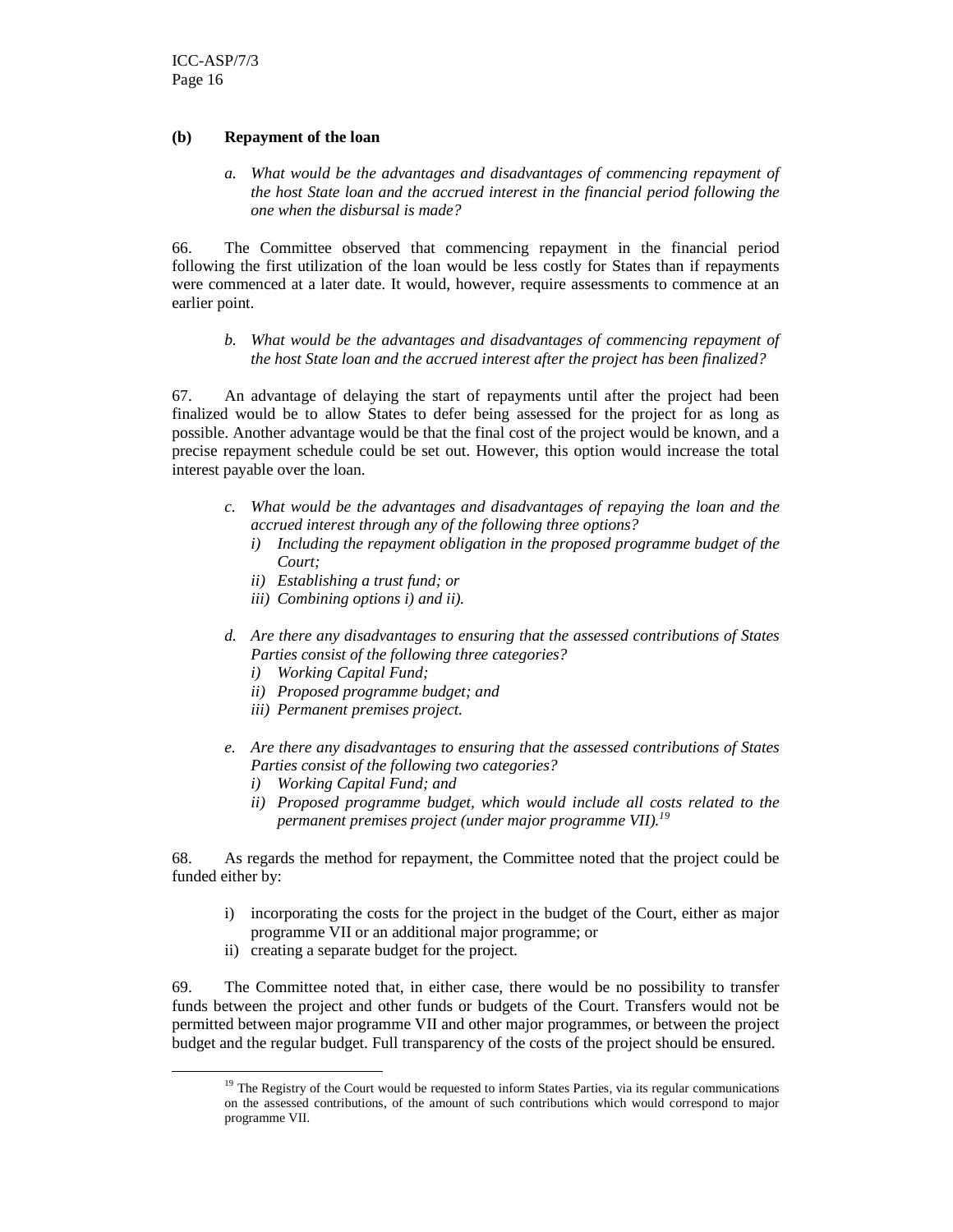70. The Committee considered that if the Assembly were to decide to incorporate the costs of the project in the budget, then the cost of the project would be assessed to States through existing mechanisms. Accordingly, there would be no need to address the question of how to assess States and how to treat arrears, since there would be no change to the current practice.

71. The Committee considered further that if the Assembly were to decide to create a separate budget for the project, there would be greater flexibility to design a specific system of appropriations, assessment and cash flow. This would require the Assembly to decide whether to assess States for the cost of the project in the annual assessment notice for the budget of the Court and the working capital fund, or to do so separately.

72. If the Assembly were to decide to assess States separately from their annual assessment notice, there would be a need to maintain a separate system for issuing assessments, keeping track of payments and handling arrears. This would also create the possibility of adopting different timelines for the issuance of assessments if that were desirable for the cash flow of the project. The Committee also noted that if the host State loan was to be utilized, a decision would have to be taken on how to address the additional interest that arrears might generate. There would also be a need to decide on how to handle a situation in which late payments by States of their contributions for the project resulted in the Court being unable to meet the cash-flow requirements of the project.

#### *f. What would be the advantages and disadvantages of transferring the annual surplus to a trust fund?*

73. The Committee observed that any surplus from the regular budget of the Court was required to be returned to States in accordance with the Financial Regulations and Rules, unless the Assembly otherwise decided. It would be possible to accumulate surpluses prior to commencement of the project as a means of accumulating funding for the project and reducing costs later. However, this could create advantages and disadvantages for particular States according to whether they had fully paid their contributions for the period of the surplus and depending on whether there had been any changes to the scale of assessments between the period of the surplus and the period in which the funds were utilized.

74. The Committee further observed that once payment of the project had commenced, there would not be any advantage in transferring surpluses to the project, as the surpluses would in any case be returned to States.

#### *g. What would be the advantages and disadvantages of providing States Parties with the opportunity to pay their contribution to the permanent premises project in full upfront, as is the case with the United Nations Capital Master Plan?*

75. The Committee considered that this option would have the advantage of providing greater flexibility to States and reducing the total cost of interest if the host State loan was to be used. The disadvantages of this option would be that it would require the scale of assessments for the project to be fixed, at least for any State exercising the option of paying up front, and it would most likely be more expensive for the State concerned. Given that the final cost of the project would not be known at the beginning of the project, it would not be possible for a State to be fully discharged of its obligations to the project in advance. The Committee thought it important to note that the United Nations Capital Master Plan allowed up-front payments as an alternative to assessments over five years, whereas the project might run over 30 years, if the loan were to be utilized.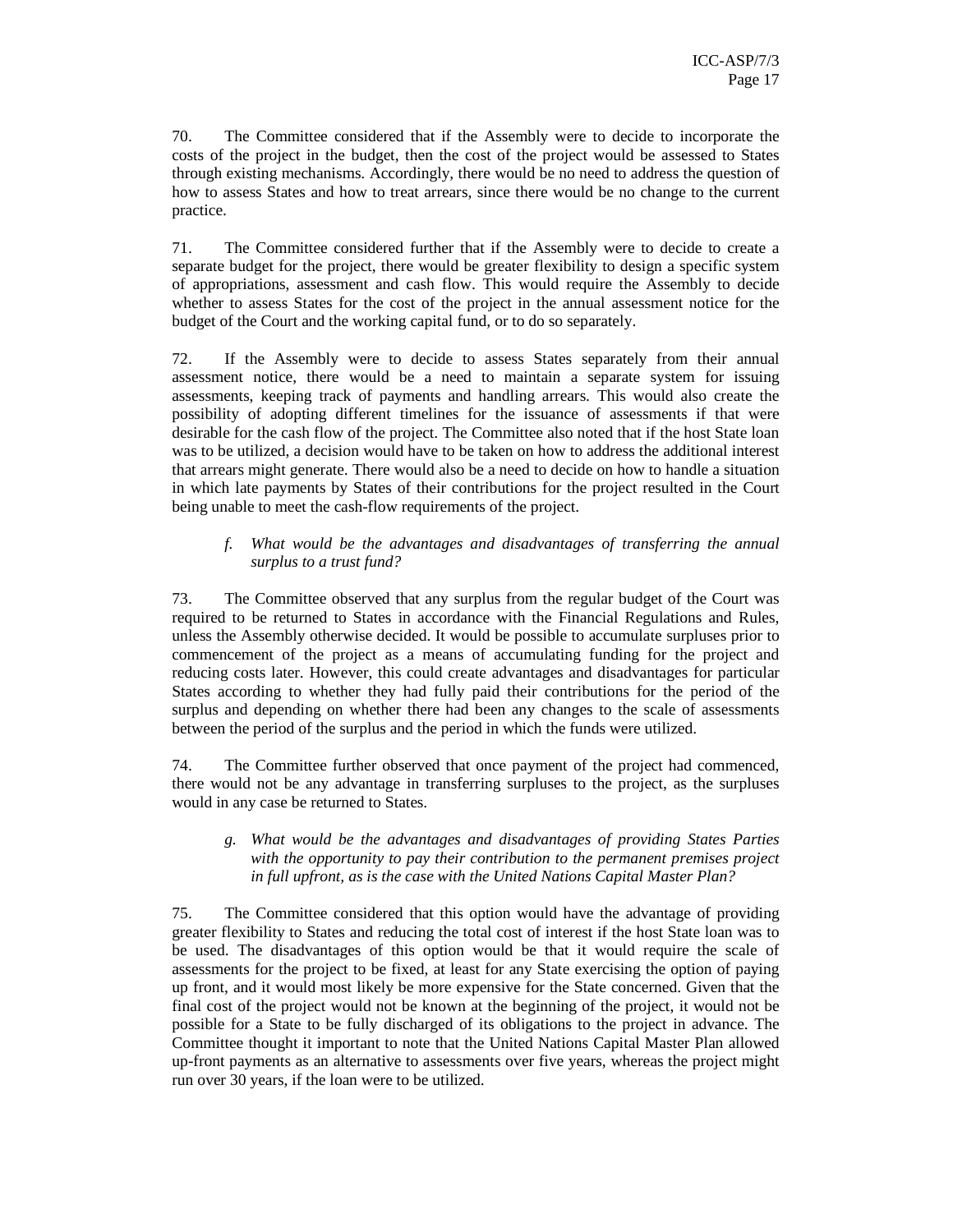#### **(c) Arrears of States Parties**

*a. Should article 112, paragraph 8, of the Rome Statute, concerning the loss of voting rights, apply to contributions to the permanent premises project?* 

76. The Committee agreed that the question of whether the provision 'should' apply was a matter for the Assembly rather than the Committee.

77. If the Assembly were to decide to incorporate the costs of the project in the budget of the Court, or to assess the cost of a separate budget in the annual assessment issued to States, then article 112, paragraph 8, would apply to the costs of the project in the same way as it presently applied to the budget and working capital fund.

78. If the Assembly were to decide to assess the costs of the project separately from other contributions, there might be a need to obtain legal advice on whether article 112, paragraph 8, would apply to assessments issued for the project.

*b. Should the Assembly address the issues of non-payment and partial payment, as they may have an effect on the cash flow for the project and generate additional interest?* 

79. The Committee observed that if the Assembly were to decide to incorporate the costs of the project in the budget of the Court, there would be no need to address those issues since the existing rules for the budget of the Court would apply.

80. If the Assembly were to decide to create a separate budget for the project, there might be a need to address those issues given the possibility of a situation in which late payments by States of their contributions for the project resulted in the Court being unable to meet the cash-flow requirements of the project.

*c. Would it be advisable to charge interest to the amount due from States Parties in relation to the permanent premises project?* 

81. The Committee noted that if the Assembly were to decide to incorporate the costs of the project in the budget of the Court, interest could not be applied with respect to costs for the premises without also applying interest to budgetary contributions of States. At present, no such system existed.

82. If the Assembly were to create a separate budget for the project, it would be possible to charge interest for late payments, should the Assembly so decide. Doing so would have advantages for some States and disadvantages for other States, depending on their payment record. Whether that would be advisable was a matter for the Assembly to consider.

#### **(d) Financial Regulations and Rules**

#### *a. Would it be necessary to modify the Financial Regulations and Rules?*

83. The Committee agreed that substantial modifications might be required if the Assembly were to decide to create a separate budget for the project. Modifications might not be required if the Assembly were to decide to incorporate the costs of the project in the budget of the Court. That question should be considered carefully when the options under consideration by the Assembly were more clearly defined.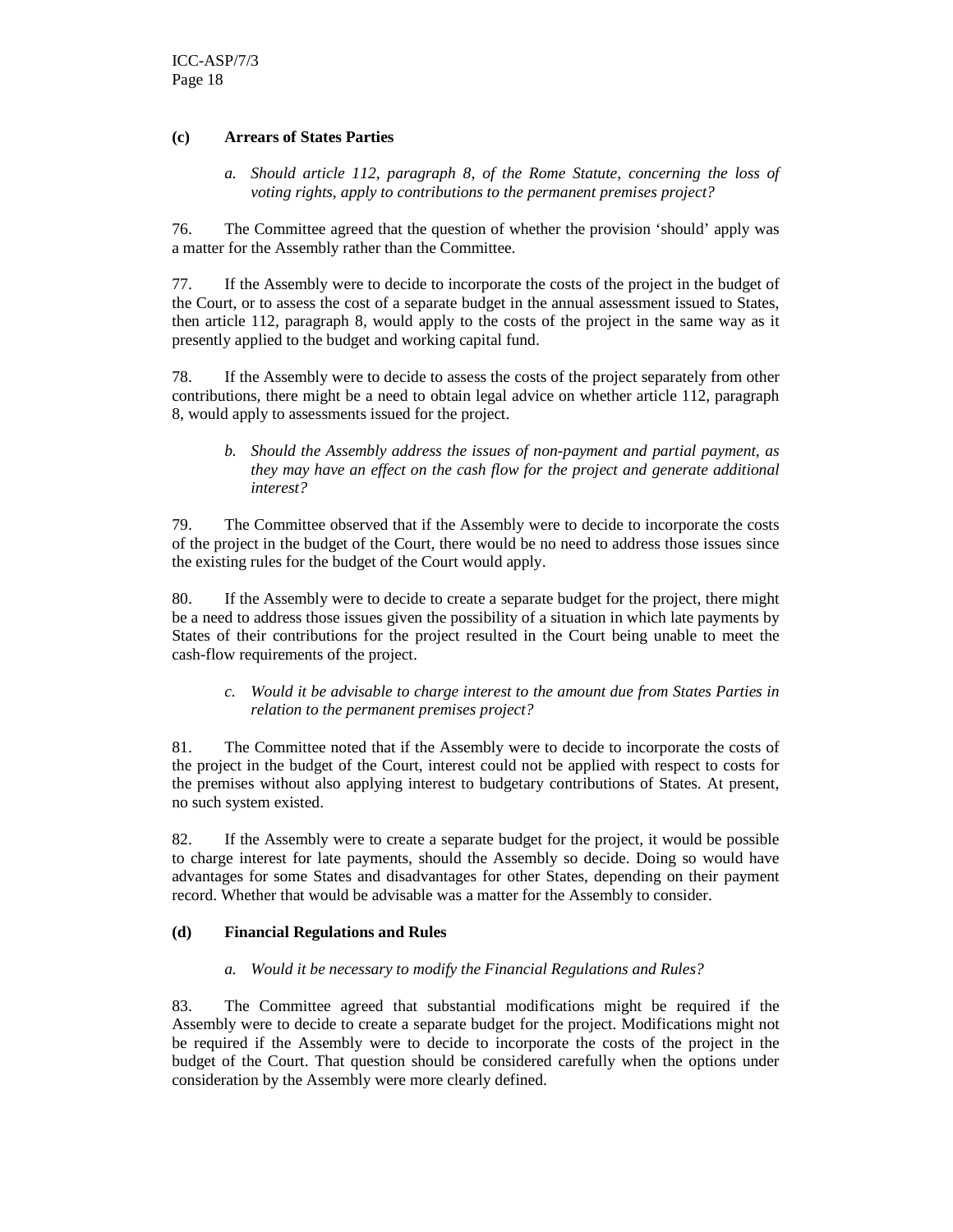## **G. Other matters**

#### **1. Dates for the eleventh session**

84. The Committee agreed that its eleventh session would be held in The Hague, from 8 to 16 September 2008.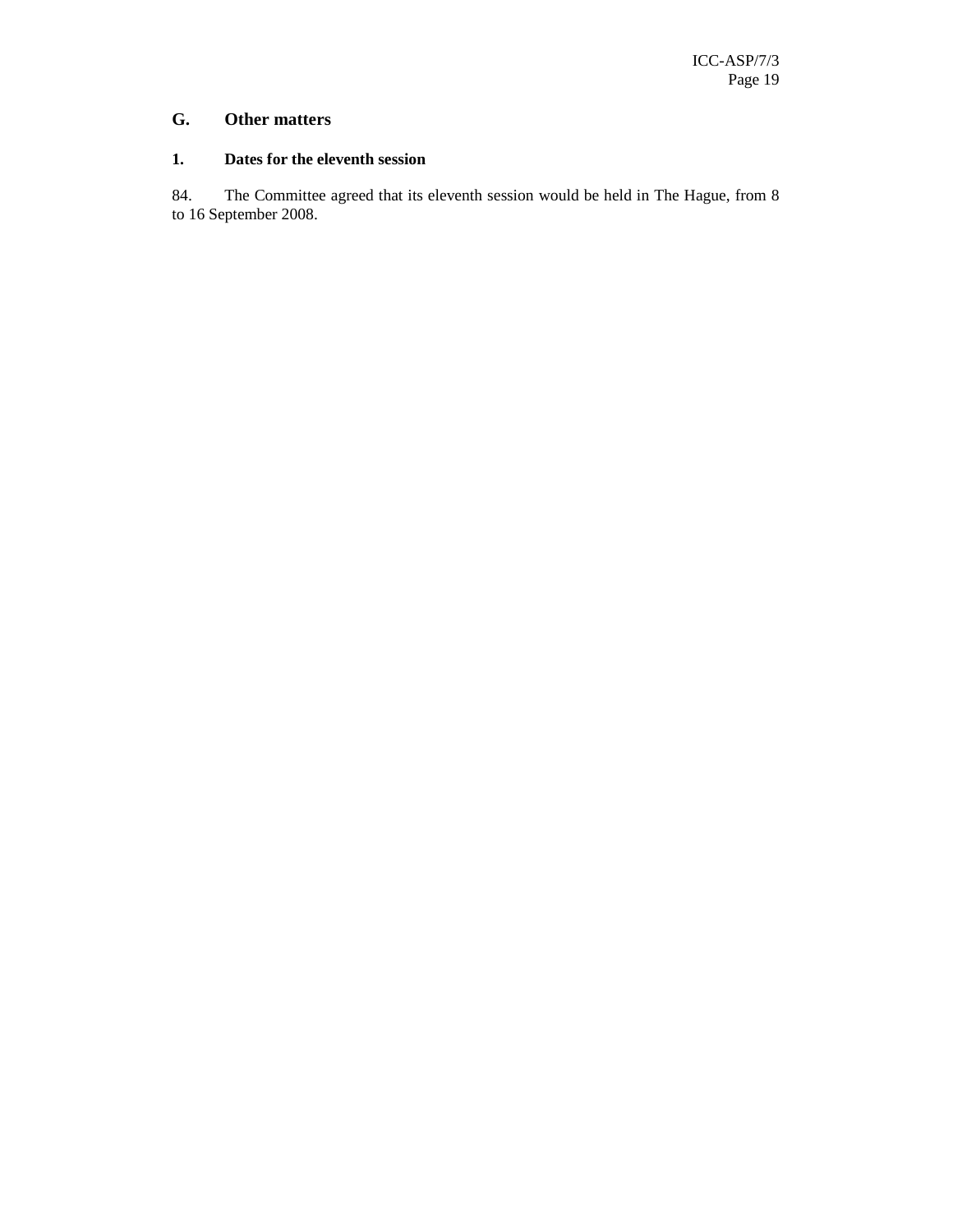## **Annex I**

|                         |                               | <b>Prior Year</b>  | <b>Prior Year</b> | <b>Prior Year</b>        | 2008             | 2008                     | 2008            | <b>Total</b>         |
|-------------------------|-------------------------------|--------------------|-------------------|--------------------------|------------------|--------------------------|-----------------|----------------------|
|                         | <b>States Parties</b>         | Assessed           | <b>Receipts</b>   | Outstanding              | Assessed         | Contributions            | Outstanding     | Outstanding          |
|                         |                               | Contributions      |                   | Contributions            | Contributions    | Receipt                  | Contributions   | <b>Contributions</b> |
| 1                       | Afghanistan                   | 10,068             | 6,973             | 3,095                    | 1,346            | $\overline{\phantom{a}}$ | 1,346           | 4,441                |
| $\overline{\mathbf{c}}$ | Albania                       | 31,050             | 31,050            |                          | 8,074            | 8,074                    |                 |                      |
| 3                       | Andorra                       | 35,694             | 35,694            |                          | 10,765           | 10,765                   |                 |                      |
| $\overline{4}$          | Antigua and Barbuda           | 16,680             | 16,680            |                          | 2,691            | 2,691                    |                 |                      |
| 5                       | Argentina                     | 5,049,815          | 3,417,049         | 1,632,766                | 437,316          |                          | 437,316         | 2,070,082            |
| 6                       | Australia                     | 10,366,473         | 10,366,473        |                          | 2,404,564        | 2,404,564                |                 |                      |
| $\tau$                  | Austria                       | 5,512,389          | 5,512,389         |                          | 1,193,535        | 1,193,535                |                 |                      |
| 8                       | <b>Barbados</b>               | 58,667             | 52,510            | 6,157                    | 12,110           |                          | 12,110          | 18,267               |
| 9                       | Belgium                       | 6,826,501          | 6,826,501         |                          | 1,482,837        | 762,425                  | 720,412         | 720,412              |
| 10                      | Belize                        | 6,300              | 6,300             |                          | 1,346            | 1,346                    |                 |                      |
| 11                      | Benin                         | 10,998             | 10,998            |                          | 1,346            | 1,346                    |                 |                      |
| 12                      | Bolivia                       | 51,276             | 10,233            | 41,043                   | 8,074            |                          | 8,074           | 49,117               |
| 13                      | Bosnia & Herzegovina          | 24,328             | 24,328            |                          | 8,074            | 8,074                    |                 |                      |
| 14                      | Botswana                      | 77,576             | 77,576            |                          | 18,838           | 7,215                    | 11,623          | 11,623               |
| 15                      | <b>Brazil</b>                 | 9,046,956          | 8,605,704         | 441,252                  | 1,178,735        |                          | 1,178,735       | 1,619,987            |
| 16                      | Bulgaria                      | 109,443            | 109,443           |                          | 26,912           | 26,912                   |                 |                      |
| 17                      | <b>Burkina Faso</b>           | 10,267             | 10,267            |                          | 2,691            | 1,422                    | 1,269           | 1,269                |
| 18                      | Burundi                       | 4,677              | 694               | 3,983                    | 1,346            |                          | 1,346           | 5,329                |
| 19                      | Cambodia                      | 10,998             | 10,538            | 460                      | 1,346            |                          | 1,346           | 1,806                |
| 20                      | Canada                        | 17,831,635         | 17,831,635        |                          | 4,005,814        | 4,005,814                |                 |                      |
| 21                      | Central African Republic      | 6,300              | 2,318             | 3,982                    | 1,346            |                          | 1,346           | 5,328                |
| 22                      | Chad                          | 1,603              |                   | 1,603                    | 1,346            |                          | 1,346           | 2,949                |
| 23                      | Colombia                      | 906,528            | 906,528           |                          | 141,287          | 141,287                  |                 |                      |
| 24                      | Comoros                       | 1,870              |                   | 1,870                    | 1,346            |                          | 1,346           | 3,216                |
| 25                      | Congo                         | 5,043              | 5,043             |                          | 1,346            | 454                      | 892             | 892                  |
| 26                      | Costa Rica                    | 186,039            | 178,759           | 7,280                    | 43,059           |                          | 43,059          | 50,339               |
| 27                      | Croatia                       | 255,188            | 255,188           |                          | 67,279           | 67,279                   |                 |                      |
| 28                      | Cyprus                        | 253,111            | 253,111           |                          | 59,206           | 28,287                   | 30,919          | 30,919               |
| 29                      | Democratic Republic of        |                    |                   |                          |                  |                          |                 |                      |
| 30                      | the Congo                     | 19,519             | 4,349             | 15,170                   | 4,037<br>994,389 |                          | 4,037           | 19,207               |
|                         | Denmark                       | 4,577,440          | 4,577,440         |                          |                  | 994,389                  |                 |                      |
| 31                      | Djibouti<br>Dominica          | 6,104              | 3,699             | 2,405                    | 1,346            |                          | 1,346           | 3,751                |
| 32<br>33                |                               | 6,300              | 3,781             | 2,519                    | 1,346            |                          | 1,346<br>32,294 | 3,865<br>131,112     |
| 34                      | Dominican Republic<br>Ecuador | 114,610<br>126,621 | 15,792<br>126,621 | 98,818                   | 32,294<br>28,257 | 11,446                   | 16,811          | 16,811               |
| 35                      | Estonia                       | 80,782             | 80,782            |                          | 21,529           | 21,529                   |                 |                      |
| 36                      | Fiji                          | 23,599             | 21,303            | 2,296                    | 4,037            |                          | 4,037           | 6,333                |
| 37                      | Finland                       | 3,401,632          | 3,401,632         |                          | 758,912          | 758,912                  |                 |                      |
| 38                      | France                        | 38,703,006         | 38,703,006        |                          | 8,478,548        | 8,478,548                |                 |                      |
| 39                      | Gabon                         | 58,188             | 46,134            | 12,054                   | 10,765           |                          | 10,765          | 22,819               |
| 40                      | Gambia                        | 6,300              | 6,300             |                          | 1,346            | 916                      | 430             | 430                  |
| 41                      | Georgia                       | 17,238             | 17,238            |                          | 4,037            | 4,037                    |                 |                      |
| 42                      | Germany                       | 55,133,637         | 55,133,637        |                          | 11,541,106       | 11,541,106               |                 |                      |
| 43                      | Ghana                         | 25,819             | 25,819            |                          | 5,382            | 5,382                    |                 |                      |
| 44                      | Greece                        | 3,451,193          | 3,451,193         |                          | 801,970          | 314,878                  | 487,092         | 487,092              |
| 45                      | Guinea                        | 14,989             | 2,390             | 12,599                   | 1,346            |                          | 1,346           | 13,945               |
| 46                      | Guyana                        | 4,677              | 4,677             |                          | 1,346            | 371                      | 975             | 975                  |
| 47                      | Honduras                      | 31,344             | 12,741            | 18,603                   | 6,728            |                          | 6,728           | 25,331               |
| 48                      | Hungary                       | 979,453            | 979,453           |                          | 328,323          | 328,323                  |                 |                      |
| 49                      | Iceland                       | 218,404            | 218,404           |                          | 49,787           | 49,787                   |                 |                      |
| 50                      | Ireland                       | 2,323,292          | 2,323,292         | $\overline{\phantom{m}}$ | 598,787          | 598,787                  |                 |                      |
| 51                      | Italy                         | 31,205,613         | 31,205,613        | ä,                       | 6,834,240        | 6,834,240                |                 |                      |
| 52                      | Japan                         | 4,887,949          | 4,887,949         |                          | 19,884,061       |                          | 19,884,061      | 19,884,061           |
| 53                      | Jordan                        | 69,054             | 69,054            |                          | 16,147           | 6,510                    | 9,637           | 9,637                |
|                         |                               |                    |                   |                          |                  |                          |                 |                      |

# **Status of contributions as at 24 April 2008**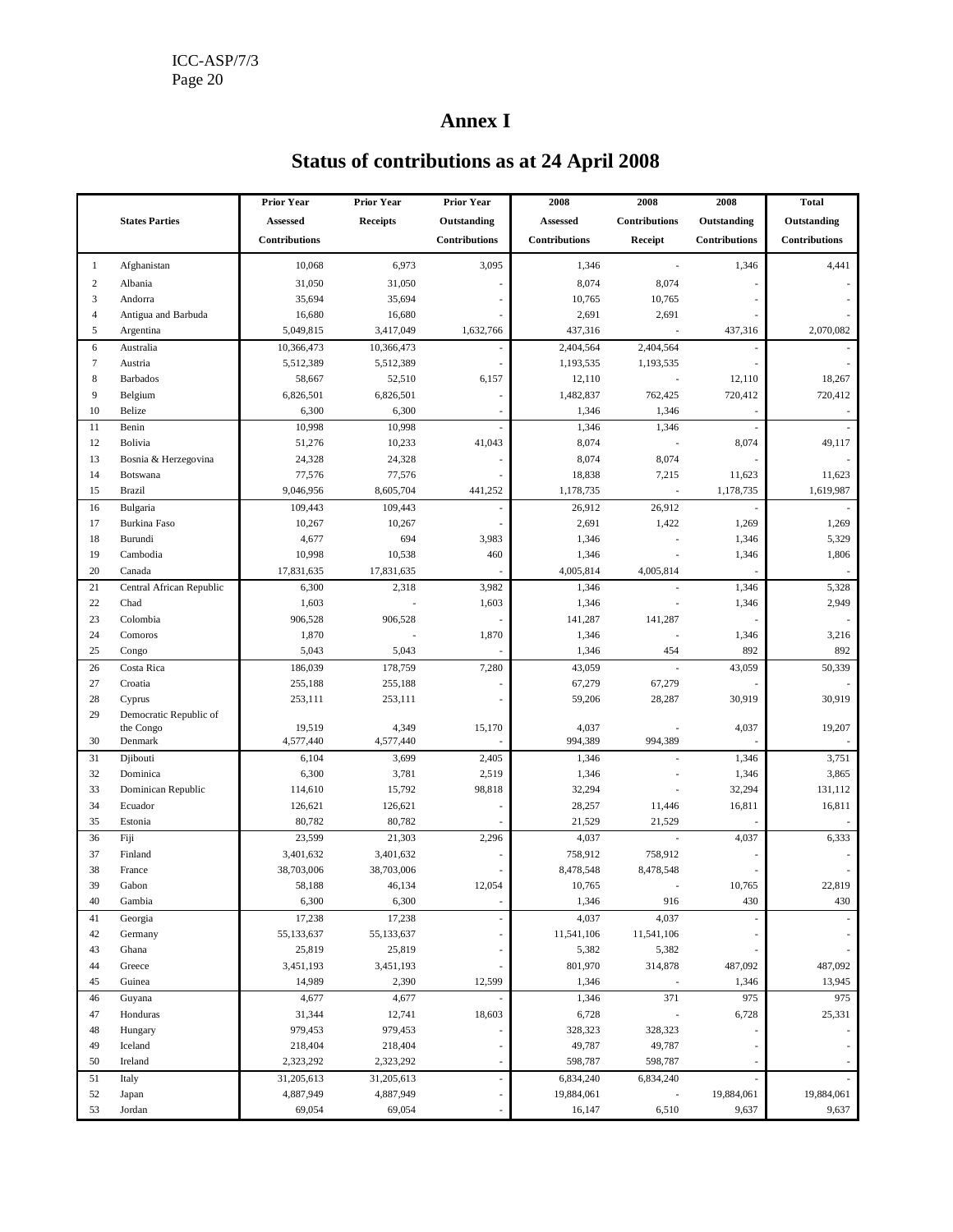#### ICC-ASP/7/3 Page 21

|     |                                          | <b>Prior Year</b>    | <b>Prior Year</b> | <b>Prior Year</b>    | 2008                 | 2008                 | 2008          | <b>Total</b>         |
|-----|------------------------------------------|----------------------|-------------------|----------------------|----------------------|----------------------|---------------|----------------------|
|     | <b>States Parties</b>                    | Assessed             | <b>Receipts</b>   | Outstanding          | Assessed             | <b>Contributions</b> | Outstanding   | Outstanding          |
|     |                                          | <b>Contributions</b> |                   | <b>Contributions</b> | <b>Contributions</b> | Receipt              | Contributions | <b>Contributions</b> |
| 54  | Kenya                                    | 37,682               | 37,682            |                      | 13,456               | 7,274                | 6,182         | 6,182                |
| 55  | Latvia                                   | 96,226               | 96,226            |                      | 24,221               | 24,221               |               |                      |
| 56  | Lesotho                                  | 6,300                | 6,300             |                      | 1,346                | 720                  | 626           | 626                  |
| 57  | Liberia                                  | 4,677                | 4,677             |                      | 1,346                | 454                  | 892           | 892                  |
| 58  | Liechtenstein                            | 40,135               | 40,135            |                      | 13,456               | 13,456               |               |                      |
| 59  | Lithuania                                | 150,856              | 150,856           |                      | 41,713               | 41,713               |               |                      |
| 60  | Luxembourg                               | 499,807              | 499,807           |                      | 114,375              | 114,375              |               |                      |
| 61  | Malawi                                   | 6,681                | 6,681             |                      | 1,346                | 454                  | 892           | 892                  |
| 62  | Mali                                     | 10,998               | 10,998            |                      | 1,346                | 1,346                |               |                      |
| 63  | Malta                                    | 90,681               | 90,681            |                      | 22,875               | 22,875               |               |                      |
| 64  | Marshall Islands                         | 6,300                | 2,207             | 4,093                | 1,346                |                      | 1,346         | 5,439                |
| 65  | Mauritius                                | 69,304               | 69,304            |                      | 14,801               | 7,802                | 6,999         | 6,999                |
| 66  | Mexico                                   | 6,629,300            | 6,629,300         |                      | 3,036,991            | 3,036,991            |               |                      |
| 67  | Mongolia                                 | 6,300                | 6,300             |                      | 1,346                | 709                  | 637           | 637                  |
| 68  | Montenegro                               | 2,536                | 2,536             |                      | 1,346                | 1,346                |               |                      |
| 69  | Namibia                                  | 38,420               | 38,420            |                      | 8,074                | 3,486                | 4,588         | 4,588                |
| 70  | Nauru                                    | 6,300                | 2,507             | 3,793                | 1,346                |                      | 1,346         | 5,139                |
| 71  | Netherlands                              | 10,972,705           | 10,972,705        |                      | 2,520,285            | 2,520,285            |               |                      |
| 72  | New Zealand                              | 1,461,163            | 1,461,163         |                      | 344,470              | 344,470              |               |                      |
| 73  | Niger                                    | 6,300                | 724               | 5,576                | 1,346                |                      | 1,346         | 6,922                |
| 74  | Nigeria                                  | 288,396              | 288,396           |                      | 64,588               | 24,203               | 40,385        | 40,385               |
| 75  | Norway                                   | 4,423,627            | 4,423,627         |                      | 1,052,250            | 1,052,250            |               |                      |
| 76  | Panama                                   | 125,502              | 124,916           | 586                  | 30,949               |                      | 30,949        | 31,535               |
| 77  | Paraguay                                 | 66,855               | 66,855            |                      | 6,728                | 3,350                | 3,378         | 3,378                |
| 78  | Peru                                     | 573,416              | 345,633           | 227,783              | 104,956              |                      | 104,956       | 332,739              |
| 79  | Poland                                   | 2,907,964            | 2,907,964         |                      | 674,140              | 674,140              |               |                      |
| 80  | Portugal                                 | 3,048,240            | 3,048,240         |                      | 709,125              | 709,125              |               |                      |
| 81  | Republic of Korea                        | 11,589,622           | 11,589,622        |                      | 2,923,961            | 2,923,961            |               |                      |
| 82  | Romania                                  | 392,976              | 392,976           |                      | 94,191               | 43,806               | 50,385        | 50,385               |
| 83  | Saint Kitts and Nevis                    | 1,870                | 1,870             |                      | 1,346                | 200                  | 1,146         | 1,146                |
| 84  | Saint Vincent and the                    |                      |                   |                      |                      |                      |               |                      |
|     | Grenadines                               | 6,104                | 2,012             | 4,092                | 1,346                |                      | 1,346         | 5,438                |
| 85  | Samoa                                    | 6,182                | 6,182             |                      | 1,346                | 700                  | 646           | 646                  |
| 86  | San Marino                               | 18,282               | 18,282            |                      | 4,037                | 4,037                |               |                      |
| 87  | Senegal                                  | 29,899               | 29,899            |                      | 5,382                | 2,861                | 2,521         | 2,521                |
| 88  | Serbia                                   | 123,532              | 123,532           |                      | 28,257               | 11,279               | 16,978        | 16,978               |
| 89  | Sierra Leone                             | 6,300                | 2,739             | 3,561                | 1,346                |                      | 1,346         | 4,907                |
| 90  | Slovakia                                 | 335,612              | 335,612           |                      | 84,772               | 84,772               |               |                      |
| 91  | Slovenia                                 | 538,455              | 538,455           |                      | 129,176              | 49,348               | 79,828        | 79,828               |
| 92  | South Africa                             | 1,908,652            | 1,908,652         |                      | 390,220              | 390,220              |               |                      |
| 93  | Spain                                    | 16,597,534           | 16,597,534        |                      | 3,993,704            | 1,144,643            | 2,849,061     | 2,849,061            |
| 94  | Sweden                                   | 6,423,867            | 6,423,867         |                      | 1,441,124            | 717,036              | 724,088       | 724,088              |
| 95  | Switzerland                              | 7,619,586            | 7,619,586         |                      | 1,636,234            | 1,636,234            |               |                      |
| 96  | Tajikistan                               | 6,300                | 4,247             | 2,053                | 1,346                |                      | 1,346         | 3,399                |
| 97  | The former Yugoslav Rep.<br>of Macedonia | 36,199               | 36,199            |                      | 6,728                | 2,725                | 4,003         | 4,003                |
| 98  | Timor-Leste                              | 6,182                | 6,182             |                      | 1,346                | 580                  | 766           | 766                  |
| 99  | Trinidad and Tobago                      | 142,916              | 142,916           |                      | 36,331               | 16,229               | 20,102        | 20,102               |
| 100 | Uganda                                   | 32,375               | 31,545            | 830                  | 4,037                |                      | 4,037         | 4,867                |
| 101 | <b>United Kingdom</b>                    | 39,069,632           | 39,069,632        |                      | 8,937,393            | 8,937,393            |               |                      |
| 102 | United Republic of                       |                      |                   |                      |                      |                      |               |                      |
|     | Tanzania                                 | 36,250               | 36,250            |                      | 8,074                | 4,375                | 3,699         | 3,699                |
| 103 | Uruguay                                  | 288,685              | 288,685           | Ĭ.                   | 36,331               | 36,331               |               |                      |
| 104 | Venezuela                                | 1,147,029            | 1,147,029         |                      | 269,118              | 125,074              | 144,044       | 144,044              |
| 105 | Zambia                                   | 10,604               | 7,931             | 2,673                | 1,346                |                      | 1,346         | 4,019                |
|     |                                          |                      |                   |                      |                      |                      |               |                      |
|     | Total                                    | 320,145,546          | 317,582,551       | 2,562,995            | 90,382,100           | 63,357,500           | 27,024,600    | 29,587,595           |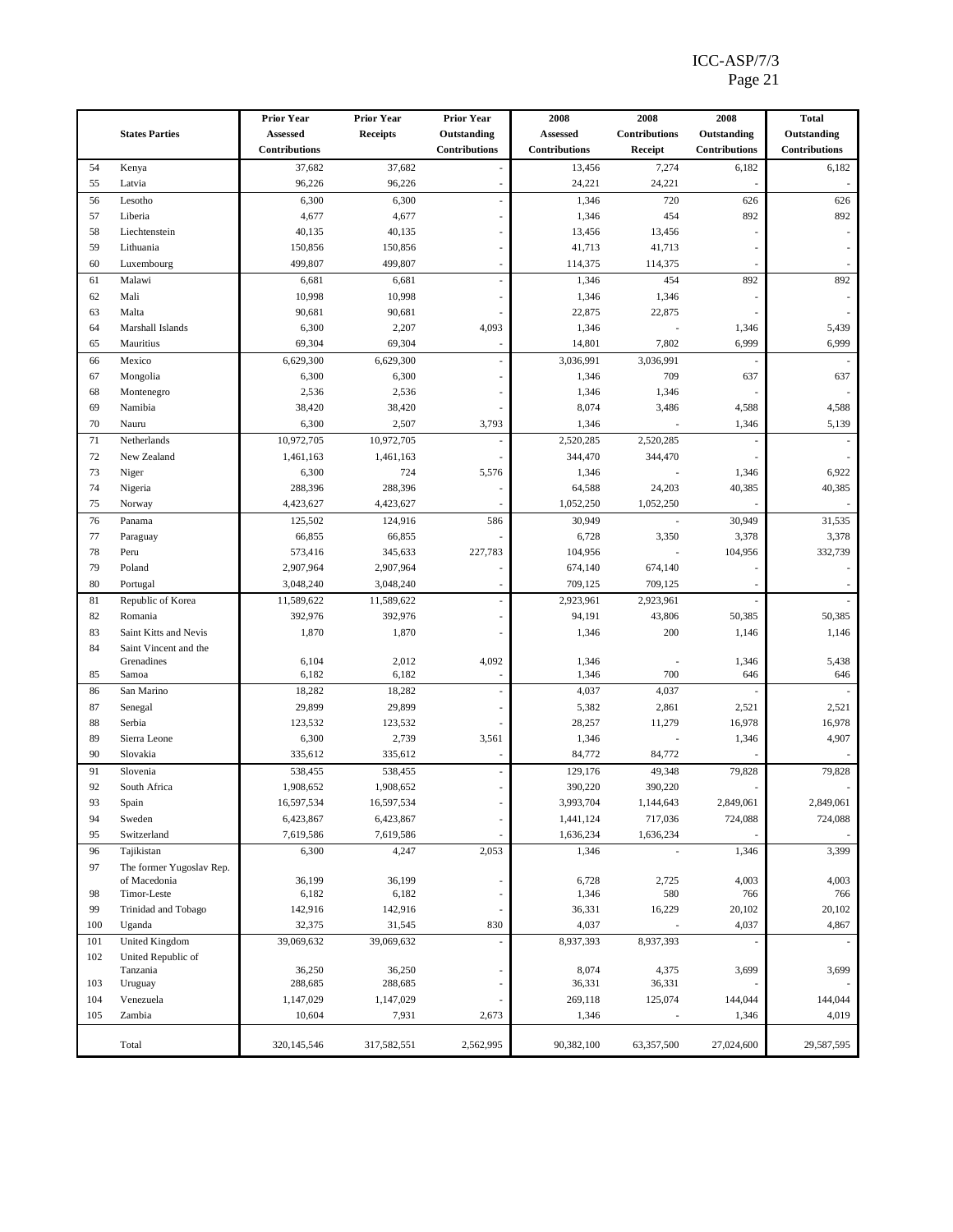## **Annex II**

## **Human resources tables**

## **Table 1: Geographical representation of Professional staff**

Status as at 31 March 2008

Total number of professionals: 248<sup>\*</sup> Total number of nationalities: 65

Distribution per region

| <b>African</b>       |                                  |                |
|----------------------|----------------------------------|----------------|
|                      | Benin                            | 1              |
|                      | <b>Burkina Faso</b>              | 1              |
|                      | Democratic Republic of the Congo | $\overline{c}$ |
|                      | Egypt                            | $\overline{c}$ |
|                      | Gambia                           | $\overline{3}$ |
|                      | Ghana                            | $\mathbf{1}$   |
|                      | Kenya                            | $\overline{2}$ |
|                      | Lesotho                          | $\mathbf{1}$   |
|                      | Mali                             | $\overline{c}$ |
|                      | Mauritania                       | $\mathbf{1}$   |
|                      | Niger                            | 1              |
|                      | Nigeria                          | 8              |
|                      | Senegal                          | 3              |
|                      | Sierra Leone                     | 5              |
|                      | South Africa                     | $\overline{5}$ |
|                      | Sudan                            | $\mathbf{1}$   |
|                      | Uganda                           | 1              |
|                      | United Republic of Tanzania      | 1              |
|                      | Zambia                           |                |
| <b>African total</b> |                                  | 42             |

| Asian       |                                 |             |
|-------------|---------------------------------|-------------|
|             | Iran (Islamic Republic of)      | 3           |
|             | Jordan                          | 3           |
|             | Lebanon                         |             |
|             | Mongolia                        |             |
|             | Palestinian Territory, Occupied |             |
|             | Philippines                     |             |
|             | Republic of Korea               | $\mathbf 3$ |
|             | Singapore                       |             |
| Asian total |                                 |             |

<sup>\*</sup> Excluding language staff.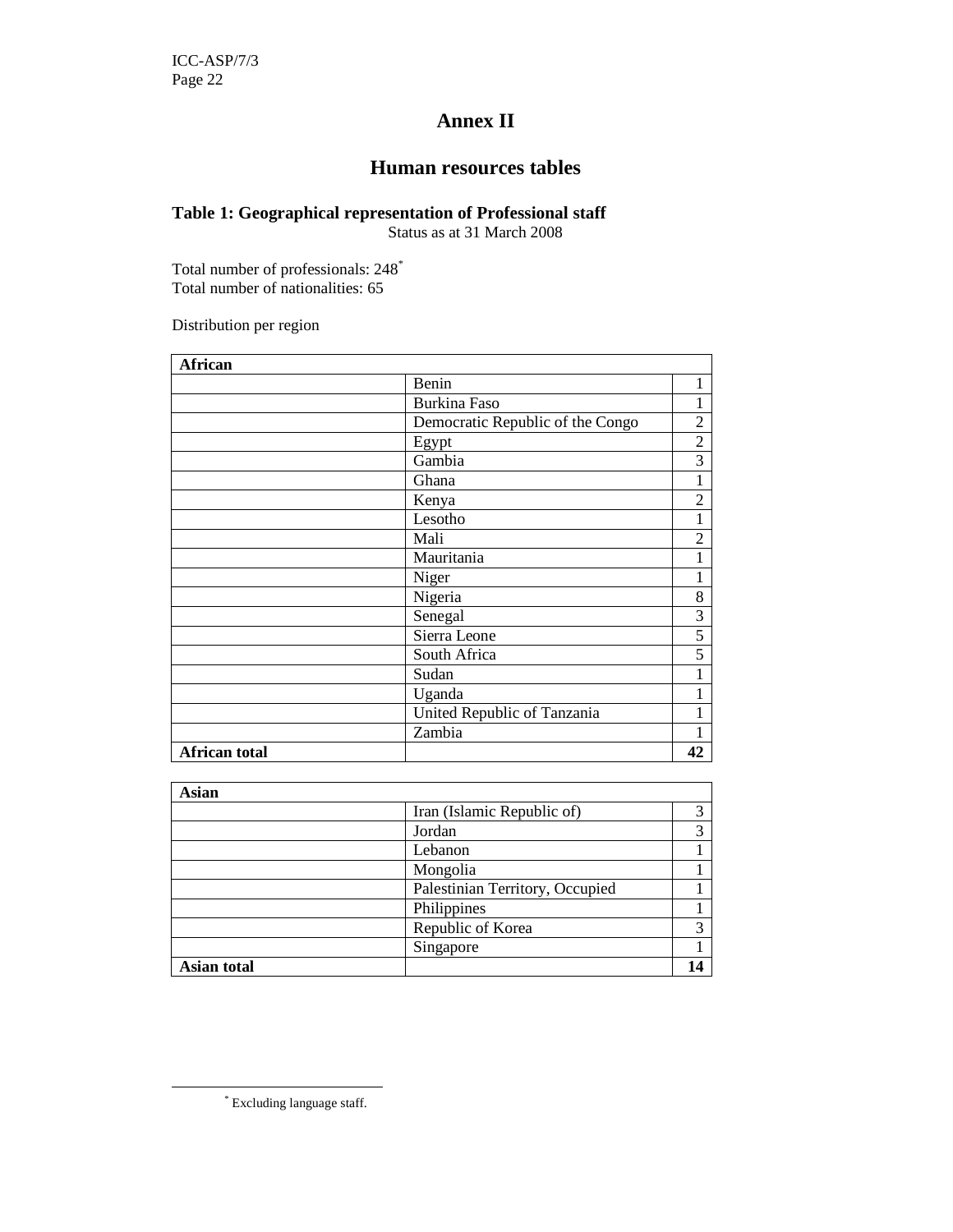| <b>Eastern European</b>       |                |    |  |  |
|-------------------------------|----------------|----|--|--|
|                               | Albania        |    |  |  |
|                               | <b>Belarus</b> |    |  |  |
|                               | Bulgaria       |    |  |  |
|                               | Croatia        |    |  |  |
|                               | Estonia        |    |  |  |
|                               | Georgia        |    |  |  |
|                               | Romania        |    |  |  |
|                               | Serbia         | 3  |  |  |
|                               | Ukraine        |    |  |  |
| <b>Eastern European total</b> |                | 17 |  |  |

| GRULAC <sup>1</sup> |                                  |                |
|---------------------|----------------------------------|----------------|
|                     | Argentina                        | 3              |
|                     | <b>Brazil</b>                    | 4              |
|                     | Chile                            |                |
|                     | Colombia                         |                |
|                     | Costa Rica                       | $\overline{2}$ |
|                     | Ecuador                          | $\overline{2}$ |
|                     | Mexico                           |                |
|                     | Peru                             | $\overline{2}$ |
|                     | Saint Vincent and the Grenadines |                |
|                     | Trinidad and Tobago              |                |
|                     | Venezuela                        |                |
| <b>GRULAC</b> total |                                  | 28             |

| WEOG <sup>2</sup> |                                 |     |
|-------------------|---------------------------------|-----|
|                   | Australia                       | 11  |
|                   | Austria                         | 2   |
|                   | Belgium                         | 8   |
|                   | Canada                          | 11  |
|                   | Denmark                         |     |
|                   | Finland                         | 4   |
|                   | France                          | 25  |
|                   | Germany                         | 21  |
|                   | Ireland                         | 4   |
|                   | Italy                           | 9   |
|                   | Netherlands                     | 9   |
|                   | New Zealand                     | 4   |
|                   | Portugal                        |     |
|                   | Spain                           | 10  |
|                   | Sweden                          |     |
|                   | Switzerland                     | 3   |
|                   | <b>United Kingdom</b>           | 18  |
|                   | <b>United States of America</b> | 5   |
| <b>WEOG</b> total |                                 | 147 |

<sup>&</sup>lt;sup>1</sup> Group of Latin American and Caribbean States.<br><sup>2</sup> Western European and Other States Group.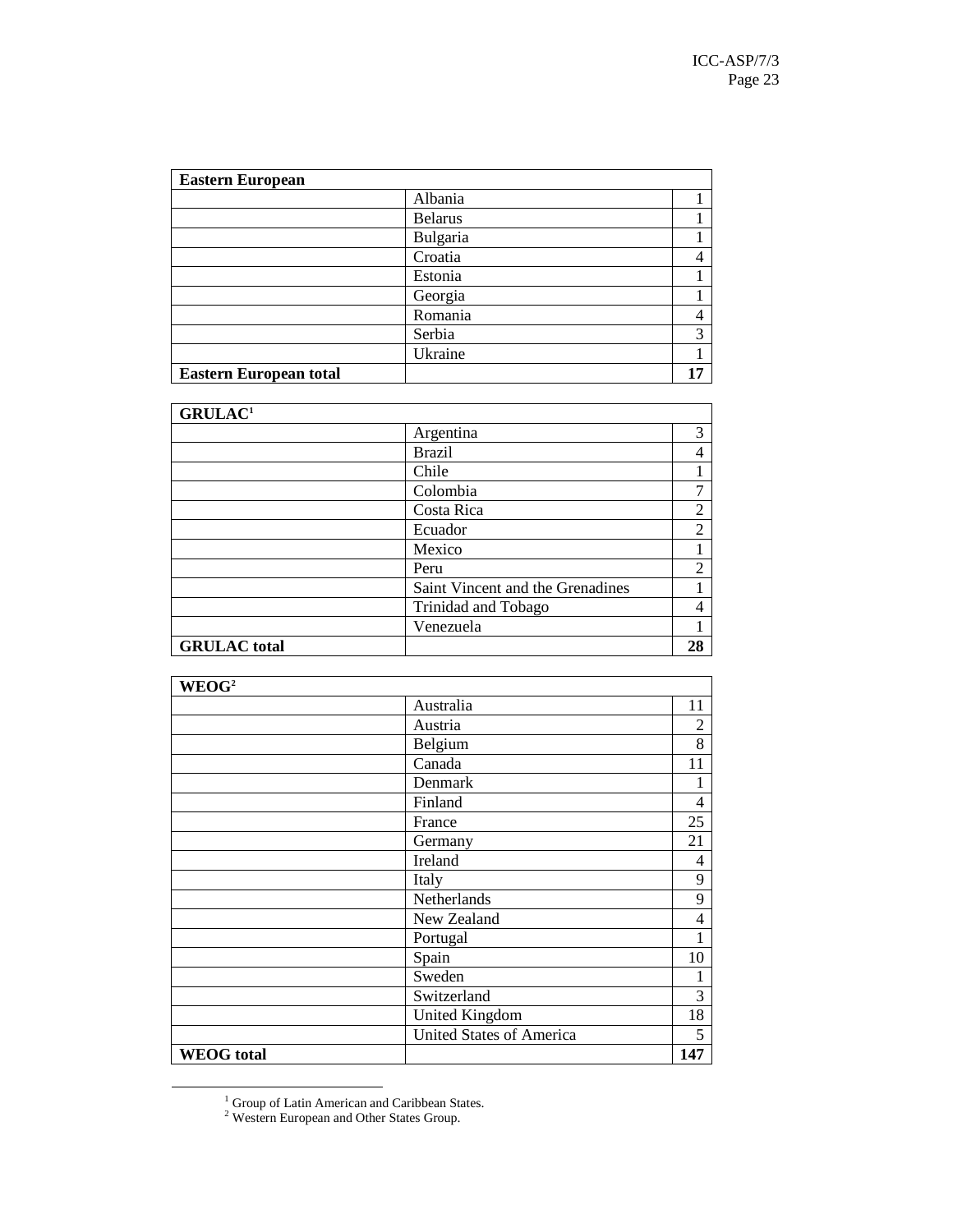| Grade     | Region              | Nationality                      | Total                   |
|-----------|---------------------|----------------------------------|-------------------------|
| $D-1$     | GRULAC <sup>1</sup> | Ecuador                          | 1                       |
|           |                     | <b>GRULAC</b> total              | $\mathbf{1}$            |
|           | WEOG <sup>2</sup>   | Belgium                          | 1                       |
|           |                     | Canada                           | 1                       |
|           |                     | France                           | $\overline{c}$          |
|           |                     | Germany                          | 1                       |
|           |                     | <b>WEOG</b> total                | 5                       |
| D-1 total |                     |                                  | 6                       |
|           |                     |                                  |                         |
| Grade     | Region              | Nationality                      | Total                   |
| $P-5$     | African             | Gambia                           | 1                       |
|           |                     | Kenya                            | 1                       |
|           |                     | Lesotho                          | 1                       |
|           |                     | Mali                             | 1                       |
|           |                     | Senegal                          | $\overline{c}$          |
|           |                     | South Africa                     | 1                       |
|           |                     | African total                    | $\overline{7}$          |
|           | Asian               | Philippines                      | $\mathbf{1}$            |
|           |                     | <b>Asian total</b>               | $\mathbf{1}$            |
|           | <b>GRULAC</b>       | Argentina                        | 1                       |
|           |                     | <b>GRULAC</b> total              | $\mathbf{1}$            |
|           | <b>WEOG</b>         | Australia                        | 1                       |
|           |                     | Belgium                          | 1                       |
|           |                     | France                           | 1                       |
|           |                     | Germany                          | 6                       |
|           |                     | Ireland                          |                         |
|           |                     | Italy                            |                         |
|           |                     | Switzerland                      | 1                       |
|           |                     | <b>United Kingdom</b>            | 2                       |
|           |                     | <b>United States of America</b>  | 1                       |
|           |                     | <b>WEOG</b> total                | 15                      |
|           |                     |                                  |                         |
| P-5 total |                     |                                  | 24                      |
| Grade     | Region              | Nationality                      | Total                   |
| $P-4$     | African             | Democratic Republic of the Congo | 1                       |
|           |                     | Nigeria                          | $\overline{c}$          |
|           |                     | Sierra Leone                     | 1                       |
|           |                     | African total                    | $\overline{\mathbf{4}}$ |
|           | Asian               | Iran (Islamic Republic of)       | 1                       |
|           |                     |                                  |                         |
|           |                     | Jordan                           | 1                       |
|           |                     | Asian total                      | $\overline{2}$          |
|           | Eastern European    | Croatia                          | 1                       |
|           |                     | Serbia                           | 1                       |
|           |                     | <b>Eastern European total</b>    | $\overline{2}$          |

### **Table 2: Geographical representation of Professional staff per post, per region\***  Status as at 1 April 2008

<sup>\*</sup> Excluding language staff. 1 Group of Latin American and Caribbean States. 2 Western European and Other States Group.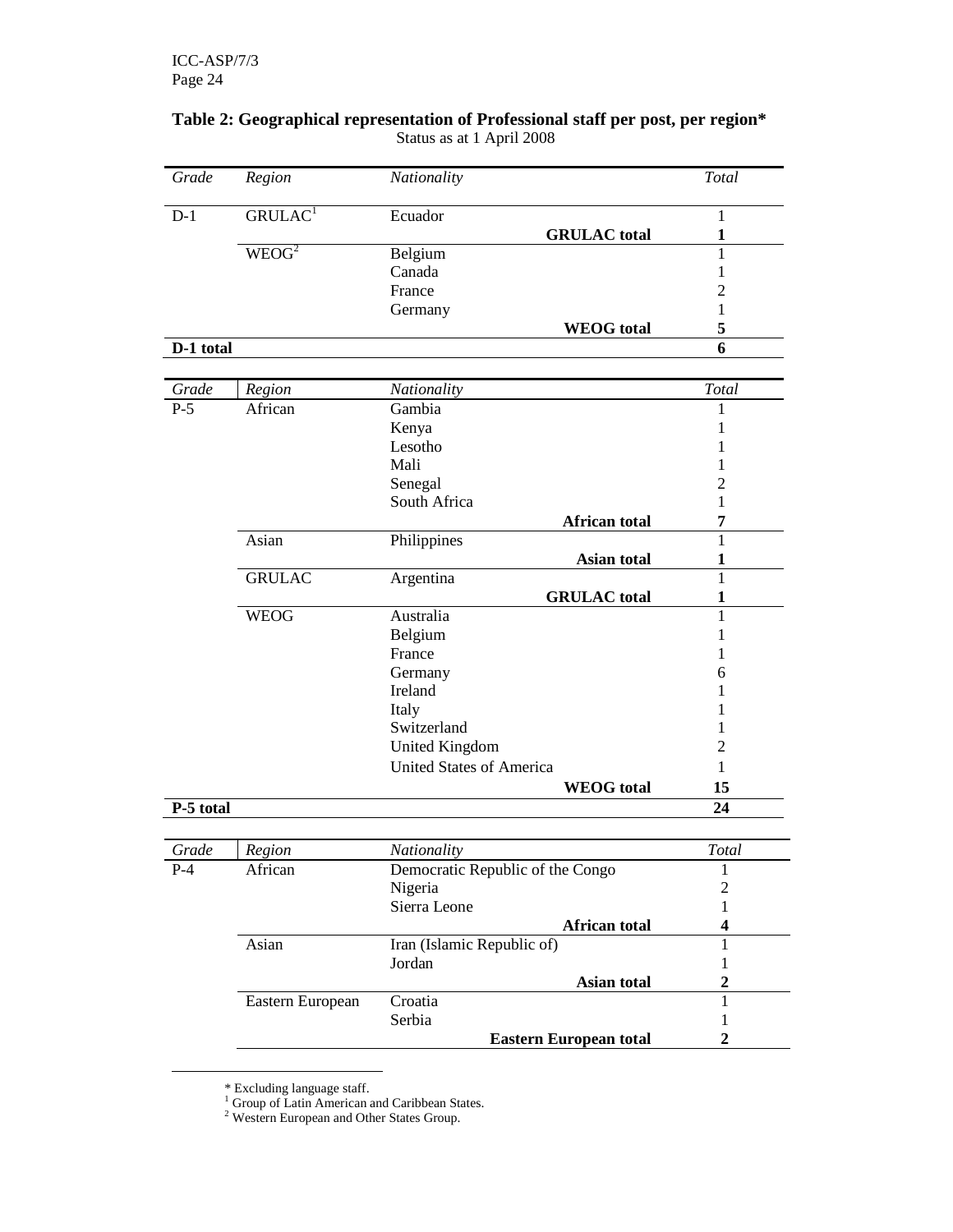|           | <b>GRULAC</b> | Argentina                       | 1              |
|-----------|---------------|---------------------------------|----------------|
|           |               | Colombia                        |                |
|           |               | Ecuador                         |                |
|           |               | Peru                            |                |
|           |               | Trinidad and Tobago             | 3              |
|           |               | <b>GRULAC</b> total             | 7              |
|           | <b>WEOG</b>   | Australia                       | 1              |
|           |               | Belgium                         |                |
|           |               | Canada                          | $\overline{2}$ |
|           |               | Denmark                         |                |
|           |               | Finland                         |                |
|           |               | France                          | 4              |
|           |               | Germany                         | -              |
|           |               | Italy                           | $\overline{c}$ |
|           |               | Netherlands                     | 4              |
|           |               | Spain                           | 3              |
|           |               | Sweden                          | -              |
|           |               | <b>United Kingdom</b>           | 7              |
|           |               | <b>United States of America</b> | 2              |
|           |               | <b>WEOG</b> total               | 30             |
| P-4 total |               |                                 | 45             |

| Grade | Region           | Nationality                       | Total          |
|-------|------------------|-----------------------------------|----------------|
| $P-3$ | African          | Benin                             | 1              |
|       |                  | Congo, Democratic Republic of the | L              |
|       |                  | Kenya                             | 1              |
|       | Mali             |                                   | 1              |
|       |                  | Niger                             | 1              |
|       |                  | Nigeria                           | $\overline{2}$ |
|       |                  | Sierra Leone                      | 1              |
|       |                  | South Africa                      | 4              |
|       |                  | Zambia                            | 1              |
|       |                  | <b>African total</b>              | 13             |
|       | Asian            | Iran (Islamic Republic of)        | 1              |
|       |                  | Jordan                            | $\overline{2}$ |
|       |                  | Asian total                       | 3              |
|       | Eastern European | Romania                           | $\overline{2}$ |
|       |                  | Albania                           | 1              |
|       |                  | <b>Eastern European total</b>     | 3              |
|       | <b>GRULAC</b>    | <b>Brazil</b>                     | $\overline{3}$ |
|       |                  | Colombia                          | 3              |
|       |                  | Costa Rica                        | 1              |
|       |                  | Trinidad and Tobago               | 1              |
|       |                  | Venezuela                         | 1              |
|       |                  | <b>GRULAC</b> total               | 9              |
|       | <b>WEOG</b>      | Australia                         | 4              |
|       |                  | Austria                           | 1              |
|       |                  | Canada                            | 3              |
|       |                  | Finland                           | 3              |
|       |                  | France                            | 9              |
|       |                  | Germany                           | 9              |
|       |                  | Ireland                           | $\overline{2}$ |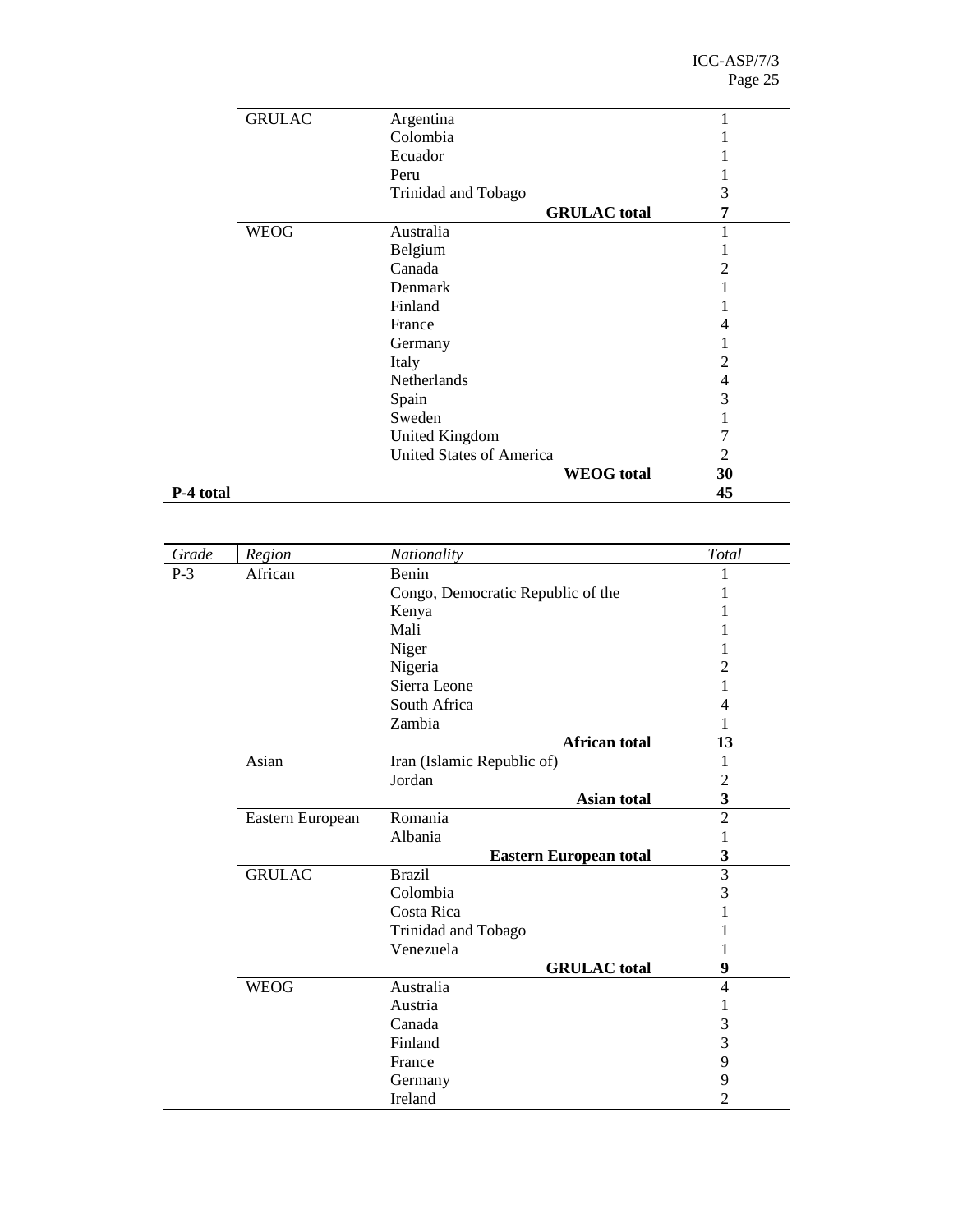|           | Italy                           |    |
|-----------|---------------------------------|----|
|           | New Zealand                     |    |
|           | Spain                           |    |
|           | Switzerland                     |    |
|           | <b>United Kingdom</b>           |    |
|           | <b>United States of America</b> |    |
|           | <b>WEOG</b> total               | 49 |
| P-3 total |                                 | 77 |

| Grade | Region           | Nationality                     | Total                   |
|-------|------------------|---------------------------------|-------------------------|
| $P-2$ | African          | <b>Burkina Faso</b>             | 1                       |
|       |                  | Egypt                           | $\overline{c}$          |
|       |                  | Gambia                          | 1                       |
|       |                  | Ghana                           | 1                       |
|       |                  | Mauritania                      | 1                       |
|       |                  | Nigeria                         | 3                       |
|       |                  | Sierra Leone                    | 3                       |
|       |                  | Sudan                           | $\mathbf{1}$            |
|       |                  | United Republic of Tanzania     | 1                       |
|       |                  | <b>African total</b>            | 14                      |
|       | Asian            | Iran (Islamic Republic of)      | 1                       |
|       |                  | Lebanon                         | $\mathbf{1}$            |
|       |                  | Mongolia                        | 1                       |
|       |                  | Palestinian Territory, Occupied | 1                       |
|       |                  | Republic of Korea               | 3                       |
|       |                  | Singapore                       | $\mathbf{1}$            |
|       |                  | Asian total                     | ${\bf 8}$               |
|       | Eastern European | <b>Belarus</b>                  | $\mathbf{1}$            |
|       |                  | Bulgaria                        | 1                       |
|       |                  | Croatia                         | 1                       |
|       |                  | Georgia                         | 1                       |
|       |                  | Romania                         | $\overline{2}$          |
|       |                  | Serbia                          | $\overline{2}$          |
|       |                  | Ukraine                         | $\mathbf{1}$            |
|       |                  | <b>Eastern European total</b>   | $\boldsymbol{9}$        |
|       | <b>GRULAC</b>    | Colombia                        | $\overline{3}$          |
|       |                  | Costa Rica                      | $\mathbf{1}$            |
|       |                  | <b>GRULAC</b> total             | $\overline{\mathbf{4}}$ |
|       | <b>WEOG</b>      | Australia                       | $\overline{4}$          |
|       |                  | Austria                         | $\mathbf{1}$            |
|       |                  | Belgium                         | 5                       |
|       |                  | Canada                          | 5                       |
|       |                  | France                          | $\overline{7}$          |
|       |                  | Germany                         | $\overline{4}$          |
|       |                  | Italy                           | 1                       |
|       |                  | Netherlands                     | 4                       |
|       |                  | New Zealand                     | 3                       |
|       |                  | Portugal                        | 1                       |
|       |                  | Spain                           | $\overline{2}$          |
|       |                  | Switzerland                     | 1                       |
|       |                  | <b>United Kingdom</b>           | $\overline{2}$          |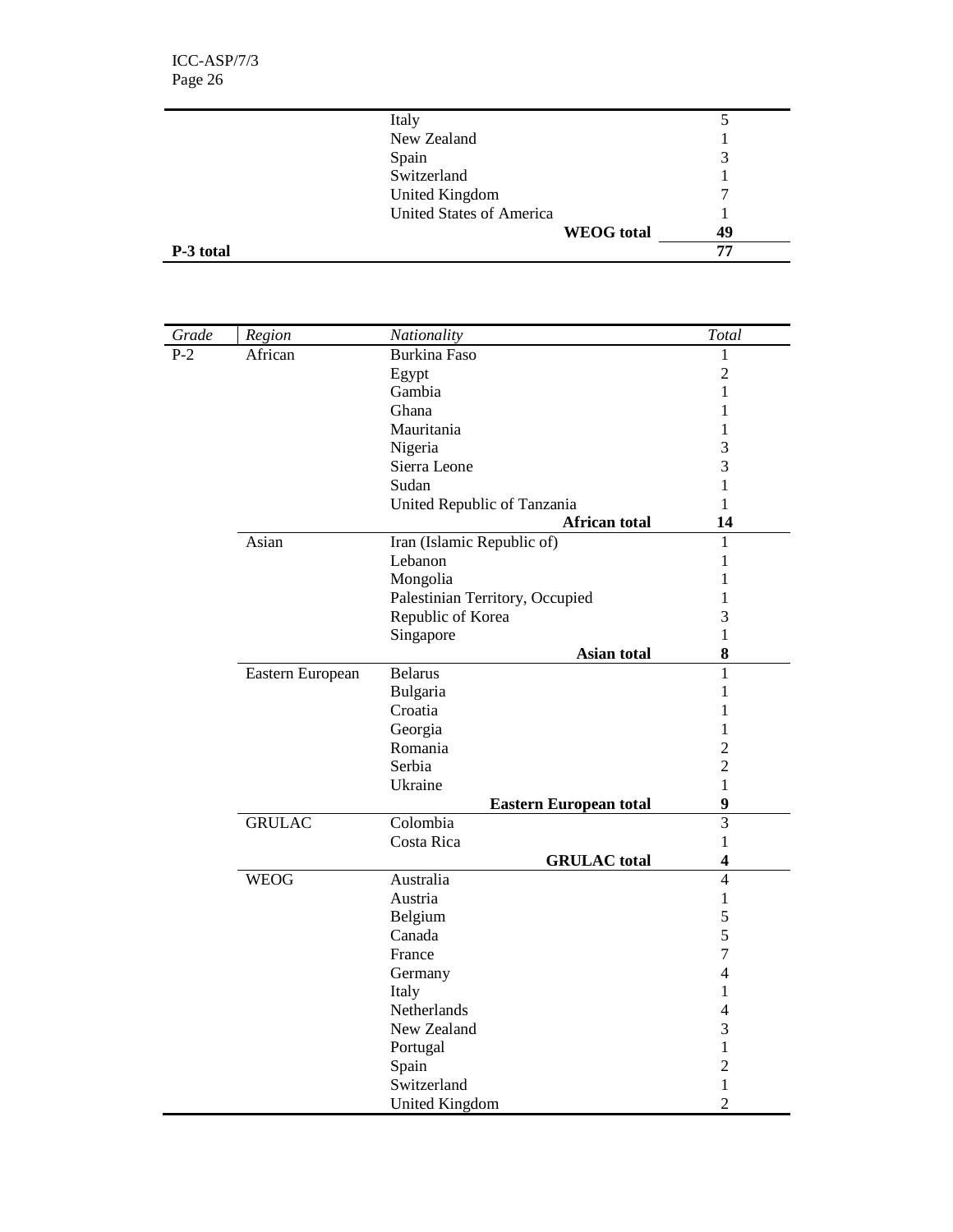|           | United States of America |    |
|-----------|--------------------------|----|
|           | <b>WEOG</b> total        | 41 |
| P-2 total |                          | 76 |

| Grade              | Region           | Nationality                      | Total          |
|--------------------|------------------|----------------------------------|----------------|
| $P-1$              | African          | Gambia                           |                |
|                    |                  | Nigeria                          |                |
|                    |                  | Senegal                          |                |
|                    |                  | Uganda                           |                |
|                    |                  | African total                    | 4              |
|                    | Eastern European | Croatia                          | $\overline{2}$ |
|                    |                  | Estonia                          |                |
|                    |                  | <b>Eastern European total</b>    | 3              |
|                    | <b>GRULAC</b>    | Argentina                        | 1              |
|                    |                  | <b>Brazil</b>                    |                |
|                    |                  | Chile                            |                |
|                    |                  | Mexico                           |                |
|                    |                  | Peru                             |                |
|                    |                  | Saint Vincent and the Grenadines |                |
|                    |                  | <b>GRULAC</b> total              | 6              |
|                    | <b>WEOG</b>      | Australia                        | 1              |
|                    |                  | France                           | 2              |
|                    |                  | <b>Ireland</b>                   |                |
|                    |                  | Netherlands                      |                |
|                    |                  | Spain                            | $\overline{2}$ |
|                    |                  | <b>WEOG</b> total                | 7              |
| P-1 total          |                  |                                  | 20             |
|                    |                  |                                  |                |
|                    |                  |                                  |                |
| <b>Grand</b> total |                  |                                  | 248            |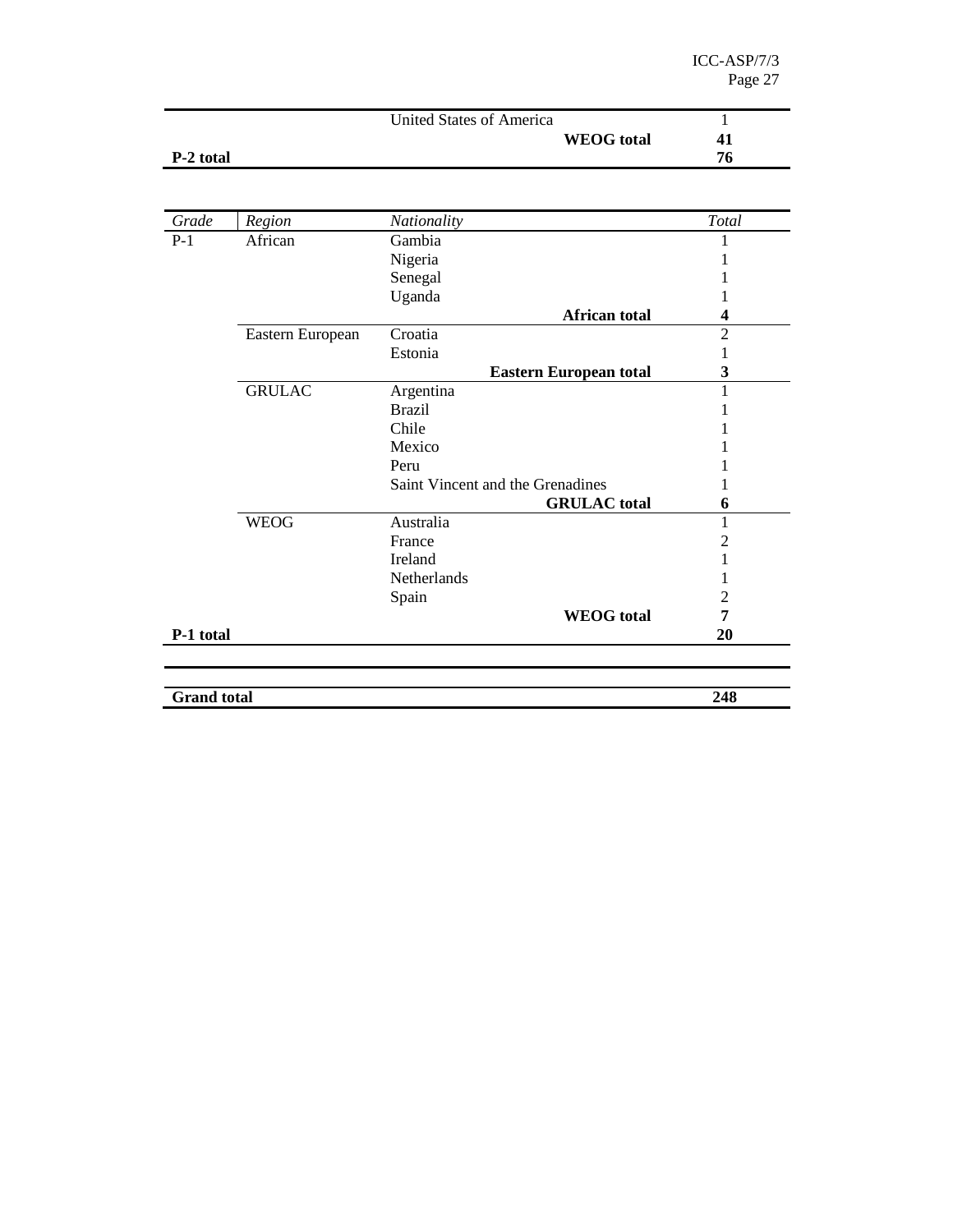Percentage of staff per post, per region<br>Percentage – D-1 posts<br>Due to the limited number of only 6 positions concerned, statistic and graphic representations could be misleading, please refer to the exact numbers in table above.

### **Percentage - P-5 posts**

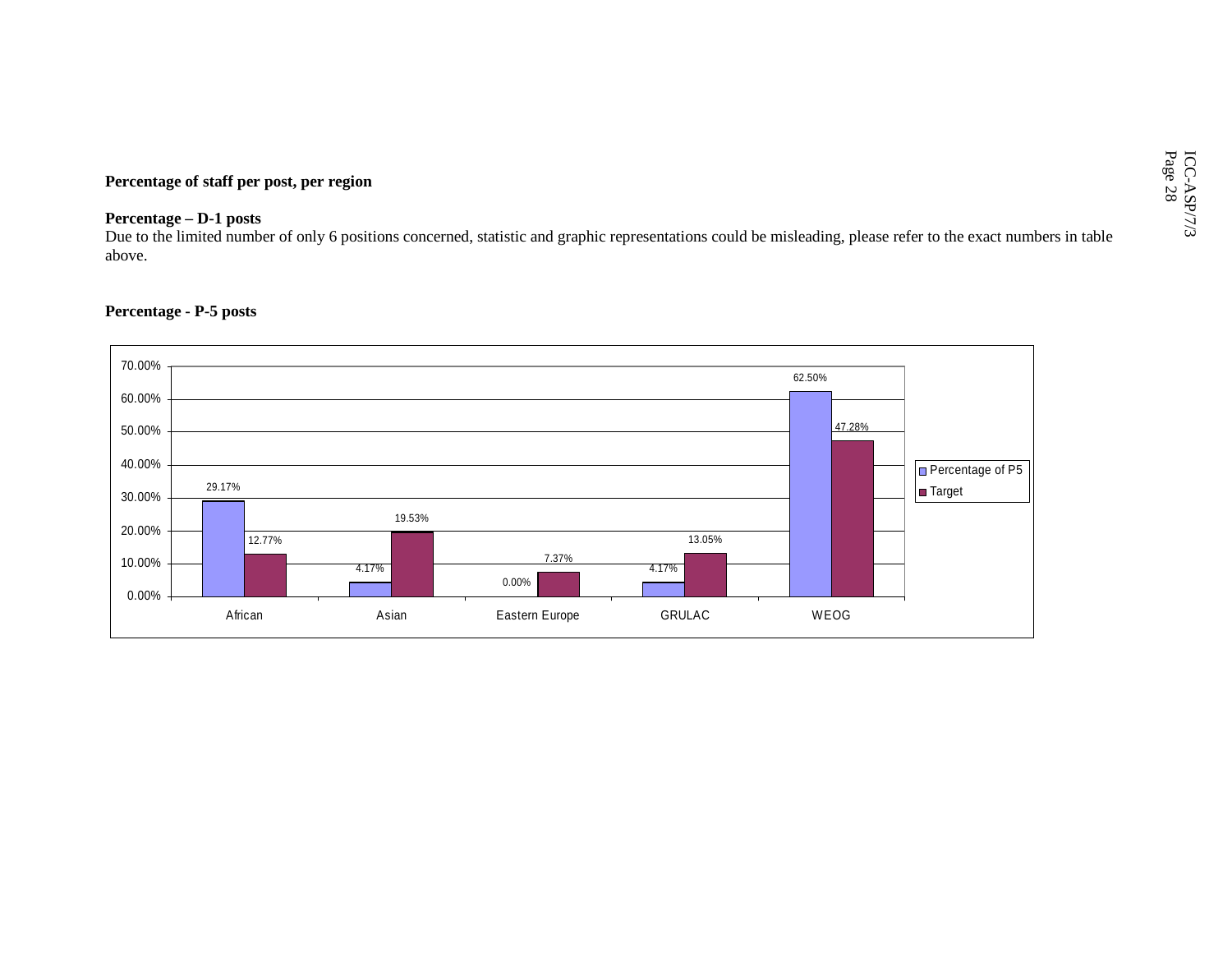

**Percentage – P-4 posts**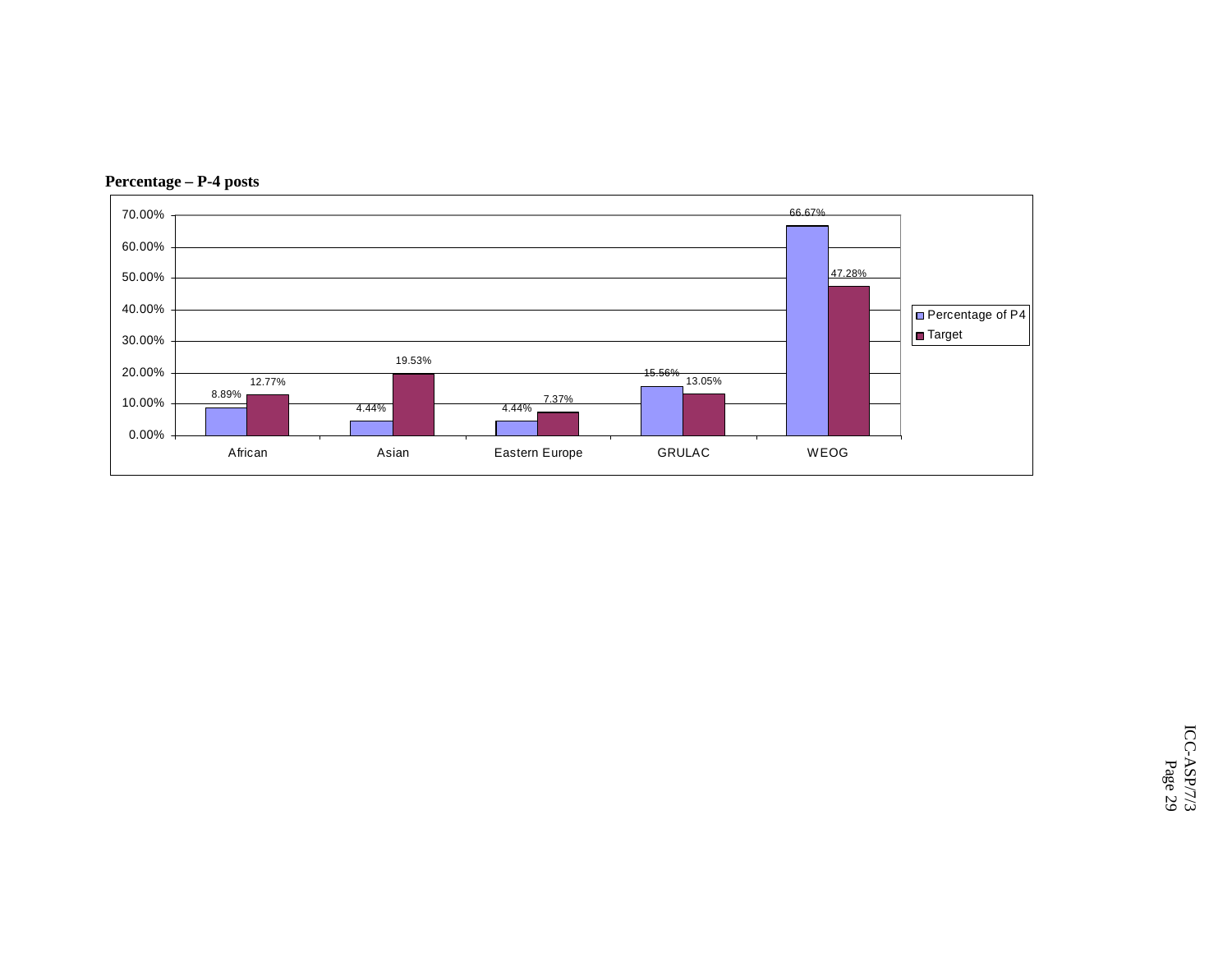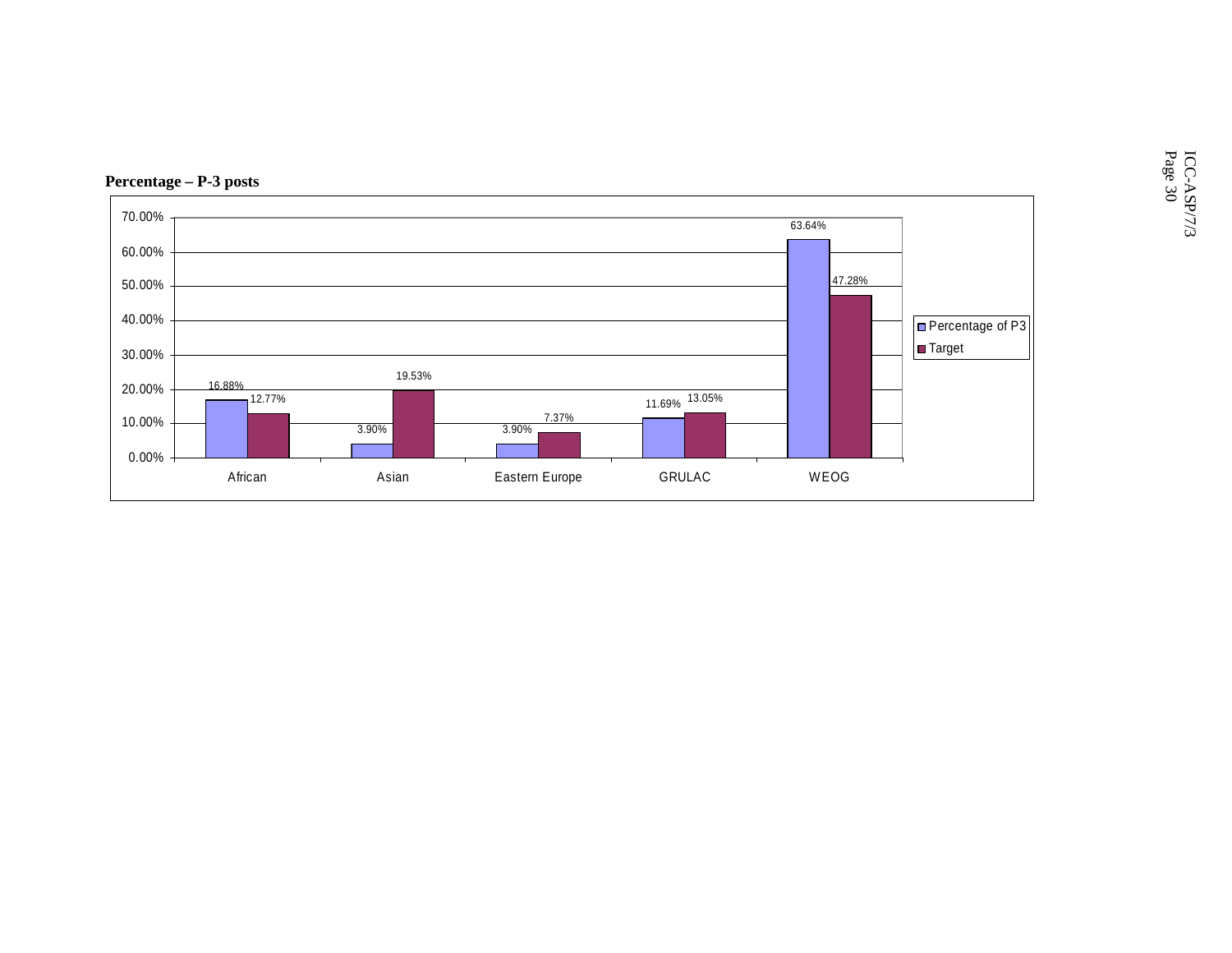

**Percentage – P-2 posts**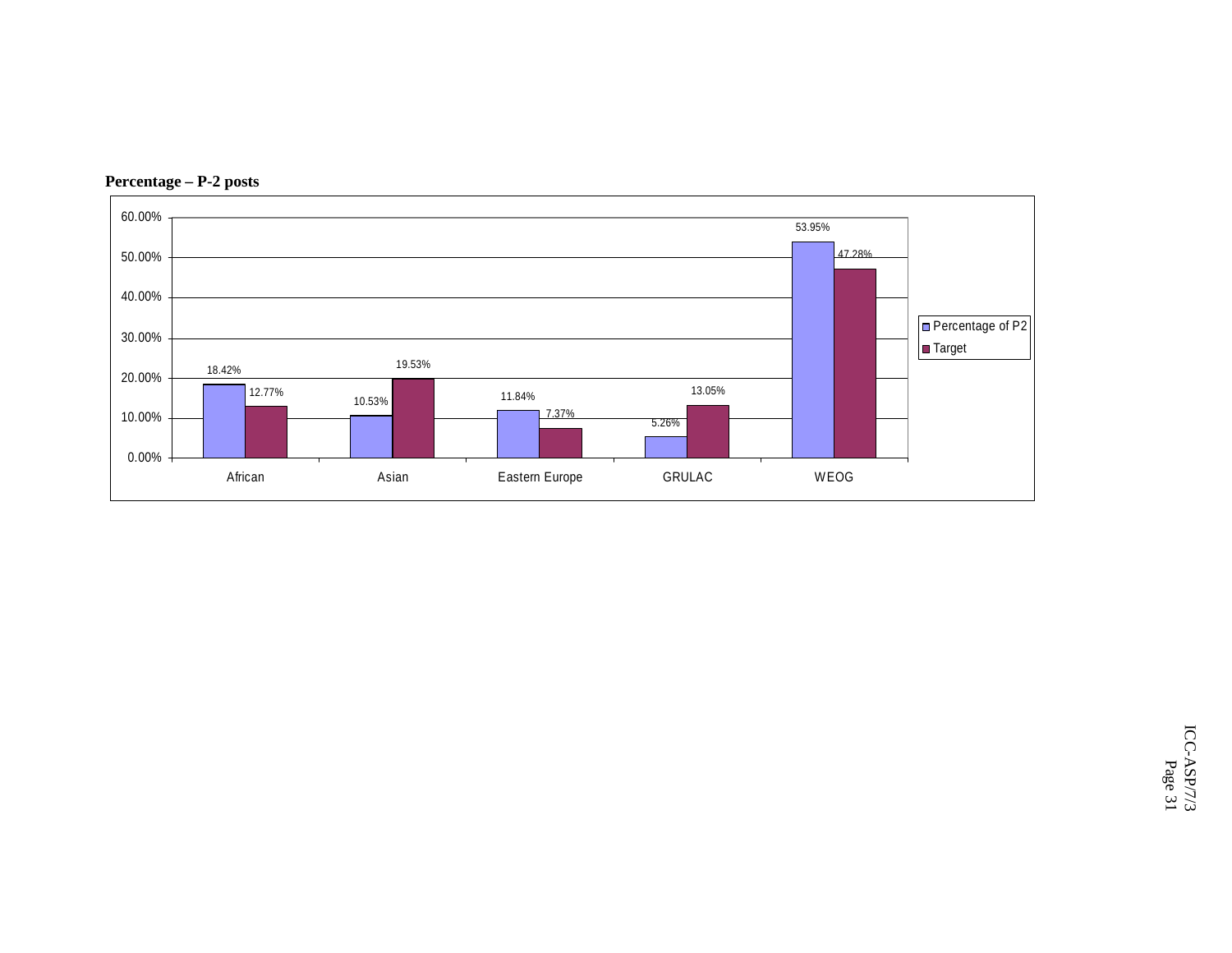

 $\text{ICC-ASP/7/3}$  Page 32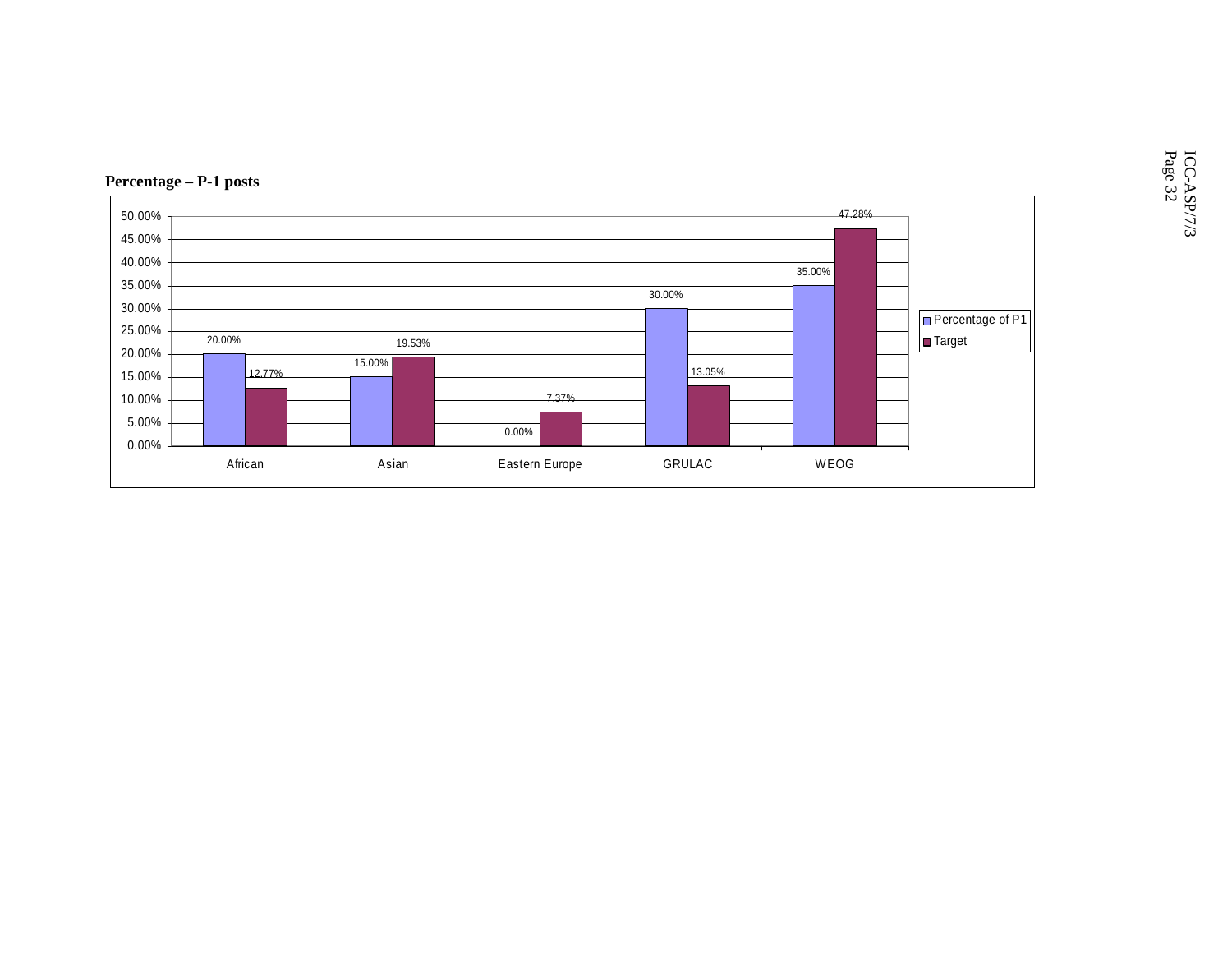## **Table 3: Geographical representation of Professional staff**

 Desirable and weighted distribution of staff in posts subject to geographical distribution, by State Party (as at 31 March 2008)

| <b>Region</b>  | Country                     | <b>Assessment</b><br>2007 | <b>Desirable Range</b>                                             | <b>Midpoint</b> | No. of<br><b>Staff</b> |
|----------------|-----------------------------|---------------------------|--------------------------------------------------------------------|-----------------|------------------------|
| <b>AFRICAN</b> |                             |                           |                                                                    |                 |                        |
|                | Benin                       | 0.00149%                  | 1.06<br>1.43<br>$\sim$                                             | 1.24            | $\mathbf{1}$           |
|                | <b>Botswana</b>             | 0.02084%                  | $\overline{a}$<br>1.40<br>1.03                                     | 1.22            |                        |
|                | Burkina Faso                | 0.00298%                  | 1.10<br>1.49<br>$\mathbb{L}$                                       | 1.29            | $\mathbf{1}$           |
|                | Burundi                     | 0.00149%                  | 1.43<br>1.05<br>$\mathbb{Z}^2$                                     | 1.24            |                        |
|                | Central African Republic    | 0.00149%                  | 1.02<br>1.39<br>$\overline{\phantom{0}}$                           | 1.20            |                        |
|                | Chad                        | 0.00149%                  | 1.07<br>1.45<br>$\overline{\phantom{a}}$                           | 1.26            |                        |
|                | Comoros                     | 0.00149%                  | 1.35<br>$\overline{\phantom{a}}$<br>1.00                           | 1.18            |                        |
|                | Congo                       | 0.00149%                  | 1.02<br>1.38<br>$\bar{\mathbb{Z}}$                                 | 1.20            |                        |
|                | Djibouti                    | 0.00149%                  | 1.00<br>$\mathbb{Z}$<br>1.35                                       | 1.18            |                        |
|                | Democratic Republic of the  |                           |                                                                    |                 |                        |
|                | Congo                       | 0.00447%                  | 1.44<br>1.95<br>$\mathcal{L}_{\mathcal{A}}$                        | 1.70            | $\overline{2}$         |
|                | Gabon                       | 0.01191%                  | 1.02<br>1.38<br>$\mathbb{L}$                                       | 1.20            |                        |
|                | Gambia                      | 0.00149%                  | 1.36<br>1.01<br>$\sim$                                             | 1.18            | 3                      |
|                | Ghana                       | 0.00596%                  | 1.17<br>1.58<br>$\mathbb{L}$                                       | 1.37            | $\mathbf{1}$           |
|                | Guinea                      | 0.00149%                  | 1.06<br>1.43<br>$\mathbb{L}$                                       | 1.25            |                        |
|                | Kenya                       | 0.01489%                  | $\overline{\phantom{a}}$<br>1.37<br>1.01                           | 1.19            | $\overline{c}$         |
|                | Lesotho                     | 0.00149%                  | 1.01<br>1.36<br>$\mathbb{L}$                                       | 1.19            | $\mathbf{1}$           |
|                | Liberia                     | 0.00149%                  | 1.38<br>1.02<br>$\sim$                                             | 1.20            |                        |
|                | Malawi                      | 0.00149%                  | 1.48<br>1.09<br>$\blacksquare$                                     | 1.29            |                        |
|                | Mali                        | 0.00149%                  | 1.08<br>1.46<br>$\Box$                                             | 1.27            | $\overline{2}$         |
|                | Mauritius                   | 0.01638%                  | 1.02<br>$\Box$<br>1.38                                             | 1.20            |                        |
|                | Namibia                     |                           |                                                                    |                 |                        |
|                |                             | 0.00893%                  | 1.02<br>1.38<br>$\equiv$                                           | 1.20            | $\mathbf{1}$           |
|                | Niger                       | 0.00149%                  | 1.09<br>1.48<br>$\sim$                                             | 1.29            |                        |
|                | Nigeria                     | 0.07146%                  | 2.15<br>2.91<br>$\blacksquare$                                     | 2.53            | $\,8\,$                |
|                | Senegal                     | 0.00596%                  | 1.09<br>1.47<br>$\bar{\mathbb{Z}}$                                 | 1.28            | 3                      |
|                | Sierra Leone                | 0.00149%                  | 1.40<br>$\mathbb{L}$<br>1.03                                       | 1.22            | 5                      |
|                | South Africa                | 0.43175%                  | 1.95<br>2.64<br>$\sim$                                             | 2.30            | 5                      |
|                | Uganda                      | 0.00447%                  | 1.22<br>$-1.65$                                                    | 1.43            | $\mathbf{1}$           |
|                | United Republic of Tanzania | 0.00893%                  | 1.29<br>$-1.75$                                                    | 1.52            | $\,1$                  |
|                | Zambia                      | 0.00149%                  | $1.08 - 1.46$                                                      | 1.27            | $\mathbf{1}$           |
| <b>ASIAN</b>   |                             |                           |                                                                    |                 |                        |
|                | Afghanistan                 | 0.00149%                  | 1.19<br>1.61<br>$\Box$                                             | 1.40            |                        |
|                | Cambodia                    | 0.00149%                  | $\overline{a}$<br>1.48<br>1.10                                     | 1.29            |                        |
|                | Cyprus                      | 0.06551%                  | 1.09<br>1.48<br>$\overline{\phantom{a}}$                           | 1.28            |                        |
|                | Fiji                        | 0.00447%                  | 1.36<br>1.00<br>$\Box$                                             | 1.18            |                        |
|                | Japan                       | 22.00000%                 | 33.38<br>45.16                                                     | 39.27           |                        |
|                | Jordan<br>Marshall Islands  | 0.01787%                  | 1.06<br>1.43<br>$\overline{\phantom{0}}$<br>1.34                   | 1.25            | $\mathfrak{Z}$         |
|                | Mongolia                    | 0.00149%<br>0.00149%      | 0.99<br>$\blacksquare$<br>1.01<br>1.37<br>$\overline{\phantom{a}}$ | 1.17<br>1.19    | 1                      |
|                | Nauru                       | 0.00149%                  | 0.99<br>1.34<br>$\overline{\phantom{a}}$                           | 1.17            |                        |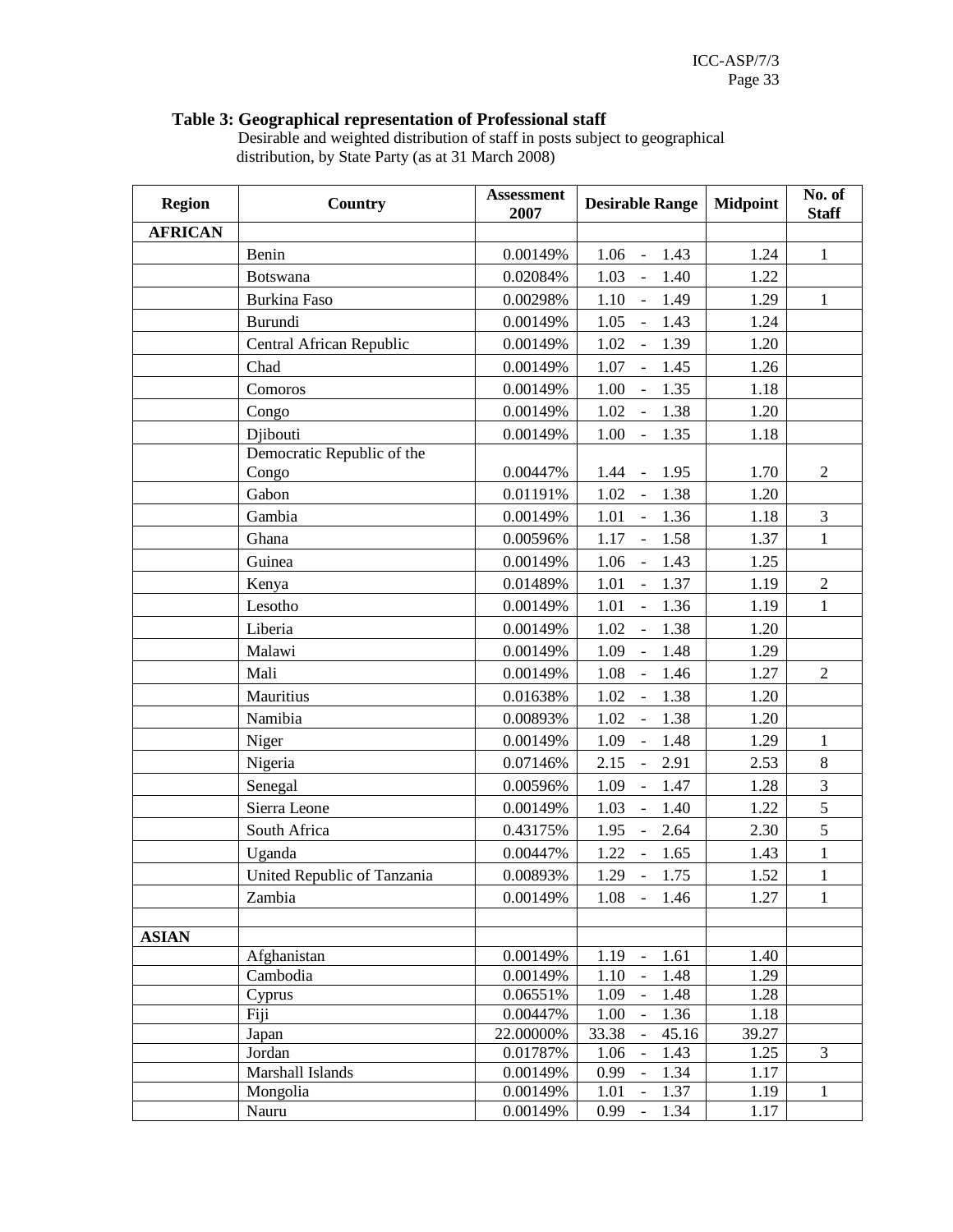| <b>Region</b>                     | Country                         | <b>Assessment</b><br>2007 | <b>Desirable Range</b>                       | <b>Midpoint</b> | No. of<br><b>Staff</b> |
|-----------------------------------|---------------------------------|---------------------------|----------------------------------------------|-----------------|------------------------|
|                                   | Republic of Korea               | 3.23511%                  | 8.07<br>5.96<br>$\overline{\phantom{a}}$     | 7.01            | 3                      |
|                                   | Samoa                           | 0.00149%                  | 1.35<br>0.99<br>$\Box$                       | 1.17            |                        |
|                                   | Tajikistan                      | 0.00149%                  | 1.04<br>1.41<br>$\overline{\phantom{a}}$     | 1.22            |                        |
|                                   | Timor-Leste                     | 0.00149%                  | 1.35<br>1.00<br>$\blacksquare$               | 1.18            |                        |
| <b>EASTERN</b><br><b>EUROPEAN</b> |                                 |                           |                                              |                 |                        |
|                                   | Albania                         | 0.00893%                  | 1.03<br>1.39<br>$\omega$                     | 1.21            | $\mathbf{1}$           |
|                                   | Bosnia & Herzegovina            | 0.00893%                  | 1.03<br>$\Box$<br>1.40                       | 1.21            |                        |
|                                   | Bulgaria                        | 0.02978%                  | $\overline{a}$<br>1.09<br>1.47               | 1.28            | $\mathbf{1}$           |
|                                   | Croatia                         | 0.07444%                  | $\frac{1}{2}$<br>1.13<br>1.53                | 1.33            | $\overline{4}$         |
|                                   | Estonia                         | 0.02382%                  | 1.03<br>$\overline{1.40}$<br>$\overline{a}$  | 1.22            | $\mathbf{1}$           |
|                                   | Georgia                         | 0.00447%                  | $\Box$<br>1.39<br>1.03                       | 1.21            | $\mathbf{1}$           |
|                                   | Hungary                         | 0.36326%                  | 1.58<br>2.14<br>$\overline{a}$               | 1.86            |                        |
|                                   | Latvia                          | 0.02680%                  | 1.41<br>1.05<br>$\overline{\phantom{a}}$     | 1.23            |                        |
|                                   | Lithuania                       | 0.04615%                  | 1.46<br>1.08                                 | 1.27            |                        |
|                                   | Montenegro                      | 0.00149%                  | 1.35<br>1.00                                 | 1.17            |                        |
|                                   | Poland                          | 0.74588%                  | 2.33<br>3.15<br>$\blacksquare$               | 2.74            |                        |
|                                   | Romania                         | 0.10421%                  | 1.29<br>1.75<br>$\blacksquare$               | 1.52            | $\overline{4}$         |
|                                   | Serbia                          | 0.03126%                  | 1.11<br>1.50<br>$\blacksquare$               | 1.30            | $\overline{3}$         |
|                                   | Slovakia                        | 0.09379%                  | 1.57<br>1.16<br>$\mathbb{L}$                 | 1.37            |                        |
|                                   | Slovenia                        | 0.14292%                  | 1.21<br>1.64<br>$\mathbb{L}$                 | 1.42            |                        |
|                                   | The former Yugoslav Republic of |                           |                                              |                 |                        |
|                                   | Macedonia                       | 0.00744%                  | $1.02 - 1.37$                                | 1.20            |                        |
| GRULAC <sup>1</sup>               |                                 |                           |                                              |                 |                        |
|                                   | Antigua and Barbuda             | 0.00298%                  | 1.00<br>1.35<br>$\blacksquare$               | 1.17            |                        |
|                                   | Argentina                       | 0.48385%                  | 1.96<br>2.66<br>$\mathbb{L}$                 | 2.31            | $\overline{3}$         |
|                                   | <b>Barbados</b>                 | 0.01340%                  | $\overline{a}$<br>1.37<br>1.01               | 1.19            |                        |
|                                   | <b>Belize</b>                   | 0.00149%                  | 1.35<br>0.99<br>÷,                           | 1.17            |                        |
|                                   | <b>Bolivia</b>                  | 0.00893%                  | 1.07<br>1.45                                 | 1.26            |                        |
|                                   | <b>Brazil</b>                   | 1.30417%                  | 5.72<br>4.22<br>$\qquad \qquad \blacksquare$ | 4.97            | $\overline{4}$         |
|                                   | Colombia                        | 0.15632%                  | 1.54<br>2.09<br>$\overline{\phantom{a}}$     | 1.82            | $\boldsymbol{7}$       |
|                                   | Costa Rica                      | 0.04764%                  | 1.09<br>1.48<br>$\blacksquare$               | 1.28            | $\overline{c}$         |
|                                   | Dominica                        | 0.00149%                  | 1.34<br>0.99<br>$\blacksquare$               | 1.17            |                        |
|                                   | Dominican Republic              | 0.03573%                  | 1.11<br>1.50<br>$\bar{\mathcal{L}}$          | 1.30            |                        |
|                                   | Ecuador                         | 0.03126%                  | 1.13<br>1.53<br>$\overline{a}$               | 1.33            | $\overline{2}$         |
|                                   | Guyana                          | 0.00149%                  | $\overline{a}$<br>1.35<br>1.00               | 1.17            |                        |
|                                   | Honduras                        | 0.00744%                  | $\overline{a}$<br>1.05<br>1.42               | 1.24            |                        |
|                                   | Mexico                          | 3.36017%                  | $\frac{1}{\sqrt{2}}$<br>6.56<br>8.87         | 7.71            | $\mathbf{1}$           |
|                                   | Panama                          | 0.03424%                  | 1.06<br>1.44<br>$\overline{\phantom{a}}$     | 1.25            |                        |
|                                   | Paraguay                        | 0.00744%                  | 1.05<br>1.41<br>$\overline{a}$               | 1.23            |                        |
|                                   | Peru                            | 0.11612%                  | 1.36<br>1.83<br>$\overline{\phantom{a}}$     | 1.60            | $\mathbf{2}$           |
|                                   | Saint Kitts & Nevis             | 0.00149%                  | 0.99<br>1.34                                 | 1.17            |                        |
|                                   | St. Vincent and the Grenadines  | 0.00149%                  | 0.99<br>1.34                                 | 1.17            | $\mathbf{1}$           |
|                                   | Trinidad and Tobago             | 0.04020%                  | 1.06<br>1.43                                 | 1.24            | $\overline{4}$         |
|                                   | Uruguay                         | 0.04020%                  | 1.07<br>1.45<br>$\overline{\phantom{a}}$     | 1.26            |                        |
|                                   | Venezuela                       | 0.29776%                  | 2.18<br>1.61<br>$\blacksquare$               | 1.90            | $\mathbf{1}$           |
|                                   |                                 |                           |                                              |                 |                        |

<sup>&</sup>lt;sup>1</sup> Group of Latin American and Caribbean States.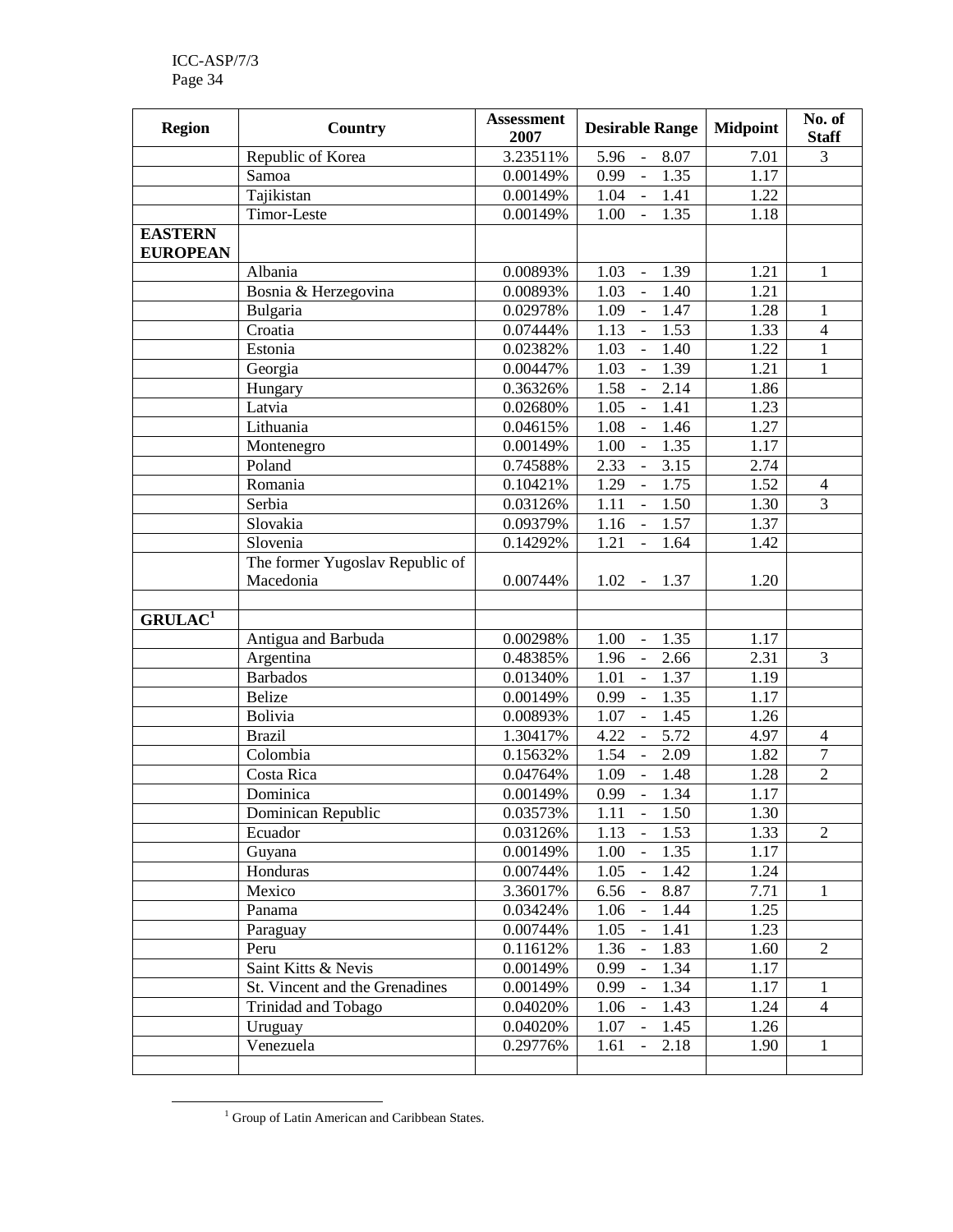ICC-ASP/7/3 Page 35

| <b>Region</b>     | Country                     | <b>Assessment</b><br>2007 | <b>Desirable Range</b>                    | <b>Midpoint</b> | No. of<br><b>Staff</b> |
|-------------------|-----------------------------|---------------------------|-------------------------------------------|-----------------|------------------------|
| WEOG <sup>2</sup> |                             |                           |                                           |                 |                        |
|                   | Andorra                     | 0.01191%                  | 1.36<br>1.01<br>$\equiv$                  | 1.19            |                        |
|                   | Australia                   | 2.66044%                  | 6.72<br>4.97<br>$\mathcal{L}^{\pm}$       | 5.85            | 11                     |
|                   | Austria                     | 1.32055%                  | 2.94<br>3.98<br>$\blacksquare$            | 3.46            | $\overline{2}$         |
|                   | Belgium                     | 1.64063%                  | 4.62<br>3.41                              | 4.01            | $\overline{8}$         |
|                   | Canada                      | 4.43209%                  | 7.57<br>10.24<br>$\mathbb{L}$             | 8.90            | 11                     |
|                   | Denmark                     | 1.10021%                  | 3.57<br>2.64<br>$\mathbb{L}$              | 3.10            | $\mathbf{1}$           |
|                   | Finland                     | 0.83967%                  | 2.23<br>3.02<br>$\Box$                    | 2.62            | $\overline{4}$         |
|                   | France                      | 9.38078%                  | 14.85<br>20.09<br>$\blacksquare$          | 17.47           | 25                     |
|                   | Germany                     | 12.76924%                 | 26.85<br>19.85<br>$\mathbf{r}$            | 23.35           | 21                     |
|                   | Greece                      | 0.88731%                  | 2.34<br>3.17<br>$\Box$                    | 2.75            |                        |
|                   | Iceland                     | 0.05508%                  | 1.07<br>$\overline{a}$<br>1.45            | 1.26            |                        |
|                   | Ireland                     | 0.66251%                  | 1.97<br>2.66<br>$\mathbb{L}$              | 2.32            | $\overline{4}$         |
|                   | Italy                       | 7.56150%                  | 12.23<br>16.54<br>$\frac{1}{2}$           | 14.39           | 9                      |
|                   | Liechtenstein               | 0.01489%                  | 1.37<br>1.01<br>$\bar{\phantom{a}}$       | 1.19            |                        |
|                   | Luxembourg                  | 0.12655%                  | 1.18<br>1.59<br>$\overline{a}$            | 1.38            |                        |
|                   | Malta                       | 0.02531%                  | 1.03<br>1.39<br>$\bar{\phantom{a}}$       | 1.21            |                        |
|                   | Netherlands                 | 2.78848%                  | 5.10<br>6.90<br>$\overline{\phantom{a}}$  | 6.00            | 9                      |
|                   | New Zealand                 | 0.38113%                  | 1.57<br>2.12                              | 1.84            | $\overline{4}$         |
|                   | Norway                      | 1.16422%                  | 2.69<br>3.64<br>$\overline{a}$            | 3.16            |                        |
|                   | Portugal                    | 0.78459%                  | 2.19<br>2.96<br>$\frac{1}{2}$             | 2.58            | $\mathbf{1}$           |
|                   | San Marino                  | 0.00447%                  | 1.00<br>1.35<br>$\blacksquare$            | 1.17            |                        |
|                   | Spain                       | 4.41869%                  | 7.62<br>10.31<br>$\blacksquare$           | 8.96            | 10                     |
|                   | Sweden                      | 1.59448%                  | 3.34<br>4.51<br>$\mathbb{L}^{\mathbb{N}}$ | 3.93            | $\mathbf{1}$           |
|                   | Switzerland                 | 1.81035%                  | 3.63<br>4.92<br>$\blacksquare$            | 4.28            | 3                      |
|                   | <b>United Kingdom</b>       | 9.88846%                  | 15.57<br>21.07<br>$\sim$                  | 18.32           | 18                     |
|                   | $\overline{\text{Total}}^*$ | 100.00%                   |                                           | 306.00          | 229                    |

<sup>2</sup> Western European and Other States Group. \* 19 other professional staff members are nationals of non-States Parties.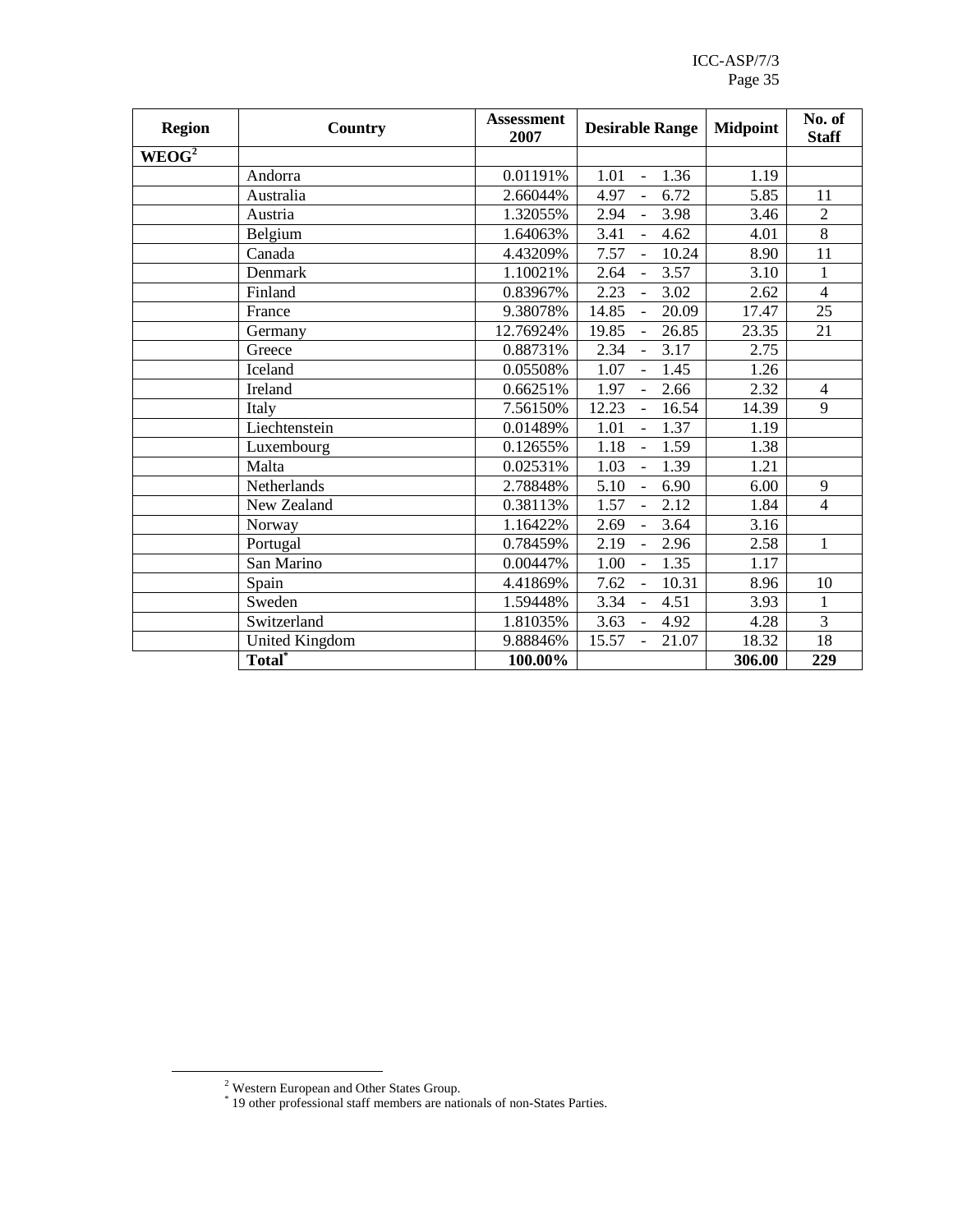### **Table 4: Gender balance of Professional staff\* by grade per organ**  Status as at 31 March 2008

**Judiciary** 

| Grade   | М | Total |
|---------|---|-------|
| $P-5$   |   |       |
|         |   |       |
| Grade   | M | Total |
| $P - 4$ |   |       |

| Grade | V | Total |
|-------|---|-------|
|       |   |       |

P-4 | 1 | 1

| Grade | ۱. | 'otal |
|-------|----|-------|
|       |    |       |

| Grade |  | Total |
|-------|--|-------|
|       |  |       |

#### **Office of the Prosecutor**

| Total<br>1 |
|------------|
|            |
|            |
|            |
| Total      |
| 1          |
|            |
| Total      |
| 1          |
|            |
| Total      |
| 8          |
|            |
| Total      |
| 20         |
|            |
| Total      |
| 31         |
|            |
| Total      |
| 41         |
|            |
|            |
| Total      |
|            |

\* Including language staff.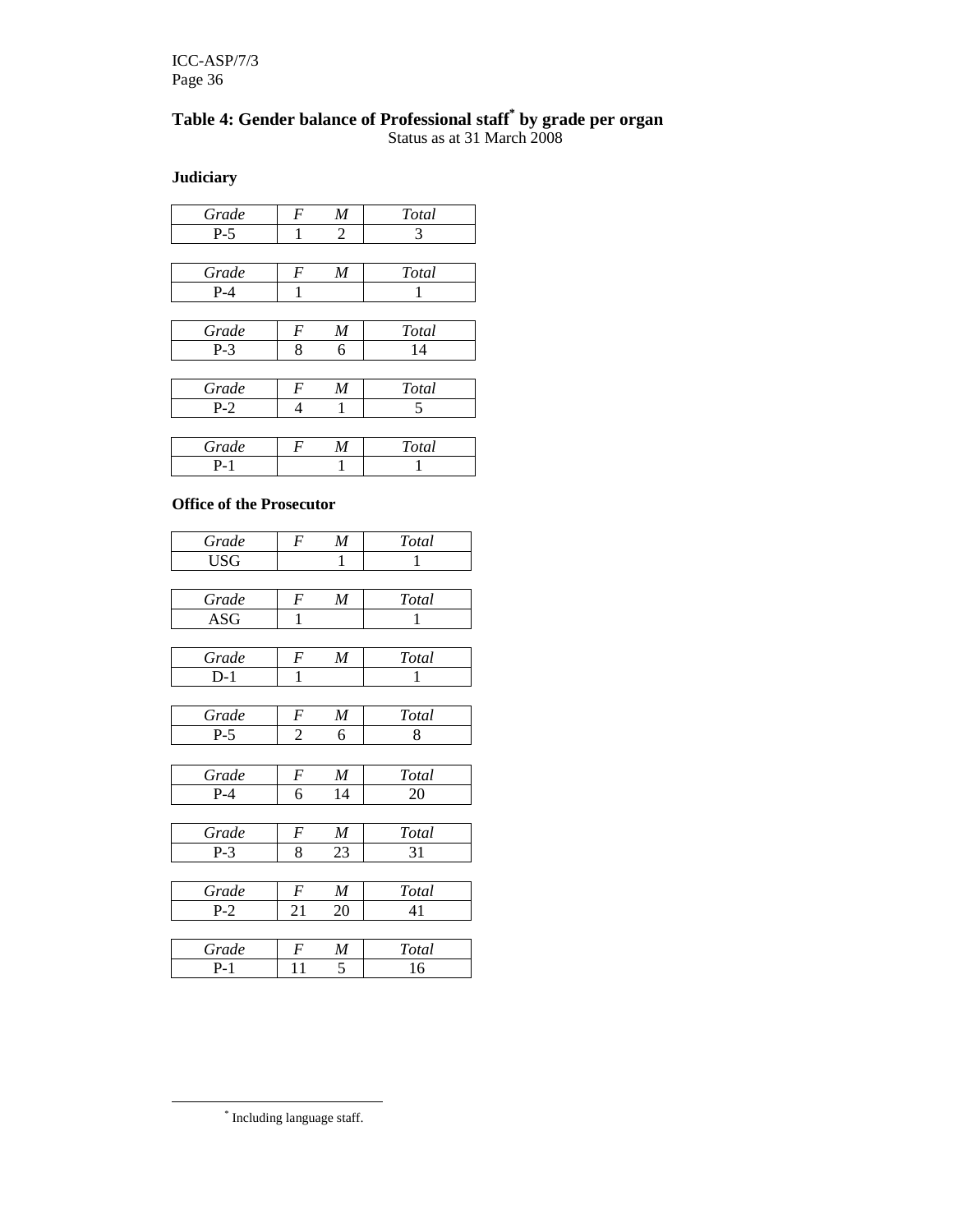**Registry** 

| Grade          | $\boldsymbol{F}$ | M  | <b>Total</b> |
|----------------|------------------|----|--------------|
| $\text{ASG}^*$ |                  | 1  | 1            |
|                |                  |    |              |
|                |                  |    |              |
| Grade          | F                | M  | Total        |
| $D-1$          | 1                | 2  | 3            |
|                |                  |    |              |
| Grade          | F                | M  | Total        |
| $P-5$          | 4                | 9  | 13           |
|                |                  |    |              |
| Grade          | F                | M  | Total        |
| $P-4$          | 17               | 12 | 29           |
|                |                  |    |              |
| Grade          | F                | M  | Total        |
| $P-3$          | 23               | 28 | 51           |
|                |                  |    |              |
| Grade          | $\boldsymbol{F}$ | M  | Total        |
| $P-2$          | 22               | 14 | 36           |
|                |                  |    |              |
| Grade          | F                | M  | Total        |
| $P-1$          | 5                | 3  | 8            |
|                |                  |    |              |

#### **Secretariat of the Assembly of States Parties**

| Total |
|-------|
|       |
|       |

| Grade |  | $\overline{a}$ |
|-------|--|----------------|
|       |  |                |

#### **Secretariat of the Trust Fund for Victims**

| Grade |  | $\bm{u}$<br>ັ |
|-------|--|---------------|
|       |  |               |

#### **Grand total**

|  | 'otal |
|--|-------|
|  |       |

<sup>\*</sup> At the time of preparation of this report, Mr. Bruno Cathala was still assigned as Registrar. The current situation would reflect a total of one female ASG.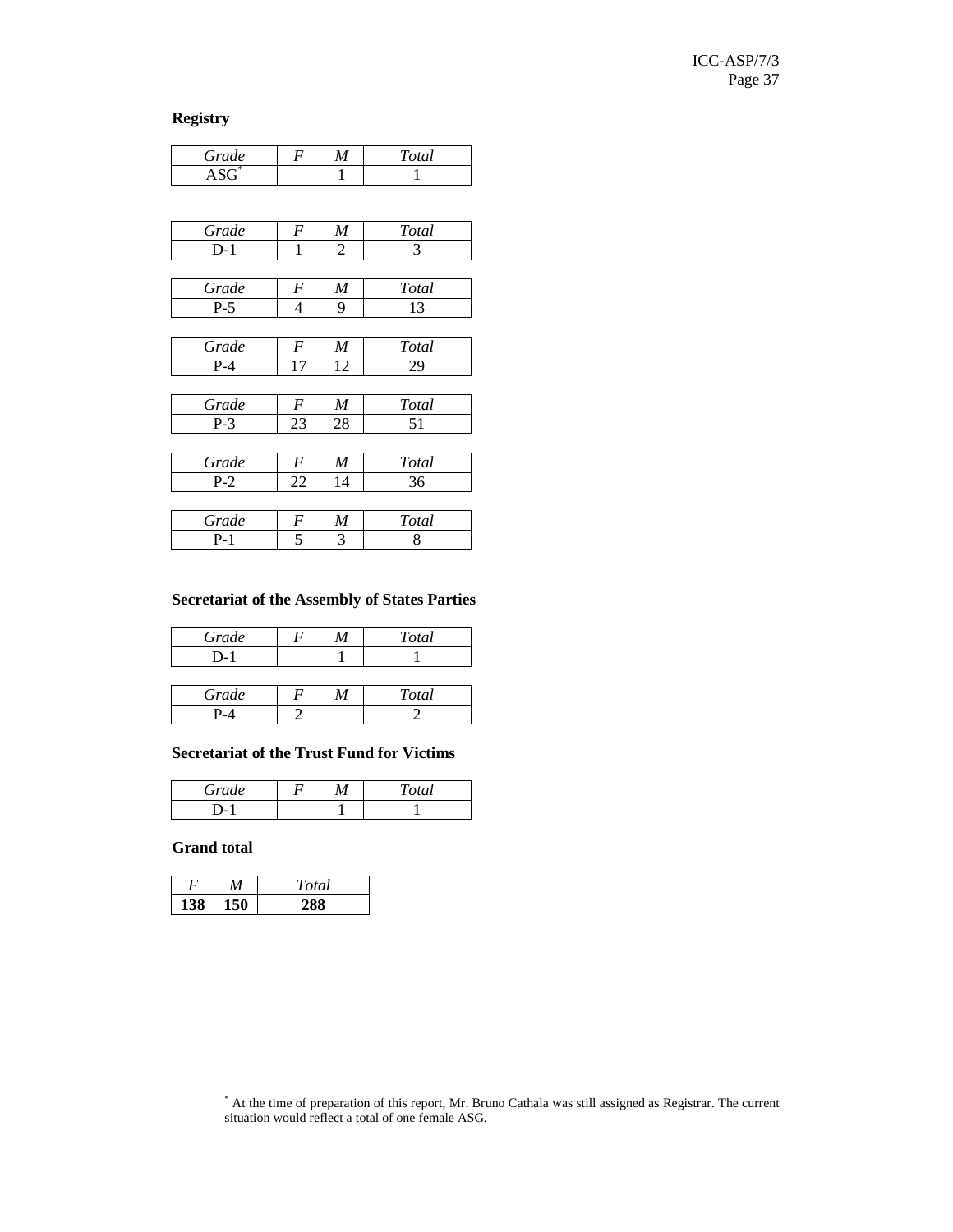ICC-ASP/7/3 Page 38

## **Table 5: Staff count, actual**

As at April 2008, the actual situation regarding the Court's staff count is as follows:

| <b>Staff count</b><br><b>Established posts</b> | 553 |
|------------------------------------------------|-----|
| Approved GTA                                   | 198 |
| <b>Interns</b>                                 | 59  |
| Visiting professionals                         | 3   |
| Consultants                                    | 29  |
| Elected officials                              | 21  |
| Total                                          | 863 |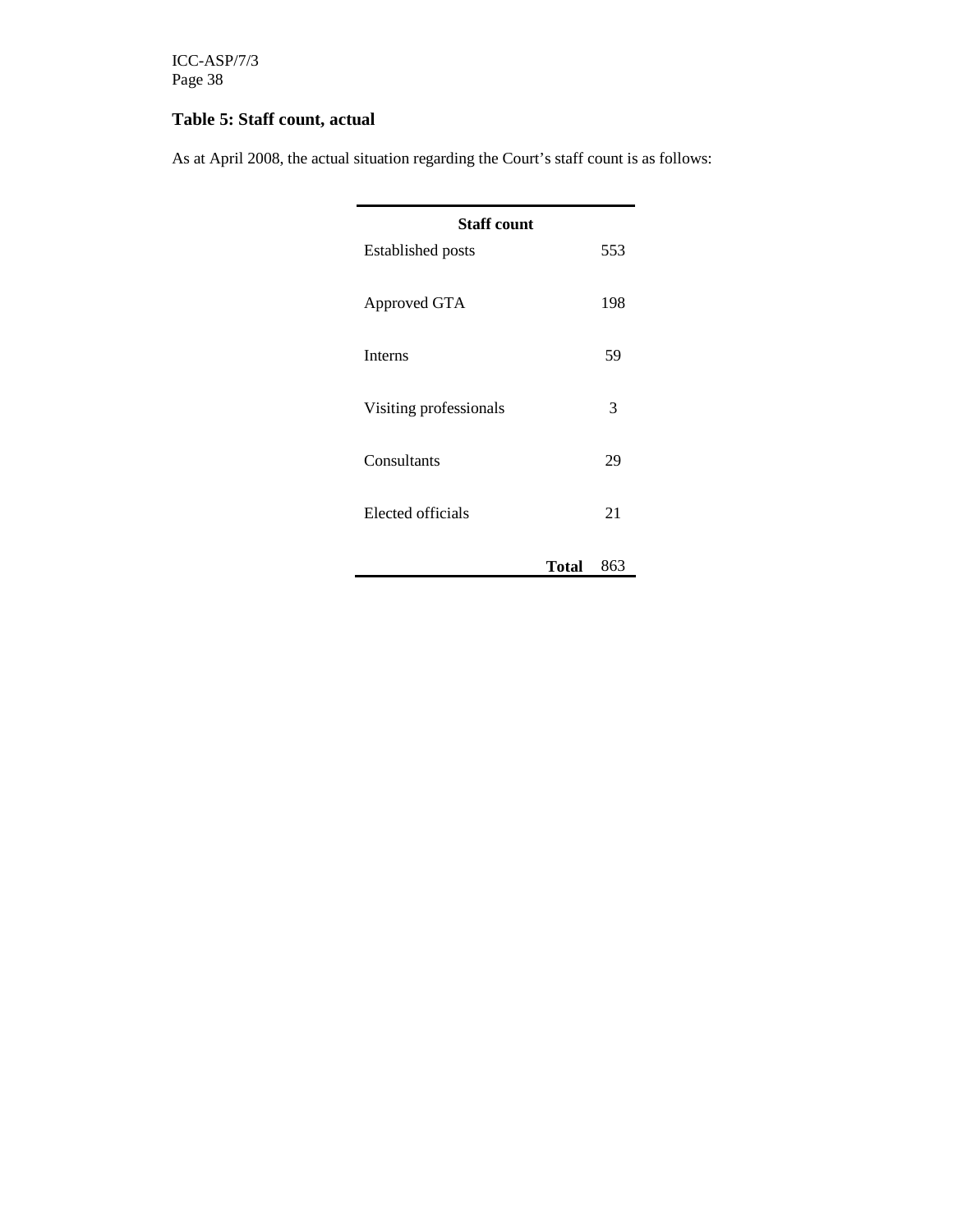### **Table 6: Staff count based on the approved budget for 2008**

Based on the approved budget for 2008, and on averages of interns, visiting professionals and consultants in the previous years, the Court's headcount at the end of 2008 will be as follows:

| <b>Staff count</b>       |      |
|--------------------------|------|
| <b>Established posts</b> | 675  |
| Approved GTA             | 166  |
| Interns <sup>1</sup>     | 90   |
| Visiting professionals   | 12   |
| Consultants              | 40   |
| Elected officials        | 21   |
| <b>Total</b>             | 1004 |

<sup>&</sup>lt;sup>1</sup> The number of interns is fluctuating and comprises European Union funded internships as well as unpaid internships.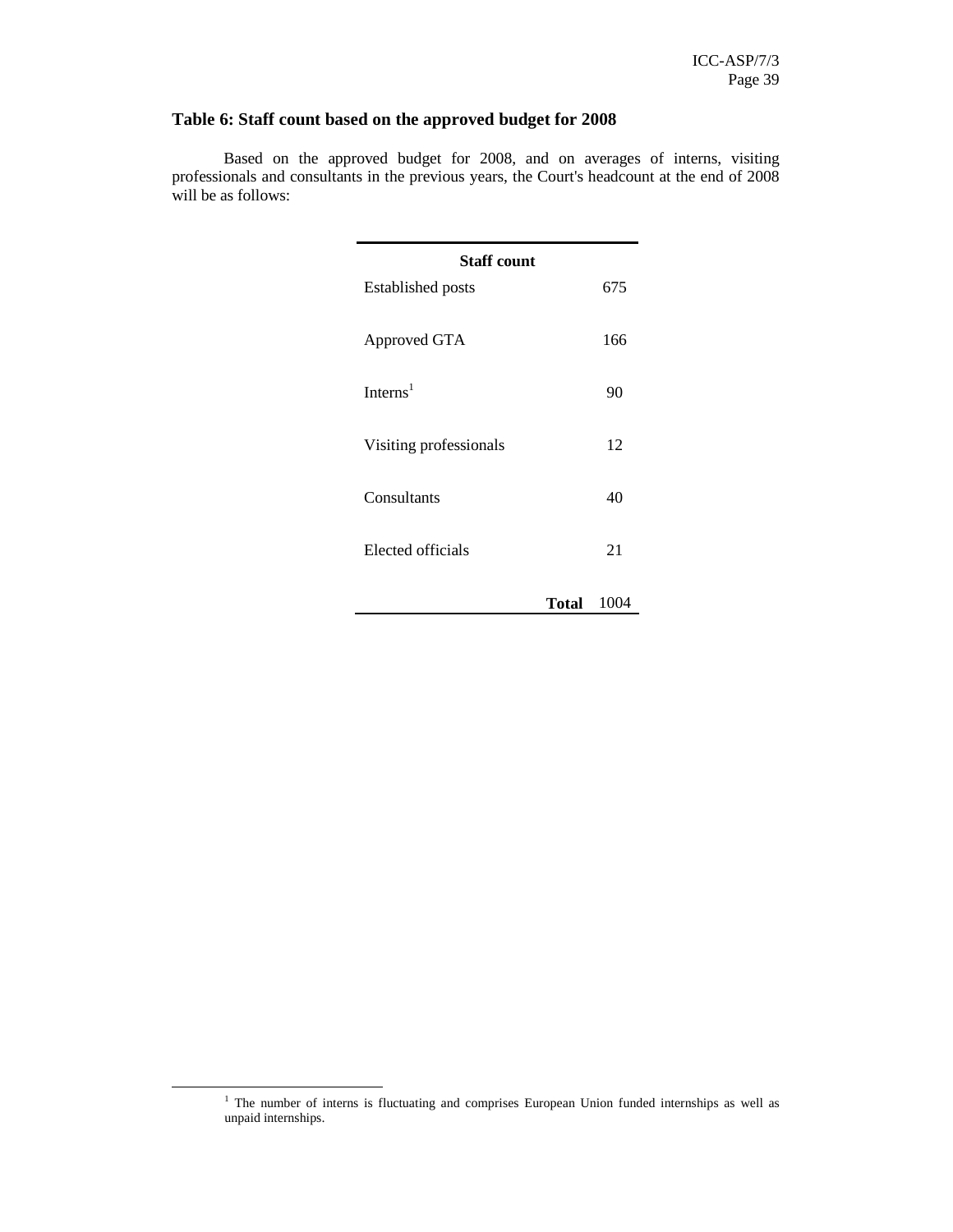| Page 40<br>Table 7: Vacant Posts - Professional staff<br>Status as at 31 March 2008          |                                                        |                                                             |                                                      |                                                           |              |                    |
|----------------------------------------------------------------------------------------------|--------------------------------------------------------|-------------------------------------------------------------|------------------------------------------------------|-----------------------------------------------------------|--------------|--------------------|
| <b>Major</b><br>Programme<br>(MP)                                                            | Programme                                              | Sub-programme                                               | <b>Post level</b>                                    | <b>Post title</b>                                         | <b>Total</b> | Occupied<br>by GTA |
| <b>MPI</b>                                                                                   | Chambers                                               | Chambers                                                    | GS-OL                                                | <b>Research Assistant</b>                                 |              | Yes                |
|                                                                                              |                                                        |                                                             | $P-4$                                                | Legal Adviser                                             |              | Yes                |
| <b>MPII</b>                                                                                  | Immediate Office of<br>the Prosecutor                  | Immediate Office of the Prosecutor                          | $P-4$                                                | <b>Public Information Adviser</b>                         |              |                    |
| <b>MPIII</b>                                                                                 | Office of the Registrar                                | Immediate Office of the Registrar                           | $P-3$                                                | Writer/Editor                                             |              |                    |
|                                                                                              |                                                        | Immediate Office of the Registrar                           | $P-5$                                                | Special Advisor to the Registrar on External<br>Relations |              |                    |
| Common<br>Administrative<br><b>Services Division</b><br>Division of Court<br><b>Services</b> |                                                        | Information Technology and<br><b>Communications Section</b> | GS-PL                                                | Senior Application Integration Assistant                  |              |                    |
|                                                                                              |                                                        | Information Technology and<br><b>Communications Section</b> | GS-OL                                                | Field ICT Technician                                      |              |                    |
|                                                                                              | Court Interpretation and Translation<br>Section        | GS-OL                                                       | Field Administrative Assistant/Language<br>Assistant |                                                           |              |                    |
|                                                                                              |                                                        | <b>Court Management Section</b>                             | GS-OL                                                | Court Reporter (French)                                   |              |                    |
|                                                                                              |                                                        |                                                             | GS-OL                                                | Court Reporter (English)                                  |              |                    |
|                                                                                              |                                                        |                                                             | GS-OL                                                | <b>Text Processing Assistant (French)</b>                 |              | Yes                |
|                                                                                              |                                                        |                                                             | GS-OL                                                | <b>Text Processing Assistant (English)</b>                |              |                    |
|                                                                                              |                                                        |                                                             | GS-PL                                                | Senior Court Reporter (English)                           |              |                    |
|                                                                                              |                                                        | Victims and Witnesses Unit                                  | $P-2$                                                | <b>Associate Operations Officer</b>                       |              |                    |
|                                                                                              |                                                        |                                                             | GS-OL                                                | <b>Field Protection/Operations Assistant</b>              |              |                    |
|                                                                                              | Public Information and<br><b>Documentation Section</b> | <b>Outreach Unit</b>                                        | GS-OL                                                | <b>Field Outreach Assistant</b>                           |              |                    |
|                                                                                              |                                                        |                                                             | GS-PL                                                | <b>Field Senior Outreach Assistant</b>                    |              | Yes                |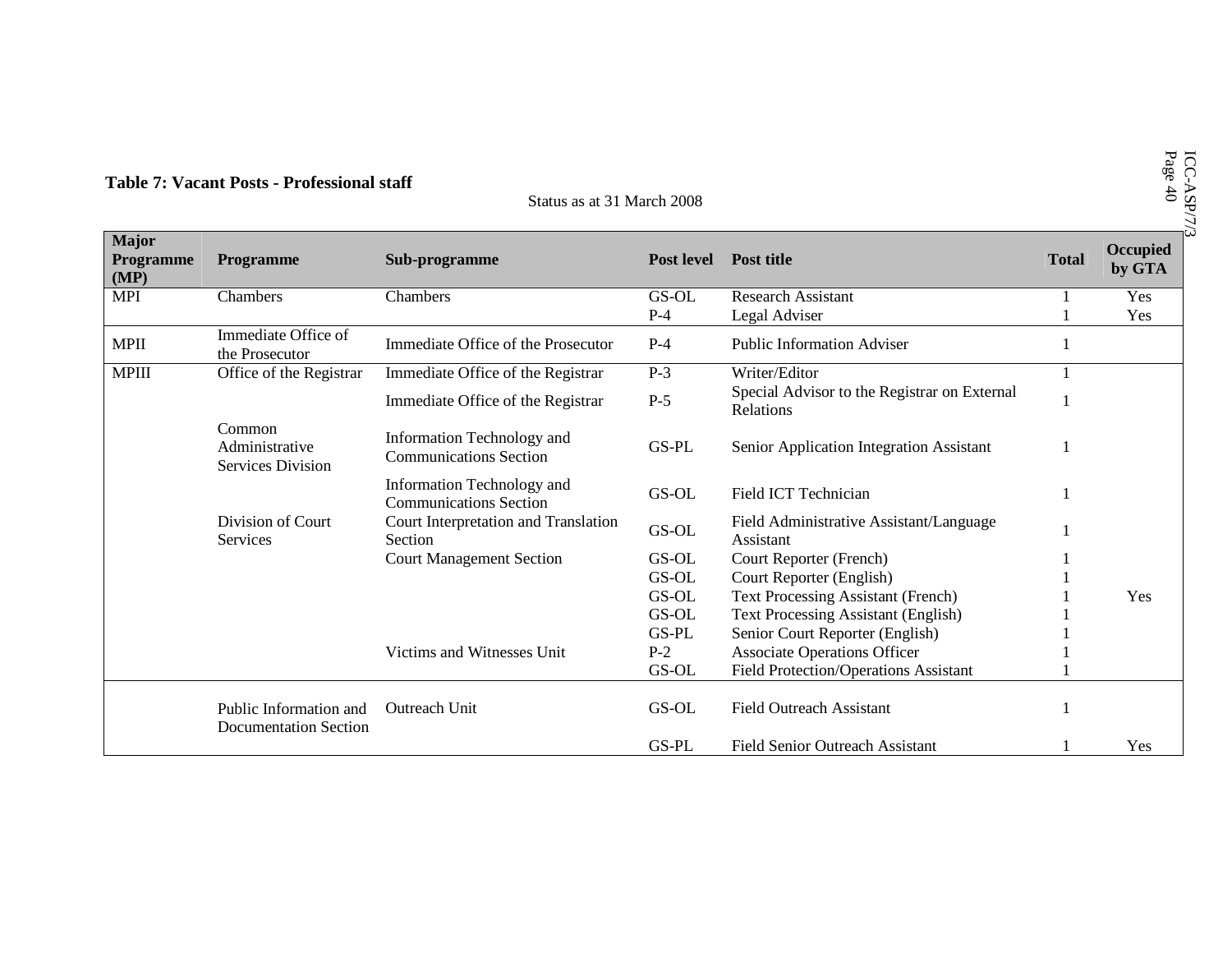| <b>Major</b><br><b>Programme</b><br>(MP) | <b>Programme</b>                                           | Sub-programme                                       | <b>Post level</b> | <b>Post title</b>                                   | <b>Total</b> | Occupied<br>by GTA |
|------------------------------------------|------------------------------------------------------------|-----------------------------------------------------|-------------------|-----------------------------------------------------|--------------|--------------------|
|                                          | Division of Victims<br>and Counsel                         | Defence Support Section                             | GS-OL             | Administrative Assistant (Database)                 |              |                    |
|                                          |                                                            | Office of the Public Counsel for the<br>Defence     | $P-2$             | Associate Counsel                                   |              | Yes                |
|                                          |                                                            | Victims Participation and Reparations<br>Section    | GS-OL             | <b>Field Administrative Assistant</b>               |              |                    |
| <b>MPIV</b>                              | Secretariat of the<br><b>Assembly of States</b><br>Parties | Secretariat of the Assembly of States<br>Parties    | GS-OL             | <b>Administrative Assistant</b>                     | 2            |                    |
|                                          |                                                            |                                                     | GS-OL             | Meetings and Administrative Assistant               |              | Yes                |
|                                          |                                                            |                                                     | $P-3$             | Legal Officer                                       |              | Yes                |
| <b>MPVI</b>                              | Secretariat of the Trust<br><b>Fund for Victims</b>        | Secretariat of the Trust Fund for<br><b>Victims</b> | $P-3$             | Field Programme Officer                             |              | Yes                |
|                                          |                                                            |                                                     | GS-OL             | <b>Communications Assistant</b>                     |              | Yes                |
| <b>MPVII</b>                             | Project Office for<br><b>Permanent Premises</b>            | Project Office for Permanent<br>Premises            | $D-1$             | Project Director                                    |              |                    |
|                                          |                                                            |                                                     | $P-4$             | Deputy Project Director and Financial<br>Controller |              |                    |
|                                          |                                                            |                                                     | GS-OL             | <b>Administrative Assistant</b>                     |              |                    |
|                                          | <b>Grand Total</b> *                                       |                                                     |                   |                                                     | 29           | 9                  |

<sup>\*</sup> 93 other posts are currently under recruitment or advertised.